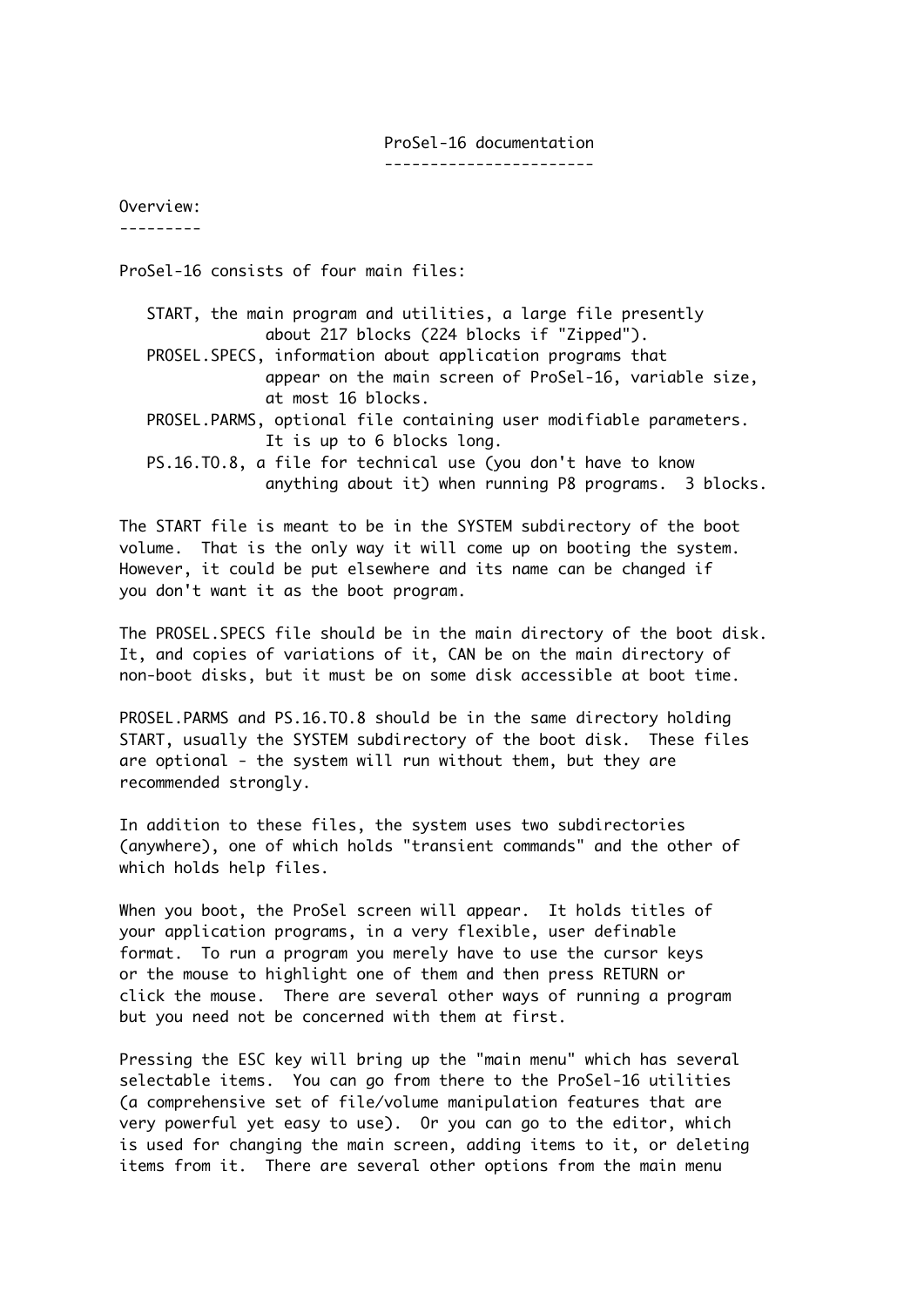that will be described later.

ProSel-16 requires some memory enhancement, but should run with at least 500k of expansion memory. ProSel-16 runs under GS/OS.

Installation: -------------

If you have a hard disk then you should run the installation program. Just boot the ProSel-16 disk and press G <RTN> to select the item "Greetings & installation". When the installation is finished you should reboot because ProSel-16 uses the boot disk for some things, and, until you reboot, that disk will be the ProSel-16 disk.

The installation gives three options, minimal (ProSel-16 only), partial, or full installation. The latter two install ProSel-8 (if not already installed) as well as ProSel-16, but the partial installation installs only the most used parts of the system. (Even the "full" installation does not install everything and there may be some items you will want to copy over manually.)

The full installation requires almost 495 free blocks on the disk, the partial one requires about 350 blocks, and the minimal one requires about 250 free blocks.

The installation creates the subdirectories UTIL and PROSEL.16 and the subdirectories COMMANDS and HELP.FILES of PROSEL.16. The full installation copies the command files to the COMMANDS directory, but does not copy the help files. On a hard disk, you will want to copy the help files also.

If you do not have a hard disk, then do the installation on a copy of your system disk, but first get rid of any items on the disk that you can do without. Check the room on the disk to see whether there is room for one of the installation options. (The installation also checks for sufficient room and will not attempt to do the installation if enough room is not available or if the destination disk is not a GS/OS boot disk.)

If you want the opening super-hires logo, that appears when you boot the ProSel-16 disk, to appear when you boot your disk, just copy the file InitPic from the SYSTEM/SYSTEM.SETUP directory to that directory of your boot disk. It should not prolong booting by more than a second on a hard disk.

IMPORTANT NOTE: The installation does not install GS/OS. You should already have installed GS/OS on your boot disk. If you have not done so yet, I recommend using the INSTALLER on your GS/OS system disks to do it.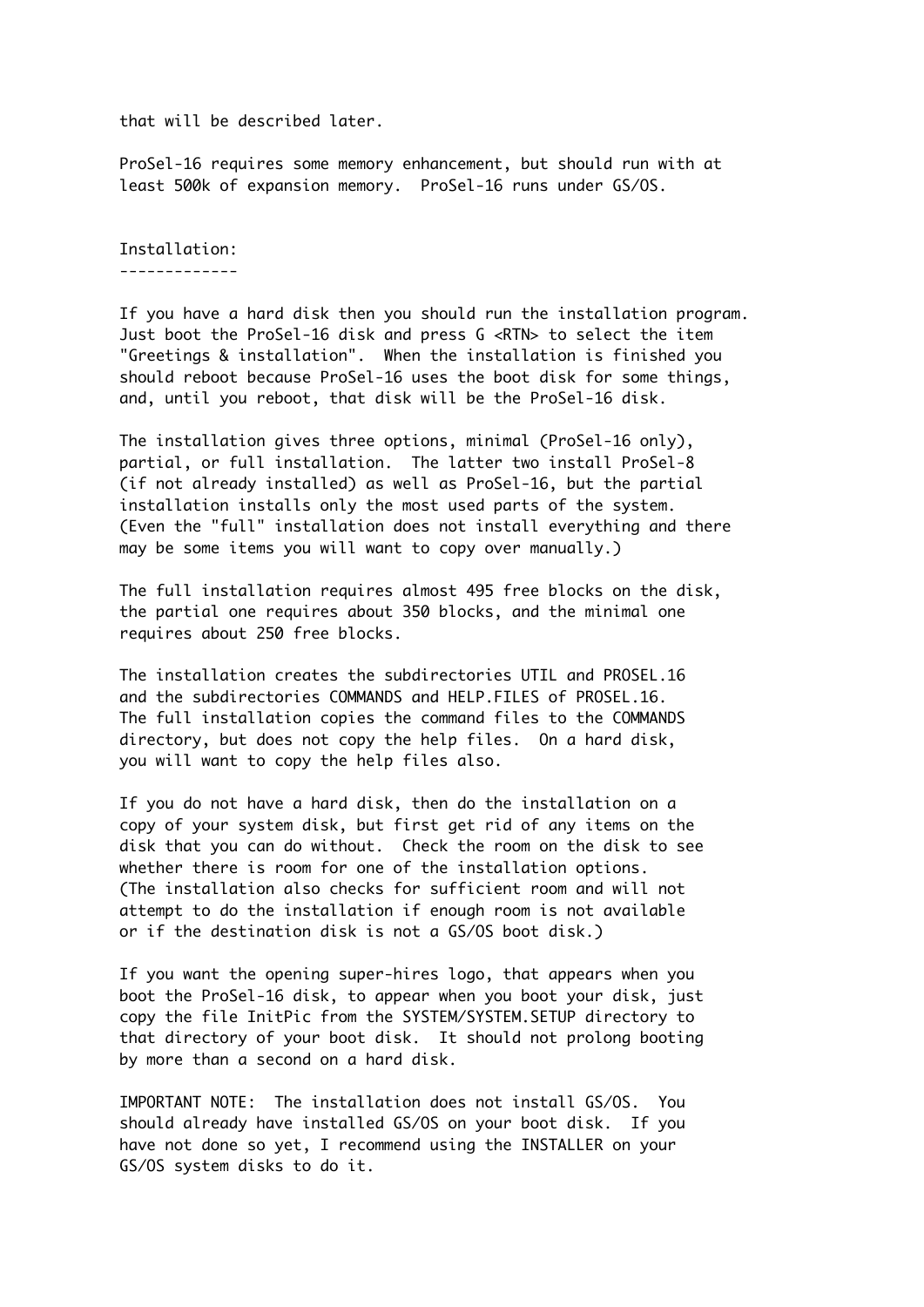GS/OS almost requires a hard disk for efficient use, or at least a large ROM disk to boot from. If you don't have one of these, you are strongly advised to consider these options.

Getting started: ----------------

Let's assume that you have installed ProSel-16 on your boot disk and have rebooted and are now looking at the ProSel screen. Let's also assume that you are new to ProSel. Then the first thing you are likely to want is the set of ProSel help files. Since the installer has not copied those files, let's do that now.

Press the ESC key. You now see a menu, and one of the items is Utilities. You can either move the cursor to that item using the up/down arrow keys or the mouse, or you can simply press U for Utilities. If you used one of the former methods then press RETURN or click the mouse button.

You will note some disk activity, but shortly the Utilities menu will appear. One of the items is X-Copy files. (X is used since C is taken for the Catalog function.) Either highlight that item with the cursor keys or the mouse and press RTN/button, or just press X. The copy files screen will appear with some instructions. Let's just ignore the instructions for now. The cursor indicates a request for a source pathname. Since the help files are in the /PROSEL/PROSEL.16/HELP.FILES directory, type in that name. Then a destination is asked for. The default will probably be your boot disk name, so press TAB which will move the cursor across the volume name (or volume part of the default name). Here you can just type in the name of the directory you want to copy to (which is PROSEL.16/HELP.FILES). But let's assume we have forgotten the name of the directory to which we want to copy the files. Press the ? key (remember to SHIFT) or just click the mouse button, making sure the cursor is just after the volume part of the pathname. The disk will be accessed for a while, and then you will see a "tree diagram" of all the directories on your disk. Use the cursor keys or mouse to move to the desired directory (which is PROSEL.16/HELP.FILES) and then press RETURN or click the mouse.

Next you will see a list of files from the source directory. They are the help files. Press the space bar. You will see that a check mark has been placed on the first file and that the cursor has moved to the next file. (Instead of the space bar, you could have clicked the mouse button to get the same result.) You could do this for all the files, but there is an easier way to select all the files: move the cursor back to the checked file and press space again, removing the check mark. Now press control-A. (This is often denoted by ^A, a notation we shall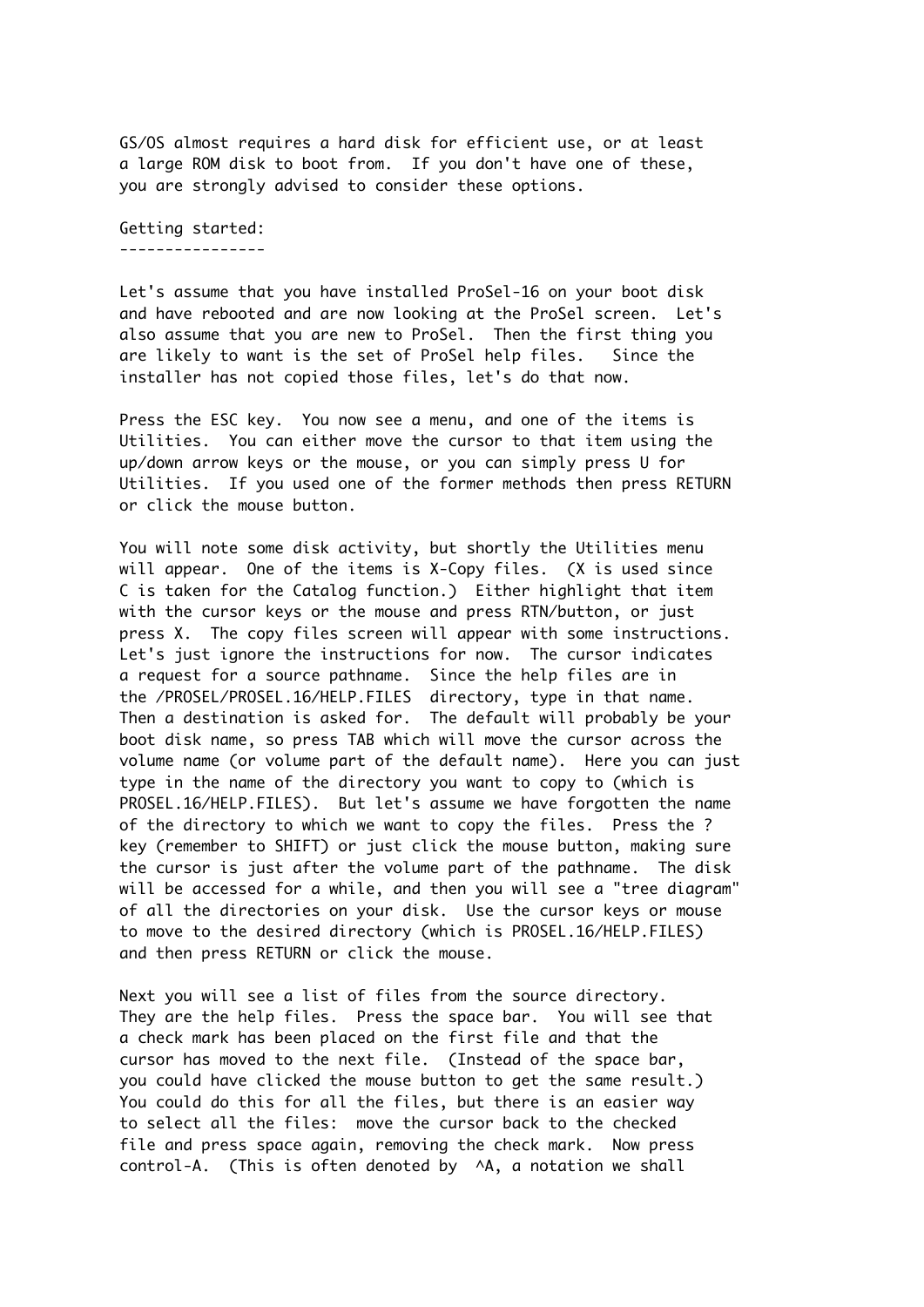use from now on. Remember that the control key must be held down while the A key is pressed and released.) On pressing ^A you will see that ALL the files are now checked. (A stands for ALL.) However, no files have yet been copied - this is just the selection phase of copying files. Now press RETURN. You will see all the files being copied. Each one is highlighted just before it is copied. If only some of the files had been selected then only those would be highlighted.

When the copy is done, you will be returned to the Utilities main menu, and you can exit by pressing RTN (the cursor is on Quit) or by pressing the Q key or the mouse button.

You should now be back at the main ProSel screen. The next thing you are going to want to do is to place some of your applications on the ProSel screen. To do that you must use the editor. Since we just copied the help files let's see if there is some help on the editor. If there is an item called Help on the screen, select it by highlighting it and pressing RETURN or clicking the mouse. If not, the hold down the Apple key and press the H key, and then RTN. (From now on, I will indicate this by "press OA-H <RTN>.) This will cause some disk activity and then a list of help files will appear. To select the one called EDITOR just type ED <RTN>. (The help manager only requires a few letters of the help file name to understand which one you want, so it is not necessary to type out the complete name EDITOR.) This will display the help information on the editor. Quite frankly this information will probably not make much sense to you at this time, but you may find it useful after you get more used to using ProSel.

Let's go to the editor. If there is an item ProSel-16 editor on the screen, select it. If not, you can still go to the editor by pressing OA-E <RTN>, or by pressing ESC and selecting Editor from the main menu.

The editor will come up after some disk activity and will display a screen much like the ProSel screen itself, except that the text "ProSel editor" will be seen at the bottom of the screen.

You are going to want to add an application to the screen, so move the cursor to an empty spot on the screen and press RETURN. (Sorry, the mouse is not supported in the editor at this time.)

This will bring up a screen with a great deal of text. Read it if you like. It also presents you with two choices (A)utomatic or (M)anual mode. The manual mode assumes that you already have some knowledge of pathnames and how ProSel works. Also, you have to know exactly where your desired application is on the disk. OK, so let's try Automatic mode instead: press A.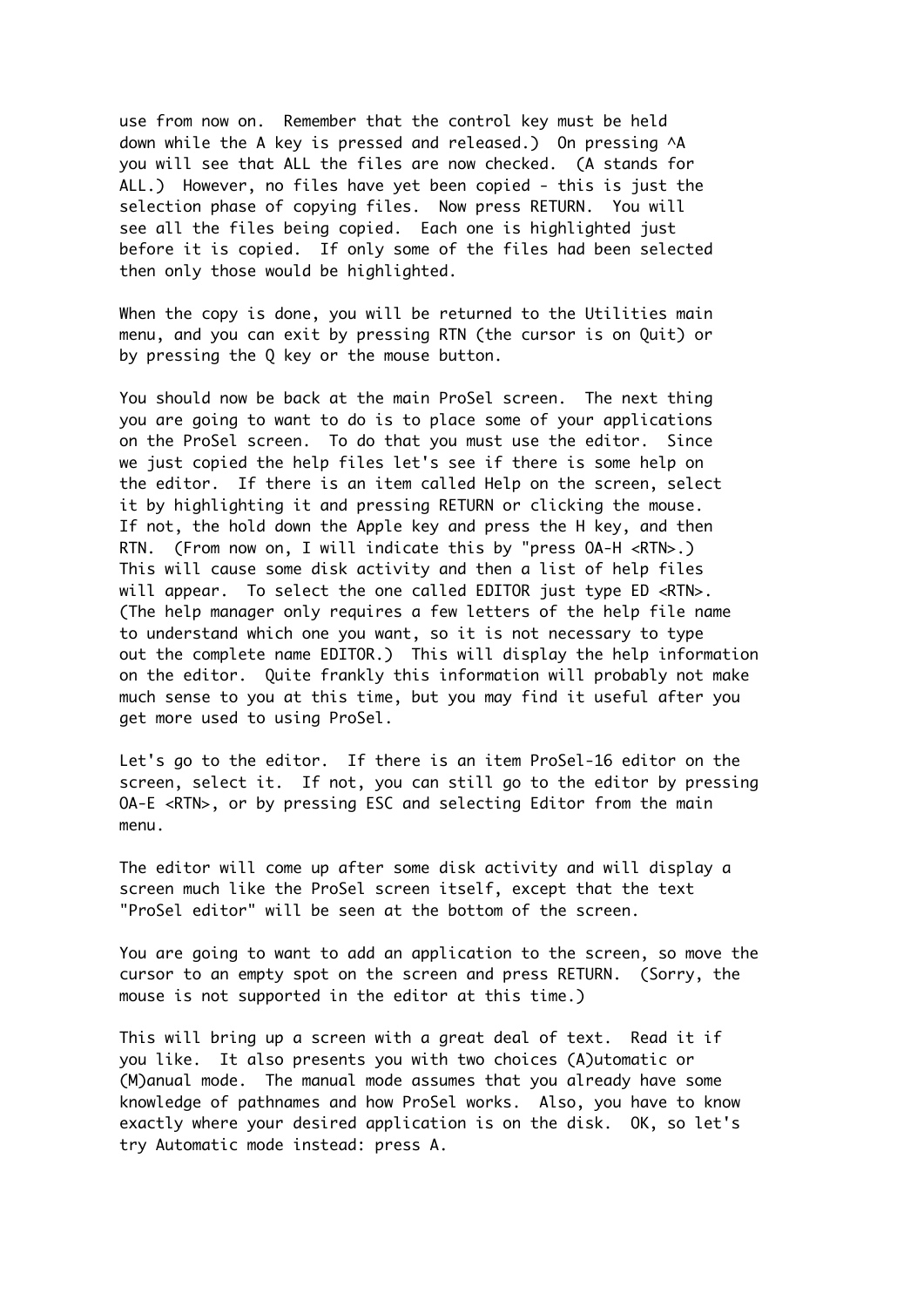It now asks for a directory to search and will have the volume name as a default. Giving a directory name will limit the search and also make it faster, but you can just press RETURN at this point to have it search the entire disk. Do that. The disk will run for a while and then a list of files will be shown on the screen. These are all the executable files on the volume, or if the screen is full it is all of them that will fit. (You could have used a subdirectory instead to get names that may not fit when you use the volume name.)

Look for a file that appears to be the program you want to add to the ProSel screen. Use the cursor keys to highlight it and press RETURN. That is it, it is done! You will now be looking at the main editor screen and the name of the application will now be there under the cursor. Do you want to change the name to something prettier? If so, press RETURN. What you see now is manual mode, but the specifications for the application will all be there. The cursor will be on the "screen title" and you can change that to whatever you want. Do not change the other three items, but ponder them if you want. Later, you will want to understand what they are all about.

Now let's save our changes. Press ESC to return to the main editor screen and another ESC to get to the editor menu. There are two save items, one that is (S)ave as a screen and the other is (P) for save a new PROSEL.SPECS file. It is the P choice that you want. So press the P key.

The save will send you back to the ProSel screen from the editor. You should see the item that you added to the screen. Move the cursor to highlight it. Then press RETURN or click the mouse to run that program.

When you Quit or Exit (or whatever that program calls it) from your application, you should return, after a little disk activity, to the ProSel screen.

That is about all you have to know for the basic operation of ProSel. There is a lot more to ProSel than what we have described, and the rest of this documentation will go into everything. Some of what you will read may be too technical for you at this time. Don't worry about it. When you climb Mt. Whitney, you must first drive to Lone Pine, and then you have to get to Whitney Portal. Both of these are much easier than the trip to the top, and most of us will never reach the pinnacle. The higher we get the harder it is, but, however far we go, the view is magnificent.

The structure of the ProSel-16 system: --------------------------------------

We have already met several parts of the ProSel system; the main screen (which you can hardly miss), the main menu, the editor,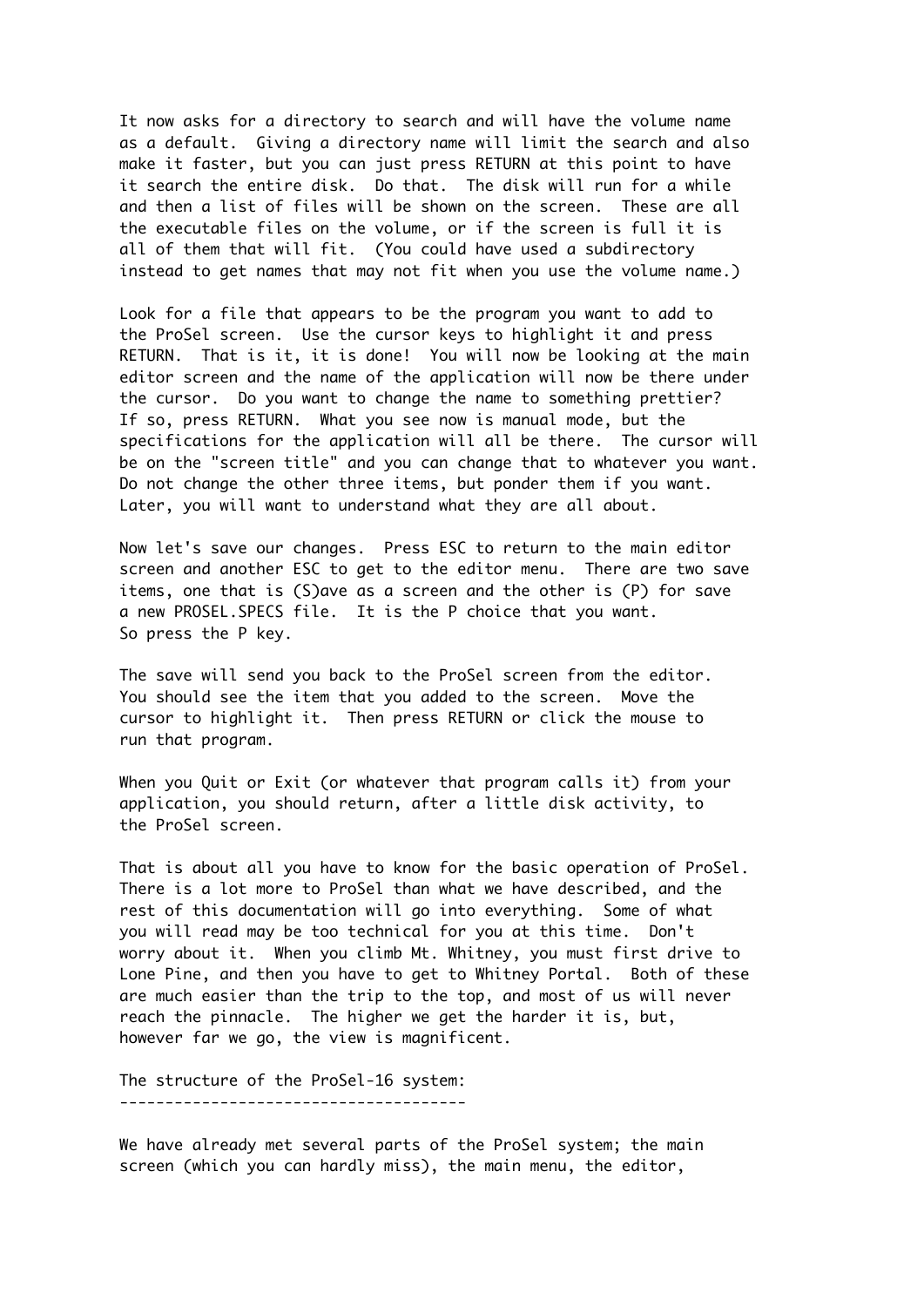the Utilities (which corresponds, incidently, to the ProSel-8 program called Cat.Doctor), and the Help facility.

Other main parts of the system are the File Finder, Information Desk, Backup/Restore, the Optimizer, the block editor, and the Shell command processor. The latter is one of those things which present you with a blank screen and a cursor and dare you to do something intelligent. This frightens some people and if you are one of those, let me assure you now that this is a part of ProSel that you don't even have to see if you don't want to. It is there for people who want it. If you land there by mistake and you start shaking, remember the ESC key! Think of that key up in the left upper corner as your panic button - the cure of all evil. Nevertheless, we will have to talk about the Shell later on. It is one, together with the main screen and the main menu, of the three major "hinges" of the ProSel system. The other parts, such as the Utilities, as important to you as they may be, are more like separate programs that are just a little more immediately accessible than most applications. Indeed, although all these things are in the same file START, only the main screen, the main menu, and the command processor are loaded into memory upon boot. The other parts are loaded whenever you go to them. You noted the fairly sizable disk access when you went to the Utilities. That was loading the Utilities (a sizable hunk) from disk into the computer. After you quit from Utilities back to the main screen, if you again went to Utilities, you would go there very quickly, without all that disk access. This is just from the fact that Utilities has already been loaded by the previous access, and now does not have to be loaded again.

Here is a diagram that may help you understand the relationships between parts of the program. It does not show everything; ProSel, being a very flexible program, usually has more than one way of accomplishing a particular goal.

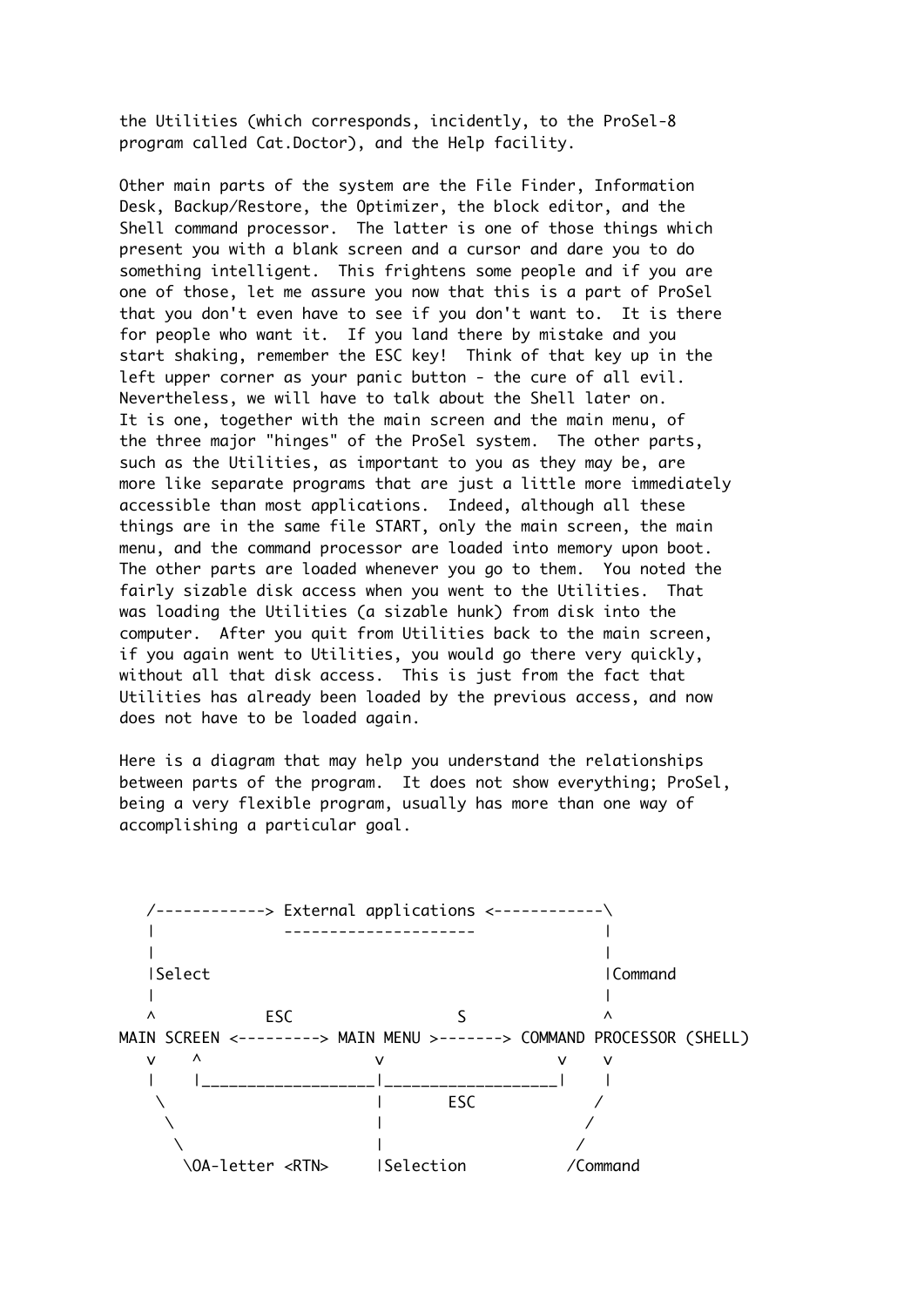

On the other hand, this may just look like a lot of hot air to you. If so, never mind, perhaps it will be clearer later.

Executable files: -----------------

ProDOS files can have 256 different "filetypes" (or simply "types"). The more common filetypes have names (always three characters). Some types are reserved and have no presently defined file structure, and these are indicated on catalogs by a hex byte such as \$F9. Presently, programs that can be run directly can have one of three types, called:

> SYS (system file) S16 (system-16 file) EXE (shell executable file)

The first of these, SYS is the filetype of executable files that run under ProDOS-8. Its counterpart under ProDOS-16 or GS/OS is a S16 file. EXE files are also GS/OS executable files, but often expect a "shell", such as ProSel-16, to be in memory for various types of assistance. The EXE files run "under" a controlling environment, know as a shell. Unfortunately, programmers do not always follow the rules for these files, and so there are many SYS files around that are not really stand-alone executable files. Also there are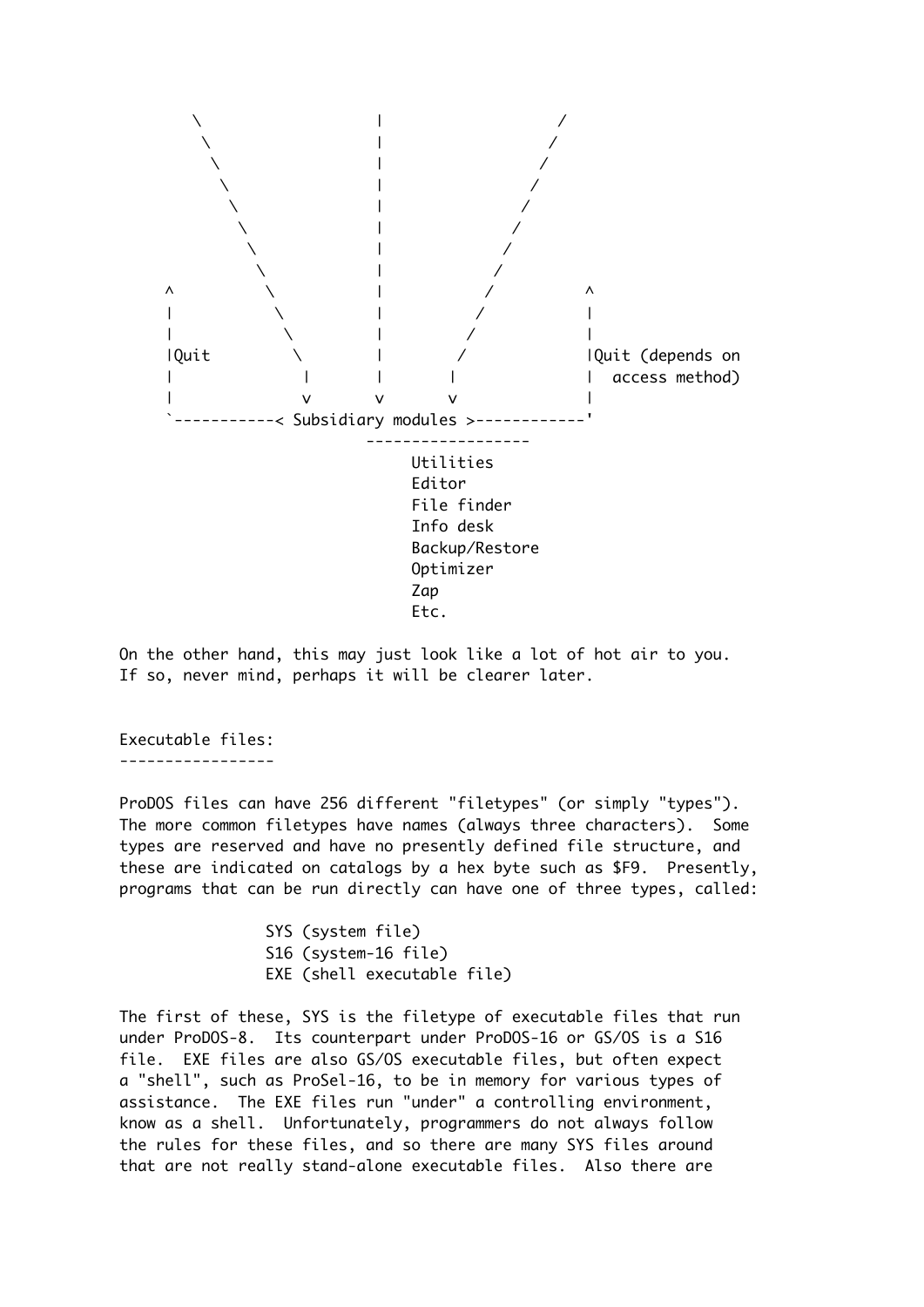many EXE files that do not behave according to the design of the EXE filetype.

These three types are the filetypes of files that can be run from ProSel. In addition, there are BAS (BASIC) files which are designed to run under BASIC.SYSTEM. In this case BASIC.SYSTEM is the SYS file that is run, and the BAS file's name is passed by the selector to BASIC.SYSTEM when the latter is run, telling it to run, in turn, the BAS program. Similarly BIN (BINARY) files often, but not always, are programs designed to run under BASIC.SYSTEM and they are handled in the same way as BAS files by ProSel. Rarely, TXT (TEXT) files are designed to run under BASIC.SYSTEM as "exec" files. Since this is so rarely the case, and since such files are easily run from a simple BASIC program, I have decided not to allow direct access to these from ProSel-16. Instead, ProSel-16 will EXEC such a file as a set of shell commands under PROSEL rather than BASIC.SYSTEM. [See the section on the Command line processor, and particularly on "automatic operation".]

Program selection from the main screen: ---------------------------------------

It probably does not have to be said that to run a program from the main screen you use the cursor keys or mouse to highlight the desired item and press RETURN or click the mouse button. Also, as indicated on the screen, you can press ESC to go to the main menu. However, there are other actions you can take that are not so obvious.

If you press an alpha key (A-Z) at the main screen, then the highlighting will move to the next item starting with that letter. The case of the letter has no effect. If there is no item beginning with that letter then the cursor moves to the first item on the screen. Scanning is done downwards and then across.

If you press a number key on the main keyboard then the disk DEVICE corresponding to that number (0 is used to mean 10 for this purpose) will be accessed and a list of the executable files and subdirectories from that disk device will be shown on the screen. You can select an executable file to run, or you can select a subdirectory, causing that directory to be read and its files displayed, etc.

 DEVICE NUMBERS: These are the GS/OS or P16 equivalents of the P8 slot/drive. Device #1 is always your boot disk. The others depend on how your SYSTEM/DRIVERS directory is set up. Some devices are not disk drives at all - for example the CONSOLE (screen) may be a device. To see the correspondence between devices and their numbers, use the P command from the main menu or OA-P <RTN> from the screen.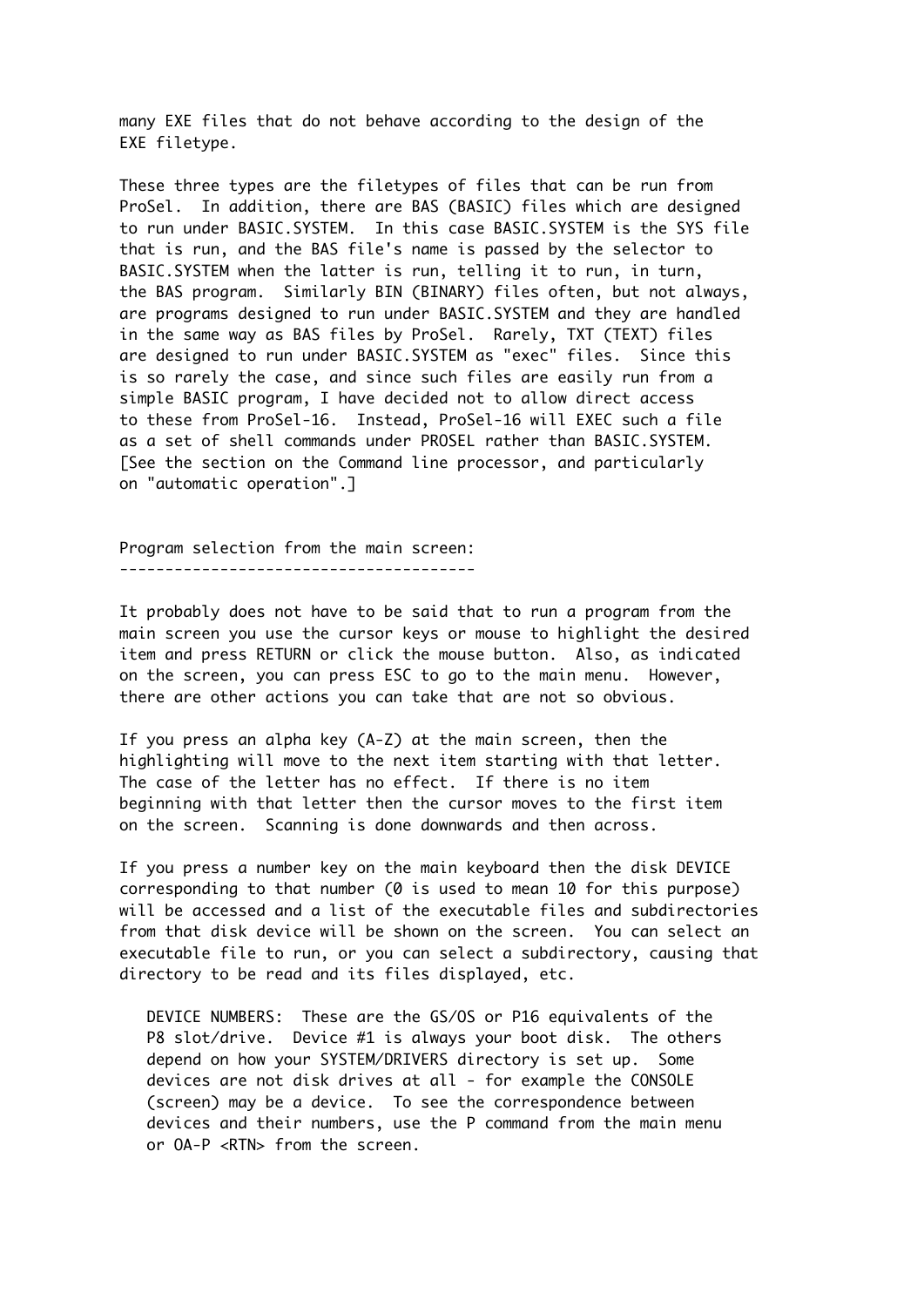If you press a number key on the KEYPAD, then the directory (if any) corresponding to that PREFIX will be read, and its executable files and subdirectories will be displayed for selection as above.

 PREFIXES: GS/OS keeps a set of 33 "prefixes", which are names of some special directories. They are named \*/, 0/, 1/,...,31/. The \*/ prefix is always the boot volume name, The 0/ prefix is the "default" prefix, meaning that it is added to any pathname that is not a "full" pathname. The 1/ prefix is the directory containing the current application file. When in ProSel-16 it is \*/SYSTEM if ProSel-16 is installed in that directory as recommended. Prefix 6/ is used by ProSel-16 as the "transient command" directory, and prefix 7/ is used by ProSel-16 as the "help files" directory. All these prefixes, except \*, can be set up as desired by the user by modification of the ProSel parameters, as will be detailed later.

The option key together with a number key adds 10 to the key value for both of these provisions. Similarly the Apple key adds 20 and control adds 40 (main keys only) with combinations accumulating.

In addition, if you hold the Apple key down when typing an alpha key, you will go to the main menu with the cursor on the item corresponding key. (If none, no action occurs.) For example, OA-U goes to the main menu and highlights the Utilities item. Thus pressing RETURN then sends you to the Utilities module.

When you run a program from the main screen, there are also some options that can be requested by pressing one or more of the Apple key, Option key, Shift key, and Control key. (These can also be made automatically selected options via the program "specs", to be described later.)

- (1) Apple key down. This will cause ProSel-16 to do a memory purge before running the program. This can be useful for running some very large programs that may not be able to get enough memory after the loader has already loaded the program.
- (2) Option key down. This will cause ProSel-16 to purge memory and to force reloading of itself after the application has quit. This has the effect of cleaning up memory a little more thoroughly than just case (1). It MAY allow running programs for which (1) is insufficient.
- (3) Apple and Option keys down. This will do the same as (2) but will also not request return when the application quits. This would be appropriate if you wanted it to return to another selector.
- (4) Shift key down. This has effect only when running a SYS program, that is, a P8 application. This will cause ProSel-16 to set up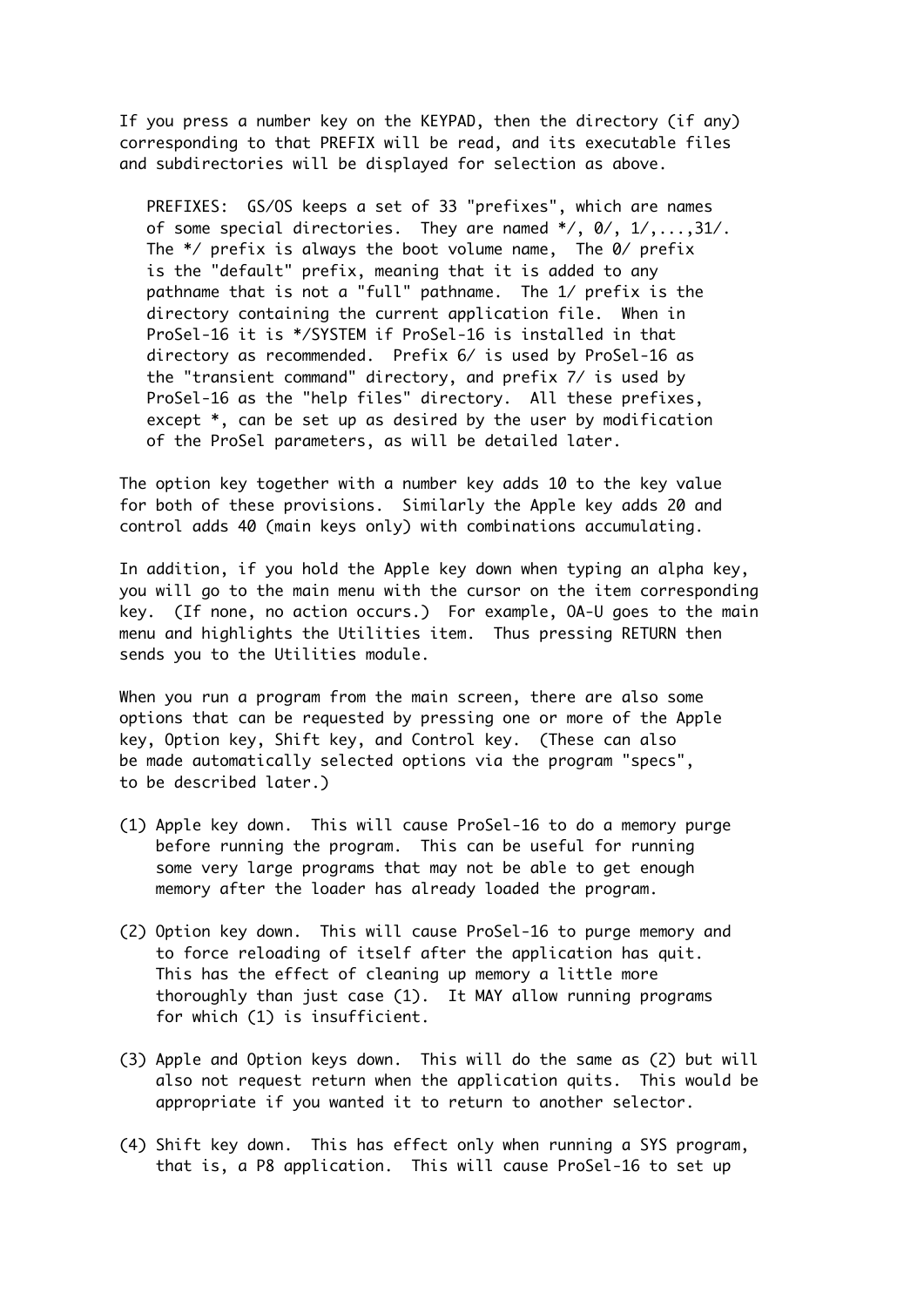ProSel-8 before launching the program, so that it will be ProSel-8 which gains control when the application quits. This would be appropriate if you want to run more than one P8 program since it would prevent the time consuming passage from P8 to P16 and back. Of course, this requires ProSel-8 to be available. In fact it supposes that the PROSEL.SYSTEM and the PROSEL files (both part of ProSel-8) be in the main directory of the boot volume. [To do this automatically from a program's specs (see below) you would set the specs to run PROSEL.SYSTEM as the application and the desired SYS application as the "startup".]

 NOTE: If there is a startup specification in the program's specs then the shift key will be ignored because there is a conflict between these two things. However, holding down the control key defeats the startup, so both control and shift down will ALWAYS force a shift to ProSel-8.

(5) Control key down. This overrides any "startup" in ProSel-16's specification list for the file. Thus, if you have an application specification that instructs the application to automatically open a certain file, then running that program with the control key down will bypass the open instruction. You only have to hold the control key down for a moment while you press RETURN or click the mouse. You can let it up as soon as the "launching" message appears.

Line input: -----------

At various places in ProSel-16 you must type a line specifying a directory or other information. This occurs, for example in Utilities, the Editor, and the Command processor. In all cases line input supports a number of line editing features:

 ^D deletes character under the cursor. DELETE deletes the character to the left of the cursor. ^E toggles insert mode. OA-key inserts character whether or not in insert mode. TAB moves just past next / , or goes to line end adding /. OA-TAB moves back to right of previous / or to line start. ^N moves to line end. ^B moves to line beginning. ^Y clears line from cursor forward. CLEAR clears line cancelling all previous input. ESC aborts.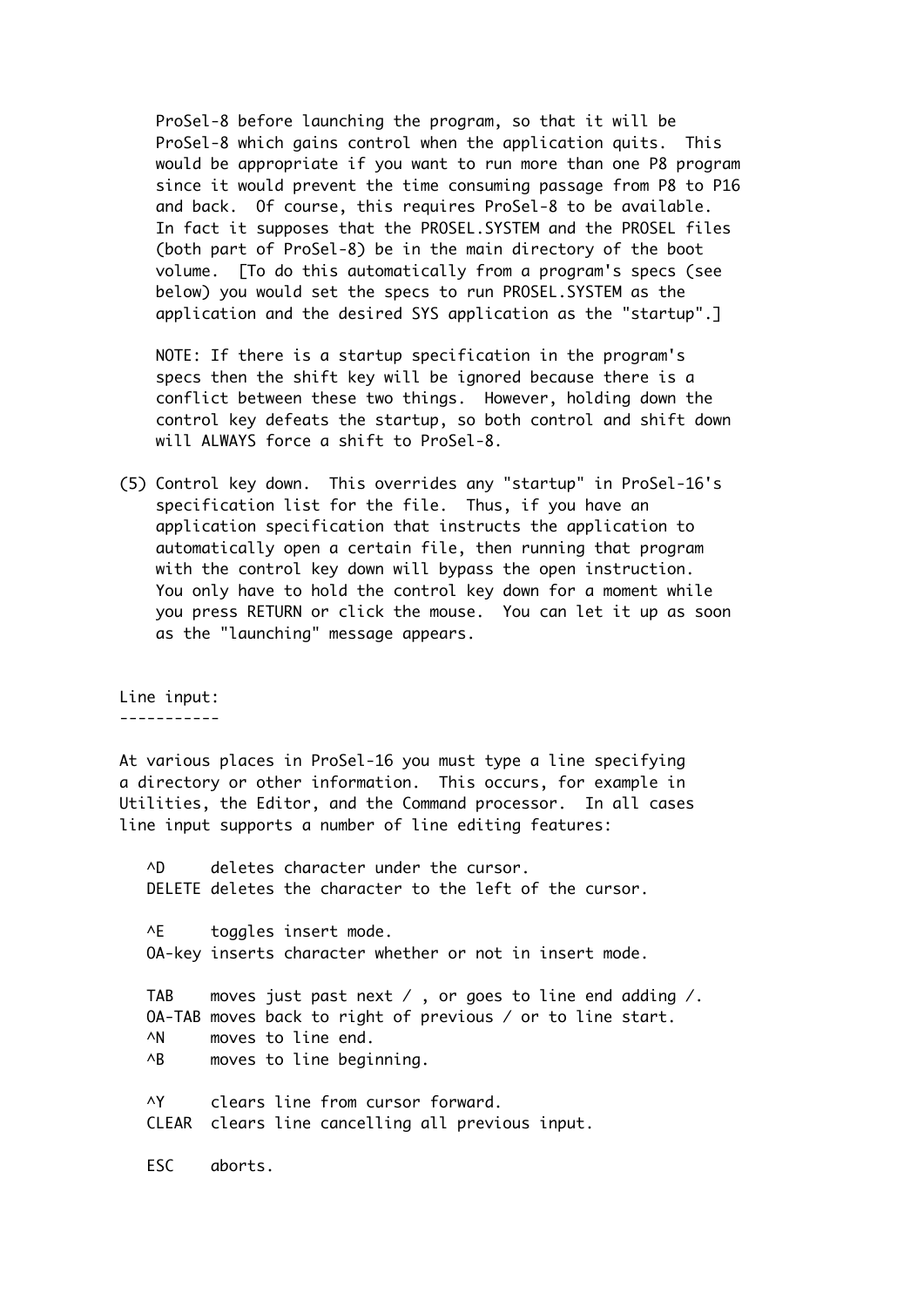When you are asked for a device number (which happens in some parts of Utilities, Find file, and Info desk), you can press the ? key. This will cause a list of up to 10 recognized device names to appear and you can use the cursor keys to select one of those. In that mode, if you press the ? key at any time, the name of the volume occupying the highlighted disk device will be displayed. For devices not on the list you can input the device NAME, starting with a period, at the device number prompt. An example of a device name is ".APPLEDISK3.5A". You can also input a two digit device number after a period at any device number prompt. You can also input the VOLUME name of the volume in the device, starting with /.

Some parts of ProSel support additional features for line input. For example, Utilities uses ^X to switch between the two default pathnames. (Elsewhere ^X is the same as CLEAR.) Similarly, in the command line processor, the up/down arrows take you through the history of commands, while, in other places, these keys are not accepted and do nothing.

The main menu:

--------------

The main menu is accessed from the screen by pressing ESC. It contains a number of options:

Help - brings up a list of help topics from which you can select. Quit - returns to a program that ran ProSel-16, if any. If none, then it just reruns ProSel-16 (under GS/OS) or puts up an Apple designed option screen (under P16). Editor - enters the ProSel-16 application list editor. Utilities - enters the file utilities. File finder - enters the file finder module. Show prefixes - try it. It also shows some other data. Warm shutdown - use to reboot, or before shutting down system. Cold shutdown - ditto, but this one puts control panel changes into effect if you press return to reboot. Shell - enters the "shell" or command line processor. Refresh screen - rereads the program specs file, can be used to shift to a specs file on another disk. Backup/Restore - incremental hard disk backup. Volume repair - this corresponds to "Mr.Fixit". Optimizer - ProDOS volume optimizer (Beach Comber). Exchange screens - this is the "cycler". Info desk - enters the information desk module. Modify parameters - allows modification of the user definable parameters for ProSel-16 (the PROSEL.PARMS file). Zap - a block editor called Block Warden.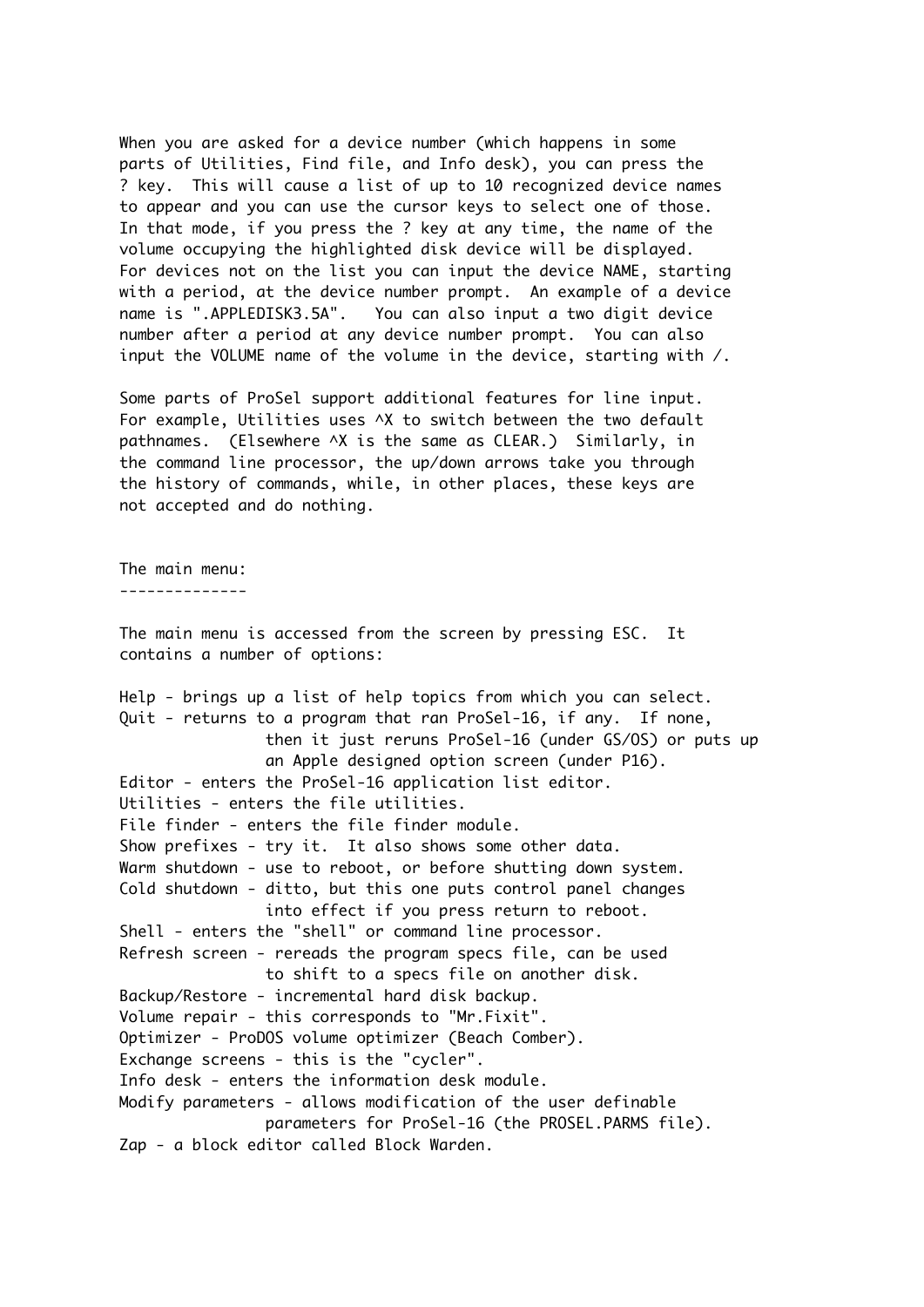In addition the ESC key returns you to the main screen.

You have already met some of these options. Most of them will be described in more detail in later sections.

As mentioned before, pressing OA-x while at the main screen and where x is the command key for one of these menu options, will take you directly to the menu with the cursor on the desired item. Although this is not less keystrokes than the regular ESC and then selection of the item, it will be more intuitive to some people.

When you choose any of the options on the main menu, and return, you are never sent back to the menu. Instead you go directly back to the main screen.

Also, many of these items can be selected in other ways. They can be set up as selections on the main screen by the proper choice of "specs", as we will discuss later. Some of them can also be accessed directly for the command processor.

#### Pathnames:

----------

This section is a short tutorial on "pathnames" in ProDOS. It does not go into some of the esoteric additions that have been added to GS/OS.

A pathname is a roadmap telling ProDOS how to find a file on the disk. ProDOS volumes are organized in a "tree" structure, sometimes called a hierarchic structure. The "root" of the tree is the volume name. Off this root are limbs, most of which are subdirectories or "folders". Some of the limbs are ordinary files. The subdirectory limbs can have limbs growing off of them, etc, etc. An example of such a structure is:

| $' \rightarrow T$<br> --> DESK.ACCS/ ------><br>CLOCK.CDA<br>$ --\rangle$ TOOLS/ ----------> TOOL.<br>001<br>$ --\rangle$ GS.0S | /VOLUME.NAME/ ----->SYSTEM/ ----------> SYSTEM.SETUP/ ---> TOOL.SETUP |  |  |  |
|---------------------------------------------------------------------------------------------------------------------------------|-----------------------------------------------------------------------|--|--|--|
|                                                                                                                                 |                                                                       |  |  |  |
|                                                                                                                                 |                                                                       |  |  |  |
|                                                                                                                                 |                                                                       |  |  |  |
|                                                                                                                                 |                                                                       |  |  |  |
|                                                                                                                                 |                                                                       |  |  |  |
|                                                                                                                                 |                                                                       |  |  |  |
|                                                                                                                                 |                                                                       |  |  |  |
|                                                                                                                                 |                                                                       |  |  |  |
|                                                                                                                                 |                                                                       |  |  |  |
| $ --\rangle$ P8                                                                                                                 |                                                                       |  |  |  |
| $ --\rangle$ START                                                                                                              |                                                                       |  |  |  |
| '--> PROSEL.PARMS                                                                                                               |                                                                       |  |  |  |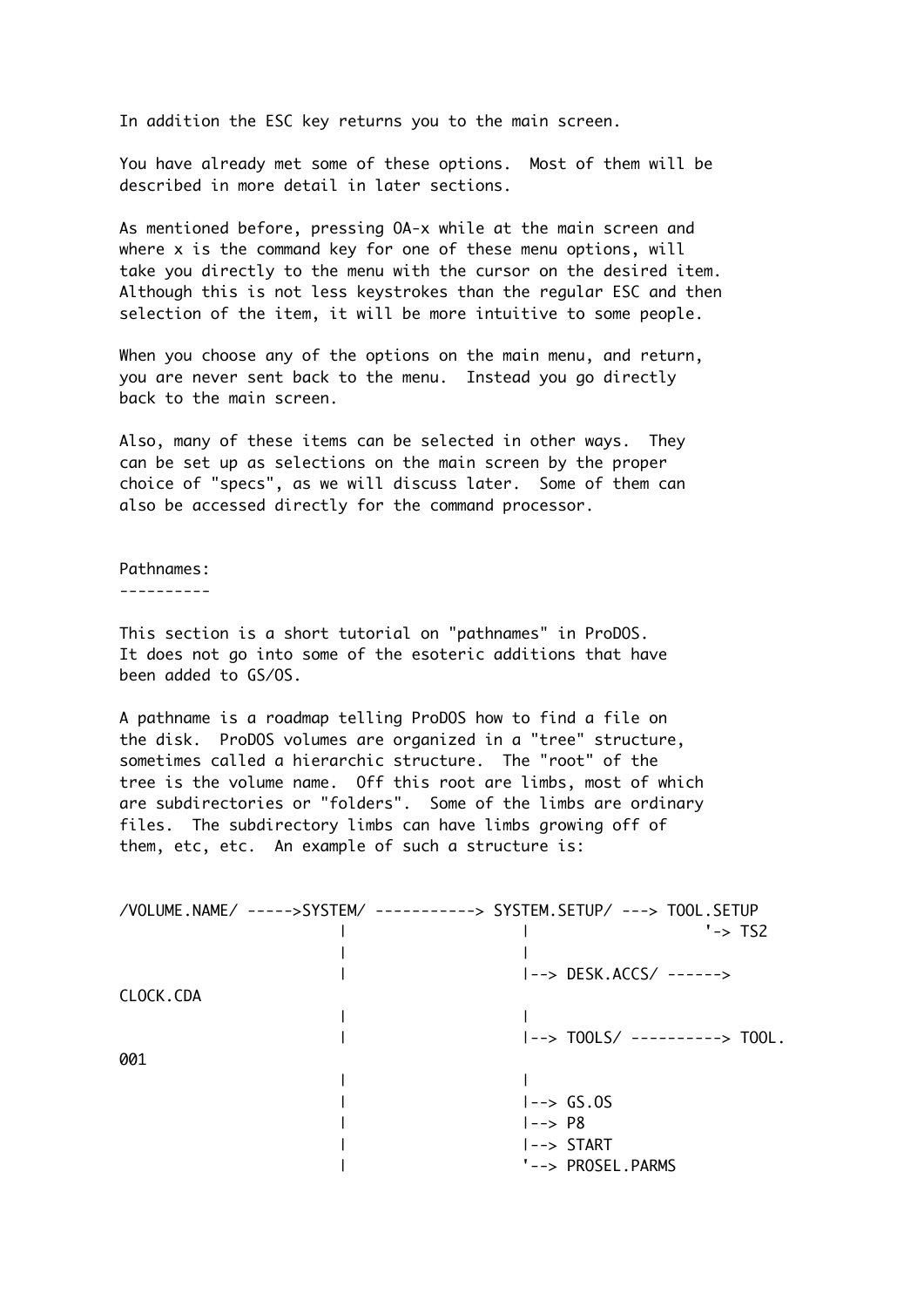```
\blacksquare|--> APPLEWORKS/ ------> APLWORKS.SYSTEM
| |--> SEG0
| |--> SEG1
| '--> MYDATA/ ---------> MYFILE1
| '-> MYFILE2
|
'--> PROSEL.16/ -------> COMMANDS/ -------> ASCII
              | |-> WHERE
               | '-> TYPE
              \blacksquare '--> HELP.FILES/ -----> DEVICES
                            '-> HISTORY
```
Here, you may "climb" the tree by going either right or down (I guess this is a fallen tree) at any crook. In the diagram the titles ending in / are directories (/VOLUME.NAME/ is the root, or main, or volume directory, and the rest are subdirectories). Using the slash to end the name of a subdirectory is just a convenience here, it is usually optional when specifying a directory name.

The other files shown in the diagram are regular (non-directory) files. Some of them, like START, are executable programs, while others like HISTORY are data files. To construct a file's "full pathname", you just climb the tree adding each name to the last. Thus the full pathname of the file DEVICES is

/VOLUME.NAME/PROSEL.16/HELP.FILES/DEVICES

A prefix is a full pathname to a DIRECTORY file. Thus the pathname above is not a prefix since it points to a non-directory, but

/VOLUME.NAME/PROSEL.16/HELP.FILES/

and

/VOLUME.NAME/PROSEL.16/

and

/VOLUME.NAME/

are all valid prefixes. One can SET the system's prefix by various means and then it is called THE prefix, or, in GS/OS, it is prefix #0.

A "partial pathname" is a pathname NOT beginning with a  $/$  (or some other characters - see below). Giving a partial pathname for a file means that adding the given partial pathname to the prefix would result in the FULL pathname for the file.

 [Aside: When specifying a prefix, one usually does not demand that the / mark at the right hand end be given. It is understood. So, when forming the FULL pathname, one adds the separator /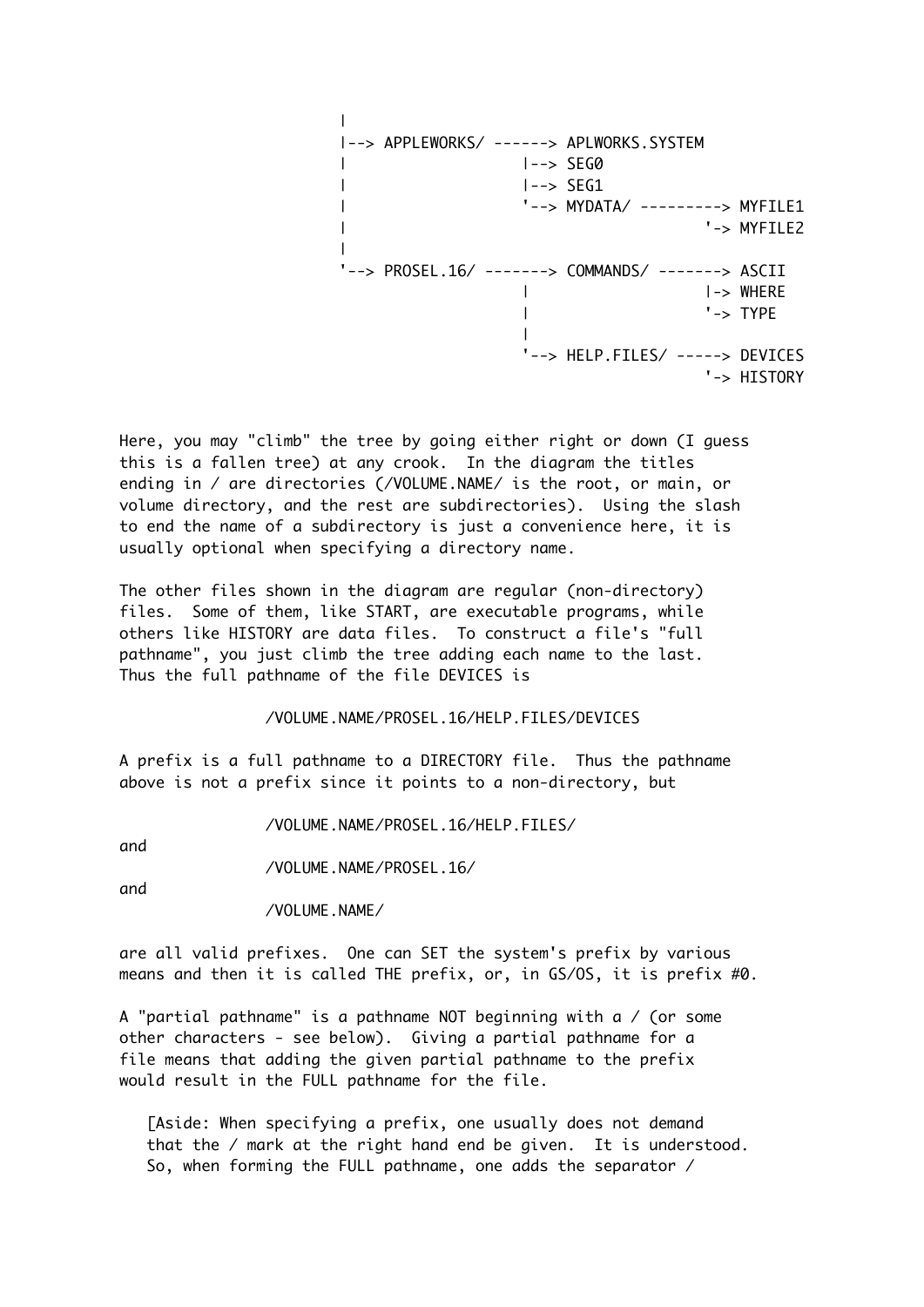between the prefix and the partial pathname if it is not already there.]

Thus, if the prefix is set to /VOLUME.NAME/PROSEL.16/ then a valid partial pathname for the DEVICES file is HELP.FILES/DEVICES.

GS/OS supports some additional conventions that make the task of giving a file's pathname easier. As previously mentioned, there are 32 other prefixes that GS/OS remembers, named \*/, 1/, 2/, ... 31/. The default prefix can also be called 0/. Note that these DO NOT start with the / character.

The prefix \*/ cannot be changed, and is always the name of the boot volume. In the example, if the tree given is the tree for the boot volume then \*/ and /VOLUME.NAME/ mean the same thing.

The prefix 1/ is set to the directory containing the currently running program. (It can be changed by the program, but this is not advisable.) Thus, in ProSel-16 it will ordinarily be the same as \*/SYSTEM/. If you run APLWORKS.SYSTEM in the above example, then the prefix 1/ (or "prefix #1") will be \*/APPLEWORKS/ which is the same as /VOLUME.NAME/APPLEWORKS/.

Application specifications & the editor:

----------------------------------------

We have already discussed using the editor to add applications to the screen display by using the "automatic" mode. For most uses this is sufficient, and if "pathnames" confuse you, you you can stick with the automatic mode for the time being and not worry about the more technical details in this section. Here we describe the "manual" mode of the editor, and how to access some of the special options that one has in running applications from ProSel-16.

An application specification in ProSel consists of four items:

(1) The screen title. This is what you see on the screen. It can be anything at all as long as it starts with an alpha character. It can contain control characters to do such things as turn on/off mousetext or inverse. Even the beginning alpha character can be made invisible by following it with a backspace and another character.

 If the "screen title" starts with a character whose ascii code is less than \$40 (eg., numbers, control characters, and most punctuation characters), then it will not be a selectable item. This can be used for topic headers on the screen, or similar things. The cursor will not land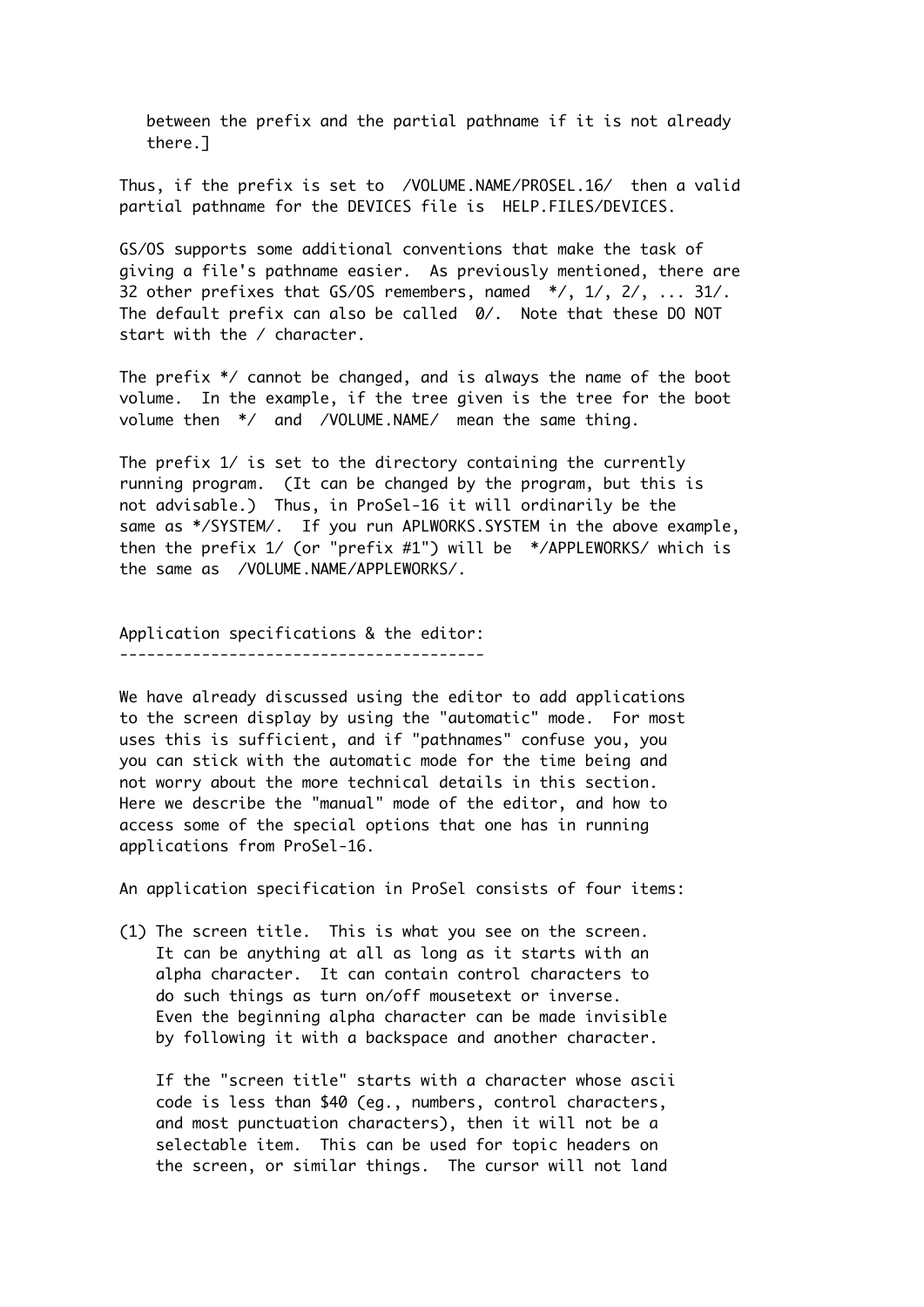on such an item when the cursor keys are used. The mouse can land on them, but cannot select them, and the mouse button will cause the cursor to move to the next selectable item.

- (2) The prefix. This sets prefix #0 (the "default" prefix) for the application. It is usually, but not always, the directory containing the application program. But it could be a subdirectory containing the application's data files, or whatever you want. It could even be a directory on another volume. Note that some applications set this prefix themselves and, in that case, this item does not accomplish anything. However, it is still required and must be a full pathname, such as \*/APPLEWORKS or /VOLUME.NAME/APPLEWORKS, of a directory.
- (3) The application name. This must be a full or partial pathname of the application program itself. The program must be of filetype S16, SYS or EXE. Thus

## APLWORKS.SYSTEM

and

#### \*/APPLEWORKS/APLWORKS.SYSTEM

 are valid examples, but for the former to be correct the prefix (item 2) must be such that adding this application name to it results in the correct FULL pathname. In the example, APLWORKS.SYSTEM is a valid application name if the prefix is \*/APPLEWORKS.

(4) The startup. Usually the startup is null. It is the only part of these four-part specs that can be left empty. It can be used to communicate various things to the application program. (However, the application must be listening - i.e., it must be something that the application was programmed to look for.) In GS/OS, the startup is usually the pathname (full or partial) of a file you want the program to open (load) automatically. It could also be some special instructions; some of the ProSel applications use it that way, and the program's documentation will tell you what the program looks for, if anything, in the startup.

 If the application is BASIC.SYSTEM, then the startup is the BASIC program you want run by BASIC.SYSTEM. If you do not give a startup when you run BASIC.SYSTEM, then BASIC.SYSTEM looks for and, if found in the prefix #0 directory, runs the program called STARTUP. Thus, the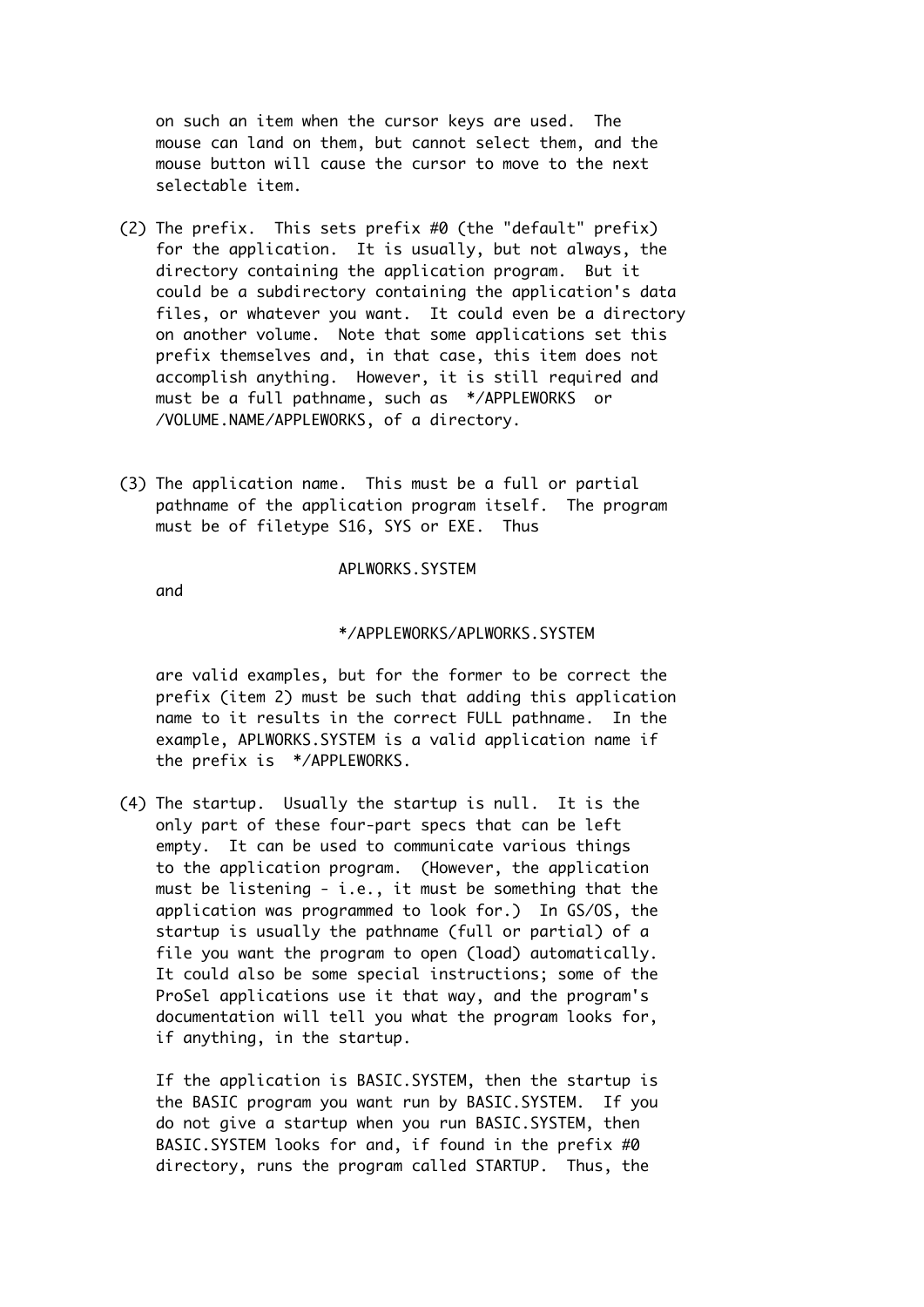startup, if any, in the ProSel specification is substituted for the default startup - the file called STARTUP.

 Some other programs work similarly. PROSEL.SYSTEM, which is the boot program for ProSel-8, uses the startup in a similar manner, running the program given in the startup as the first thing it does. If a startup is not specified then it does not run anything but just goes to the ProSel-8 screen. In this case, in distinction to BASIC.SYSTEM, the startup must be a SYS file.

In the MANUAL mode of the editor, you specify these four things or just three if you don't want to give a startup. The prefix does not have to end with a / character.

ProSel uses some conventions in addition to the general pathname syntax discussed above. The ? character is used by ProSel to stand for the current volume name with a slash on both ends. Thus ? usually gives the same result as \*/ but not always, since the current volume name (which means the name of the volume from which the file PROSEL.SPECS was last loaded) does NOT have to be the boot volume. Use of this character provides transportability of application specifications as well as being a space saver. We recommend its use ALWAYS in any full pathname. REMEMBER that the ? includes the / on both ends, so that ?APPLEWORKS would be a correct prefix, but ?/APPLEWORKS would not since it expands to /VOLUME.NAME//APPLEWORKS and the two adjacent slashes are not legal.

Similarly, the character ] anywhere in a pathname is expanded to BASIC.SYSTEM. Thus the two characters ?] will be interpreted by ProSel as /VOLUME.NAME/BASIC.SYSTEM.

The ? and ] conventions are legal in both ProSel-16 and ProSel-8.

ProSel-16 also uses some other special notation in the prefix field as instructions to do certain actions before running the program that has been selected:

- (1) If the character = alone follows the prefix, then the Apple-IIgs will be switched to slow speed before the program is run.
- (2) If the character = follows the prefix, and itself is followed by one of the digits 0 to 7, then the following actions are taken before launching the application:
	- $=0$  purge memory.
	- =1 purge memory and force reload of ProSel on application exit.
	- =2 purge memory and do not return to ProSel-16.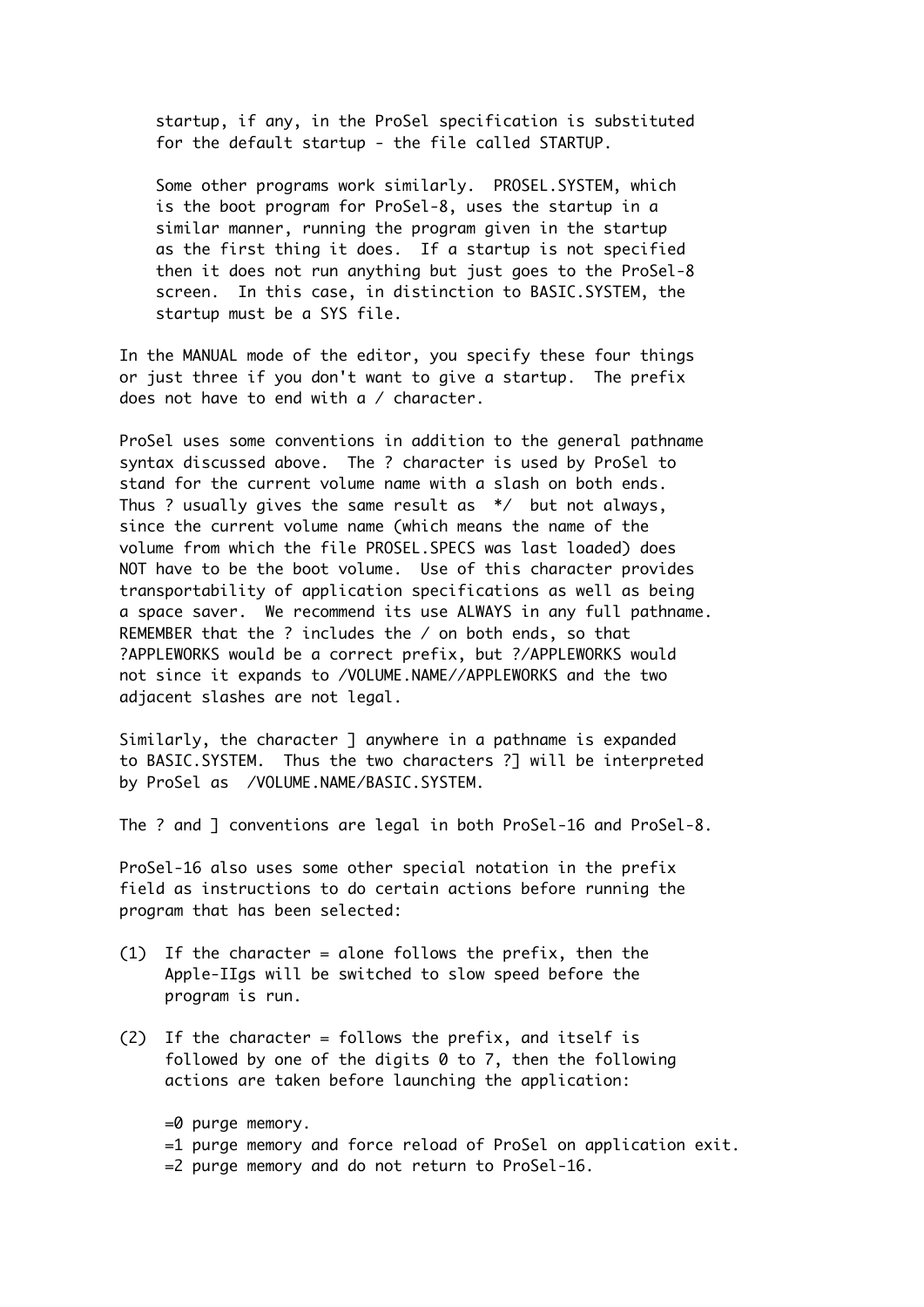- =3 purge memory, do not return, and force reload next time ProSel-16 is started.
- =4 set TransWarp-GS to slow speed (if card exists).
- $=5,6,7$  same as  $=4$  together with  $=1,2,3$  respectively.
	- (The TWGS will be reset to fast speed on return to ProSel.)

NOTE: ProSel-8 uses some similar "=" notations that mean entirely different things. These things do not apply to an Apple IIgs and so there is no real conflict between the two.

ProSel-16 supports a convention that instructs it to go to the main menu and highlight a particular item there. To add such an item to the screen, you must give ? as the prefix, the command letter (eg, U for Utilities) for the "application" and have an empty startup. That is:

| Screen title: Utilities-16 (or anything) |               |                           |
|------------------------------------------|---------------|---------------------------|
| Prefix:                                  |               |                           |
| Application: U                           |               | (main menu command char.) |
| Startup                                  | <none></none> |                           |

Finally, both ProSel-16 and ProSel-8 support some conventions that instruct ProSel to read a directory and display its contents:

|              | Screen title: Games directory (or anything) |                              |
|--------------|---------------------------------------------|------------------------------|
| Prefix:      | ?GAMES                                      | (full pathname of directory) |
| Application: |                                             | (special instruction)        |
| Startup      | <none></none>                               |                              |

That example will read the directory given by the prefix and display all executable files (S16, SYS, and EXE) for selection.

Another example:

|              | Screen title: BASIC programs (or anything) |                              |
|--------------|--------------------------------------------|------------------------------|
| Prefix:      | ?BASIC                                     | (full pathname of directory) |
| Application: |                                            | (Pathname to BASIC.SYSTEM)   |
| Startup      |                                            | (special instruction)        |

That example will read the ?BASIC directory and display all BAS and BIN type files for selection. Note that the Application path must be a valid path to BASIC.SYSTEM - it does not have to be just the ] character as shown - BASIC.SYSTEM could be in a completely different directory and this would still work if the Application path is a FULL pathname leading to BASIC.SYSTEM. The startup here is the special instruction telling ProSel that this is a request to read a directory and not one to run a program.

After using the editor to edit the application list or adding to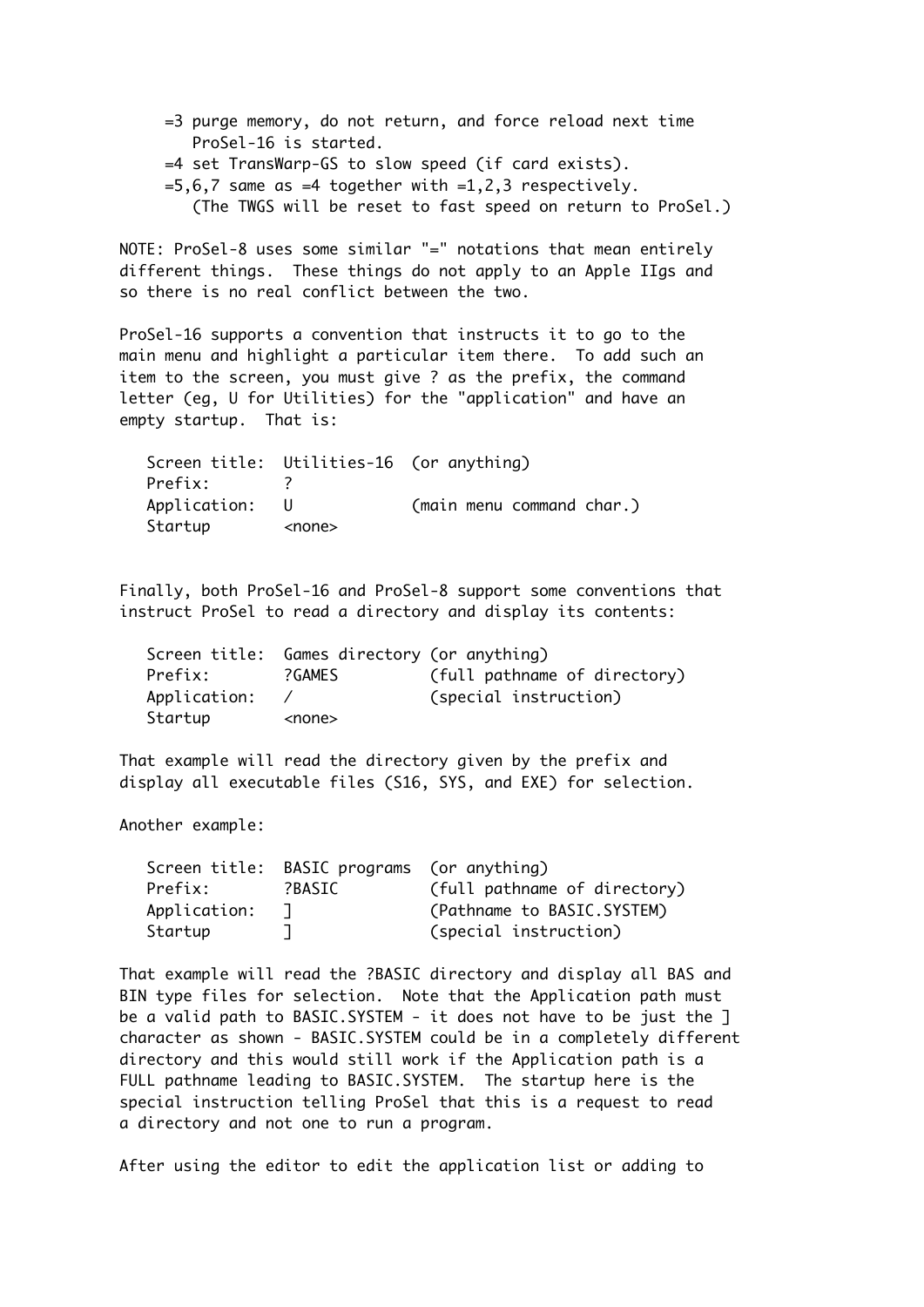it, press ESC to get out of manual mode and another ESC to go from the editor main screen to the editor menu. There you will have several options. Ordinarily you want to press P to save the revised PROSEL.SPECS file. There are also options to load and save screens, which will be dealt with later.

Importing ProSel-8 application lists: -------------------------------------

Many will want to transfer their present ProSel-8 application list to a ProSel-16 list, and a very easy procedure has been provided for doing so. Enter the ProSel-16 editor and press ESC to get to the editor's menu. Select "Load a screen", even though it is not a "screen" that you wish to load. When asked for the pathname to load, give the full pathname of the PROSEL file (eg, \*/PROSEL). Edit it if you want, and then when you want to save it as a ProSel-16 application list use the P command, NOT the S command, to save it. This will write over the current PROSEL.SPECS file thereby converting the ProSel-8 specs list to a ProSel-16 specs list. NOTE that the internal format of the ProSel-8 PROSEL file, and the ProSel-16 PROSEL.SPECS file is very different, so it will NOT work to simply copy the PROSEL file and rename it PROSEL.SPECS. The editor automatically adjusts the format of the file when it loads and saves.

Similarly, as will be remarked again when we talk about the "screens" feature, you can import a ProSel-8 "screen" by loading it into the editor, and you can resave it back either as a ProSel-16 "screen" (again a different format) with the S command, or as the main ProSel-16 application list with the P command. The editor does not support conversions the other direction.

Screen blank and/or slide show: -------------------------------

After a certain amount (user specified in the parms) of inactivity the screen will blank to black. It will come back at any keypress.

Alternatively, you can select a "slide show" to automatically appear after the given amount of inactivity. This is selected through the "modify parameters" function. The slide show expects to find its "slides" in the prefix #31 directory. This should also be set up in the parameters. The slides must be super-hires files (either unpacked of filetype \$C1 {PIC} and auxtype 0 or packed of filetype \$C0 {PNT} and auxtype 1, and of length at most \$8000). [Also see the PackPic transient command and help file.]

At any time during a slide show, the ESC or CLEAR keys will abort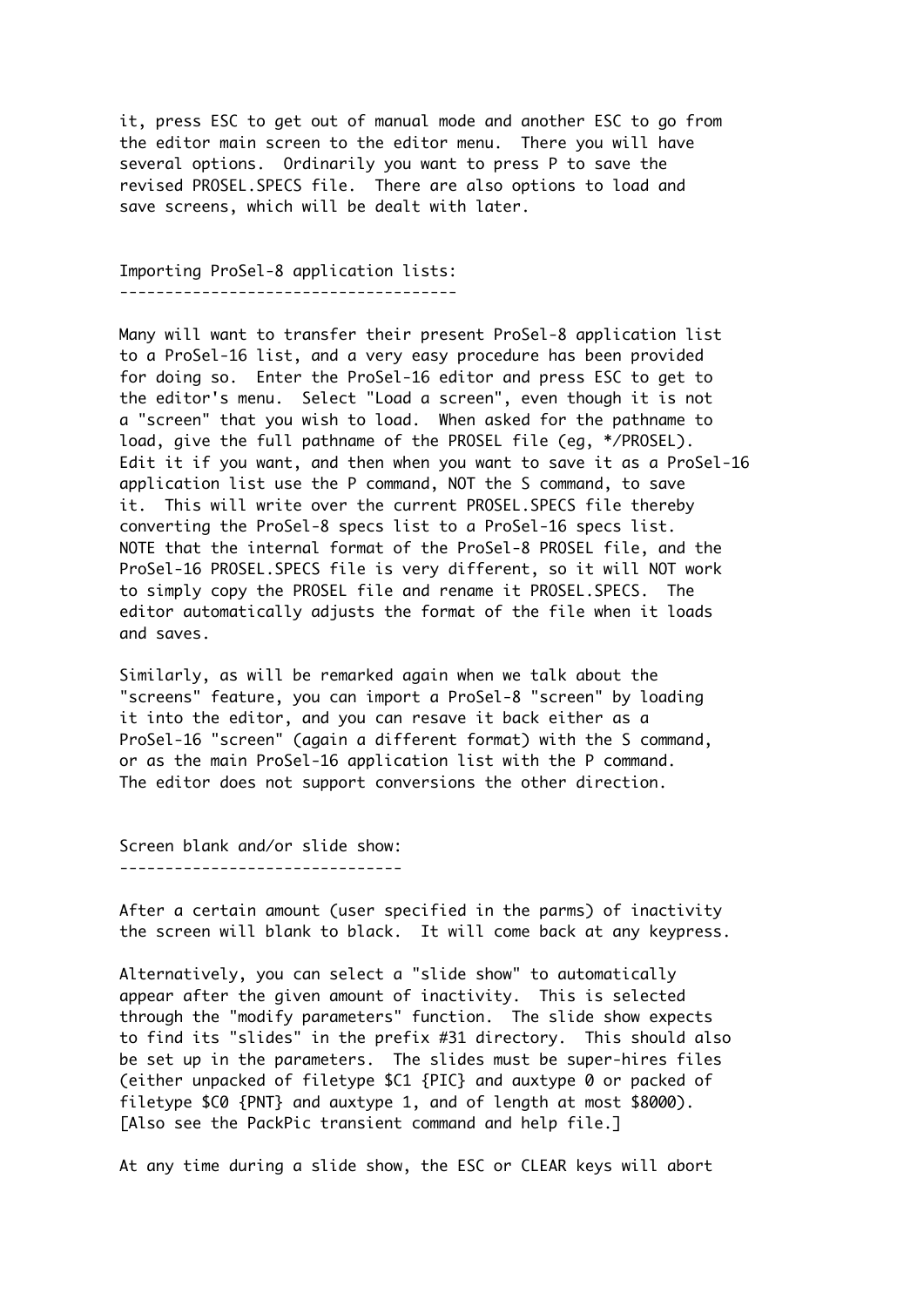the show and produce the normal screen blank mode, at which time another keypress will produce the ProSel-16 screen. The RETURN key during a slide show will produce the ProSel-16 screen directly. The space bar will freeze the current picture until another key press. Any other key will cut short that particular slide, and bring up the next one. When the sequence of slides is used up, the show cycles to the first slide again. In the parms, you can set the number of repetitions of the slide show done before passing to the screen blank, or you can specify that it is to go on forever, until an appropriate key press.

Help:

-----

The help facility that is built in simply reads the prefix #7 directory showing all the TXT type files and allows you to look at any of them. It does not require a complete filename from you, but will match the characters you input against the same number of characters from the filenames and read the first file which matches to that point. The help files are standard text files so that you can edit them or write some of your own. A carriage return is expected at the end of each line, and you MUST take care that this condition is met. A linefeed (^J) character will cause the output to pause and the "Press a key for more, ESCAPE to quit" message to appear.

Show prefixes: --------------

The Show prefixes selection from the main menu (or OA-P <RTN> from the screen) displays the values of the GS/OS prefixes, and the device names for the first 22 disk devices. It is advisable to get aquainted with the correspondence between device numbers and the disk drives associated to them. Show prefixes also indicates the characters that ProSel-16 puts on the screen to indicate the type of file listed by one of the "display directory" features (accessed either by a number key from the screen, or by one of the special specifications designed for this purpose). Finally, Show prefixes prints thermometers showing the relative usage on up to 6 disk devices other than 5.25 inch drives, and memory usage. The memory usage thermometer will probably have a blank area without the division marks, which indicates the "maximal memory block size".

Refresh screen: ---------------

The refresh screen item on the main menu simply rereads the PROSEL.SPECS file from the main directory of the disk corresponding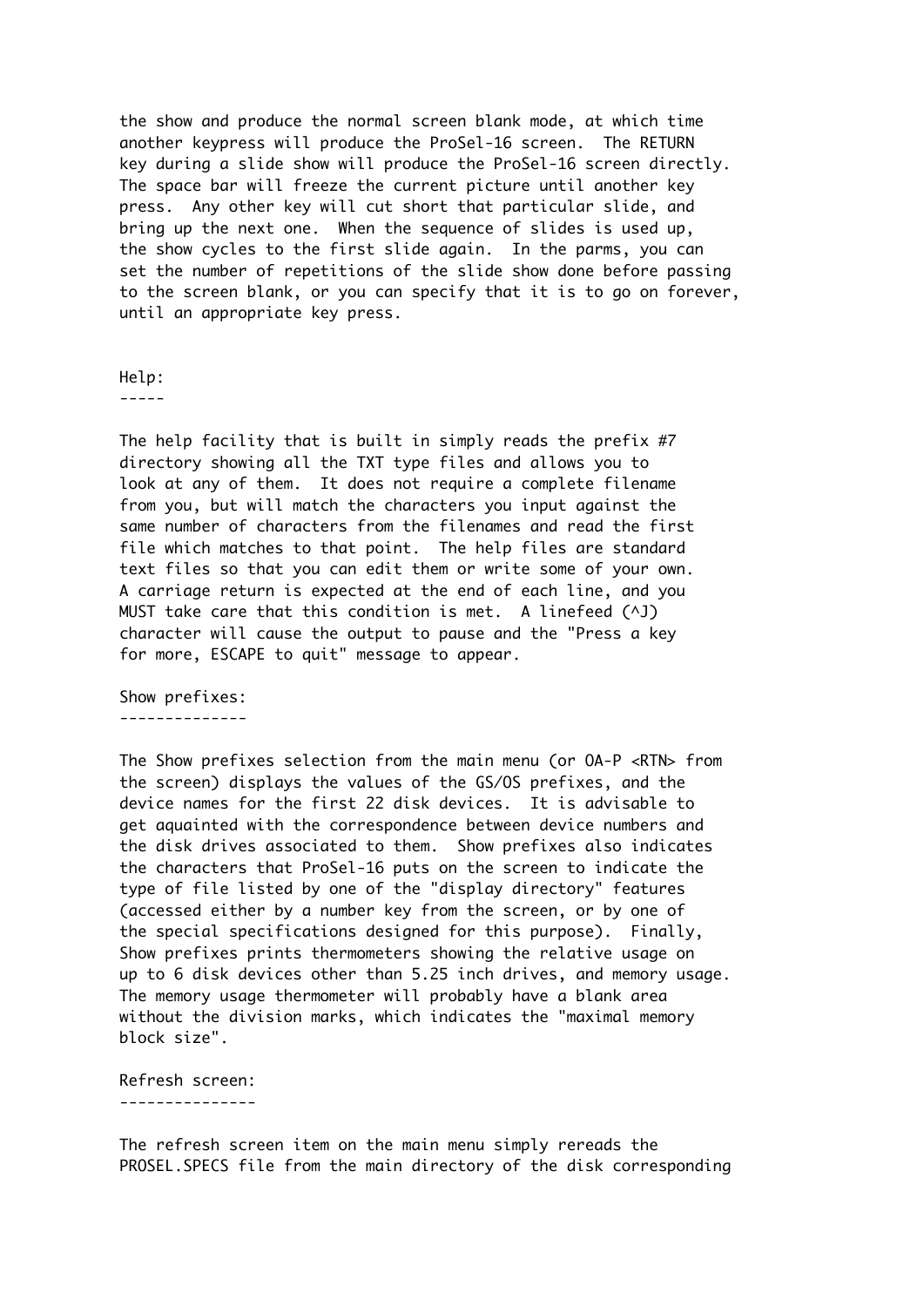to the current prefix #0. This can be used to get rid of a "screen" that has been loaded over the main screen. Its primary purpose is to switch to a PROSEL.SPECS screen on another disk, and you can do that by first accessing the disk with a number key on the main keyboard and then giving the refresh command OA-R <RTN>. ProSel-16 will continue to use that screen until changed by another refresh command to a different disk, or until it cannot find a PROSEL.SPECS file on that drive. In the latter case it will poll all your disk drives until it locates one such file. If none can be found (or if the file is somehow damaged) then an error message will be given, and you will have the option of going to shell command mode. (One of the primary purposes of shell command mode is for just this back door. It allows you to get out of bad situations gracefully.)

#### Shutdown:

---------

There are two items on the main menu called Cold shutdown and Warm shutdown. These shut down the GS/OS operating system as recommended by Apple as preparation for turning off the computer. They should also be used, if possible, if you need to reboot for some reason. The difference between Cold and Warm is that the Warm shutdown will not resize or clear /RAM5, while Cold shutdown is the same as a power down reboot - it will clear /RAM5 and it will pick up any change in the size of /RAM5 that you have made in the control panel.

Exchange screens: -----------------

This option in the main menu is equivalent to the PROSEL.CYCLER program in ProSel-8. Selecting this item will bring up a dialog with choices for changing the present application list to another one that you have previously made. These application lists are versions of the PROSEL.SPECS file and must be in the main directory with that file, and must be named PROSEL.SPECS.2, PROSEL.SPECS.3, etc. To make such a file, copy PROSEL.SPECS, using the Utilities, to the main directory (where it is now) and when given the option of renaming its image, select one of the names PROSEL.SPECS.2, etc. Then to edit one of these, select the Exchange screens function, and select one of those new lists. What happens is that the PROSEL.SPECS file will be renamed PROSEL.SPECS.1 (or whatever is the first "missing" file) and the selected copy will become the new PROSEL.SPECS file. Thus, when you go into the editor, that NEW file is what you will be editing.

By means of a special type of application specification, you can set up a screen item that goes directly to one of these extra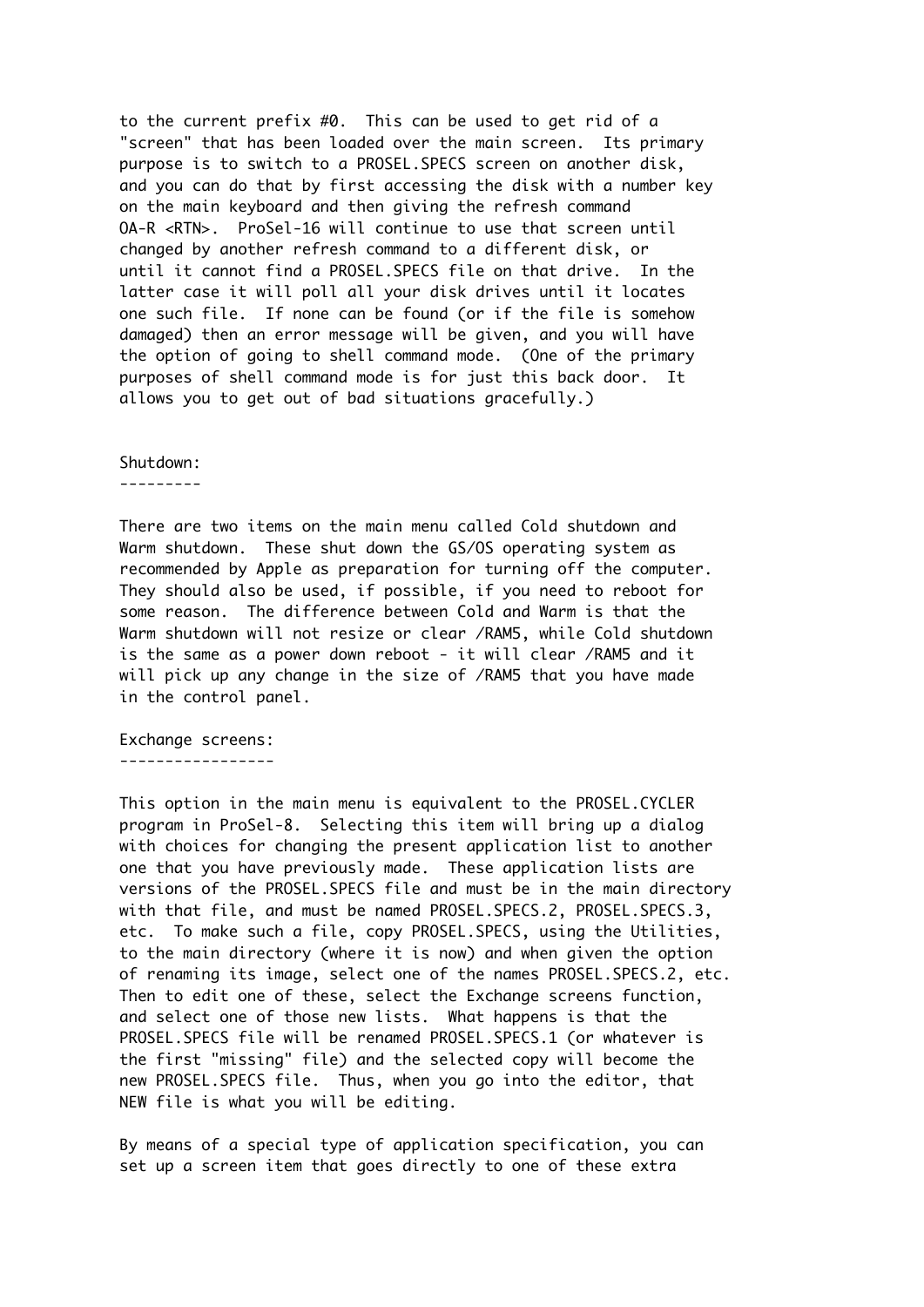ProSel main screens, without going through the Exchange screens item on the main menu. This specification will cause a change to the extra main screen number 3:

|                | Screen title: Word Processors (or whatever) |                                |
|----------------|---------------------------------------------|--------------------------------|
| Prefix:        |                                             | (does not matter)              |
| Application: X |                                             | (meaning the Exchange item)    |
| Startup:       |                                             | $($ = the desired main screen) |

Modify parameters: ------------------

There are a number of user modifiable parameters in ProSel-16, including printer parameters for various parts of the program, names for the "user" filetypes, the correct pathname for the BASIC.SYSTEM file that is needed by the File Finder in order to launch BASIC programs from there, selectable pathnames for the prefixes 0 through 31, etc. Selecting the Modify parameters function from the main menu will take you through all these choices, presenting the present values for approval. You can press return to accept the shown value, or you can type in the value you want to change it to. In many of the changes, you do NOT have to press return after entering a change. At any time, you can press ESC to move immediately to the end of the routine. At the end of the routine, you are given the choice of saving the changes (these go into the file PROSEL.PARMS which is in the prefix #1 directory - usually \*/SYSTEM), or just using them on a temporary basis, or of cancelling all the changes you have made.

Boot programs:

--------------

One of the user-settable parameters in Modify parameters is the option of specifying the name of a program to launch automatically upon boot, bypassing the ProSel-16 screen. In fact, Modify parameters also allows you to set its default prefix (prefix #0) and its startup (such as a file for it to open).

If this boot program is very large then there is a chance that it will force ProSel-16 to reload when it quits. This could easily lead into a cycle where the program gets run again automatically after it quits back to ProSel-16, which, having been purged, has forgotten that it ran this program just previously. To avoid this problem, ProSel-16 keeps track of the day the boot program was last launched in this manner and will not honor a relaunch on the same day IN THIS MANNER. (Direct selection of the program from the screen is not affected by this.) [One of the user modifiable parameters can defeat this.]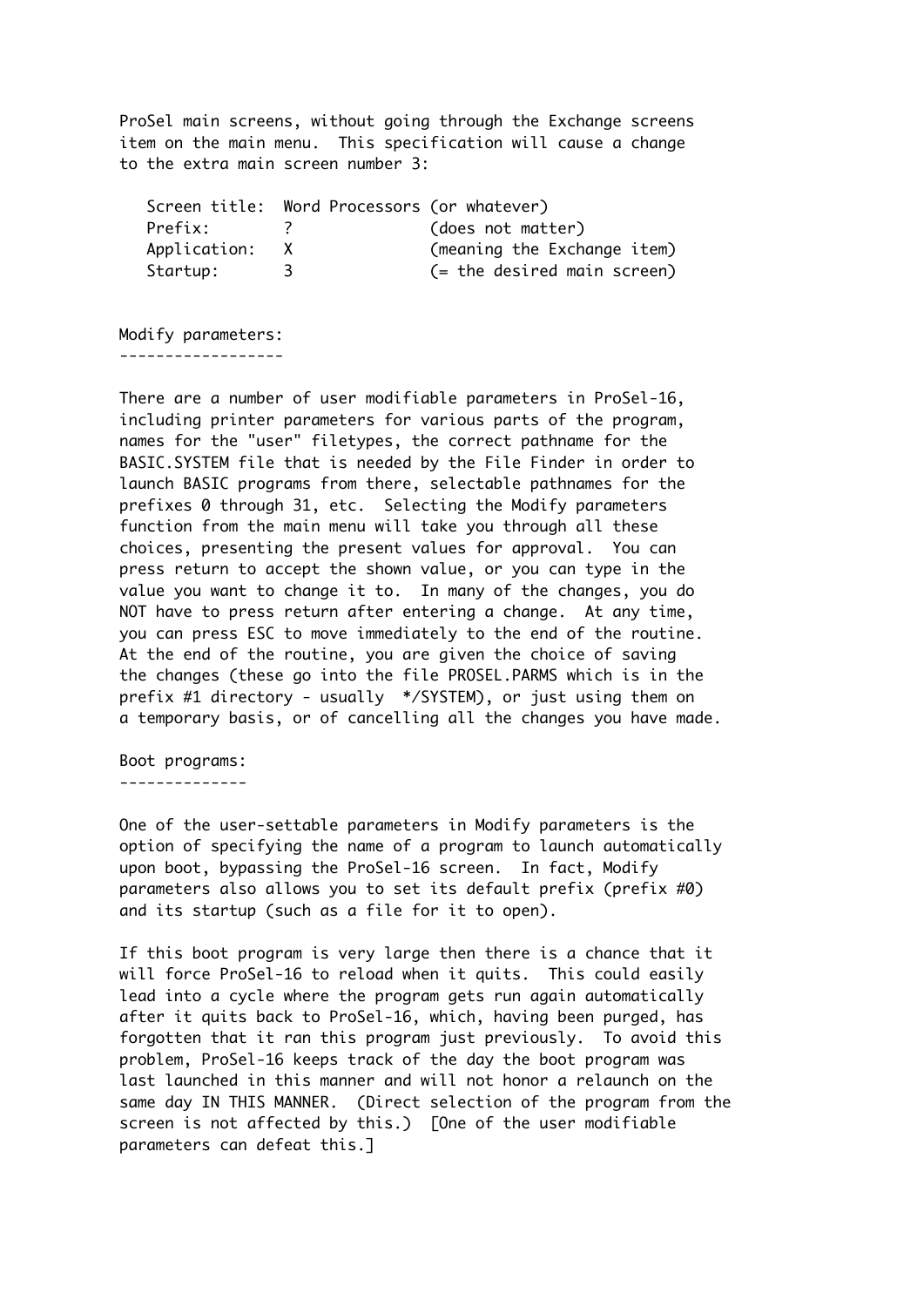In addition, there is a provision for a keyboard action to force ProSel-16, on boot, to ignore the boot program specification: just hold down the CONTROL key when booting (it has to be down when ProSel-16 is booting - say from about three quarters of the way along a boot until the screen clears). There is also a key that will FORCE recognition of the boot program (overriding the day check): just hold the SHIFT key down in the same manner.

NOTE: The CONTROL and SHIFT keys have a similar function when running a program normally from the screen: CONTROL means to ignore the startup, SHIFT means make a certain special startup.

The File Finder: ----------------

When you select this option from the main menu, you will be asked for a device number to search. The boot volume is always device number 1, and the others can be found by using the Show prefixes option at the main menu. After you give the device number, you will be asked for a file name (or a string - see below). The find file routine will then search through the entire volume for this file. When found, the name of the directory containing the file will be shown and the catalog data concerning the file will be displayed. At this point you will be asked to press a key. The RETURN key will cause the search to continue for another file of the same name in another directory. The ESC key aborts the routine. The "D" key produces a file dump in hex and ascii. You may select printer output of this. The "T" key "types" the file. In this case control characters other than carriage return will be shown in inverse, or ignored if output is to a printer. If the file is a BAS type file then you can also use the "L" key to produce a formatted program listing in which all statements are shown on separate lines and loops and conditionals are indented.

When using any of these modes you can make the listing pause or step by pressing the space bar or you can abort the listing with the ESC key.

If the file is an S16, SYS or EXE file then you also have the option of running the program with the "R" key.

You can use ? anywhere in a file name as a wild card for any single character, and you can use = as a wild card for any string of characters. More than one ? or = can be used.

If the file is not found or if a disk read error (or other problem) occurs then you will be told of this and asked to press a key, after which you will return to the main ProSel-16 screen.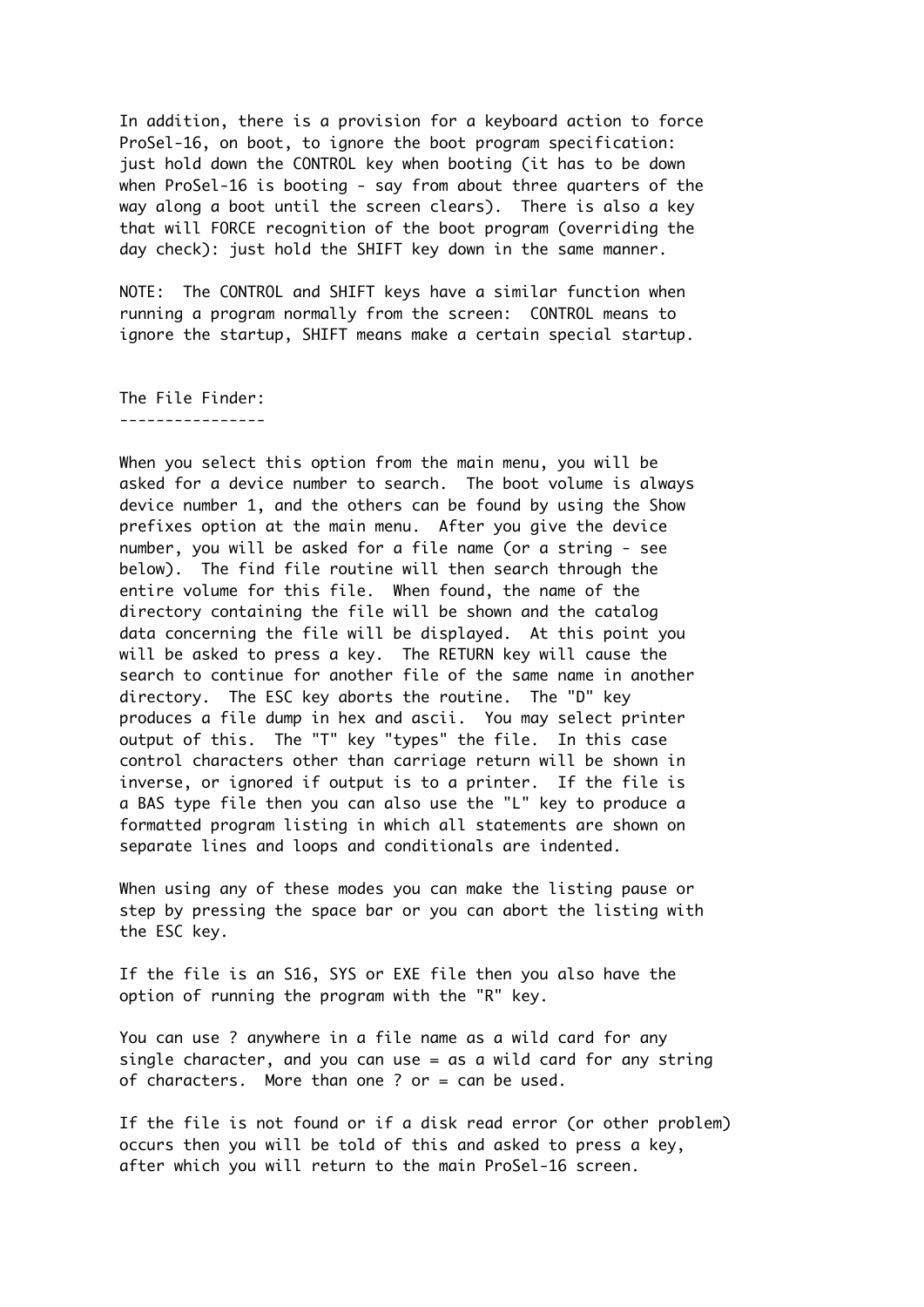You can also use this to run a BASIC program. For this to work you must have specified, in Modify parameters, the location of the BASIC.SYSTEM file. When a BASIC program is run this way, the prefix will be set to the directory containing the program. This directory does not have to contain BASIC.SYSTEM.

The file finder can also find files containing a specified text string. To do this you simply type the string at the "filename or string" prompt, but precede it with a quotation mark (single or double).

The program will then ask for a directory to search. If you just press RETURN at this point, the entire disk will be searched. If you specify a directory then only that directory, and its subdirectories, will be searched.

You can then specify a filetype to search. For example, if you know that what you are looking for is in a file with filetype TXT then typing TXT at this point will limit the search to those files, substantially speeding up the search. If you want to search all files then just press RETURN at this prompt.

Then you are asked for a minimum revision date of the files to be searched. If you know that the item you want is in a file that was revised since a certain date, then giving that date will speed up the search. If you just press RETURN then dates will be ignored.

Finally, File finder asks if it should display the filenames of the files it is currently searching. Answering N will slightly speed up the search if you are doing a search through an entire hard disk, but Y makes it more interesting to watch.

When the string is found, the program will display the catalog information about the file, and will display the portion of the file surrounding the found text, and highlight the found string. The string will be around the middle of the screen, unless it is very close to the beginning of the file, in which case it will be closer to the top of the screen.

You will be told the "byte offset" of the found string in the file, and asked if you want to continue the search or not, and, if so, whether you want to skip to the next file, or continue with the present one. The byte offset can be used with the Type function to quickly go to the location of the found string, if you do a subsequent file search for the found file.

The string search is not case or "high bit" sensitive.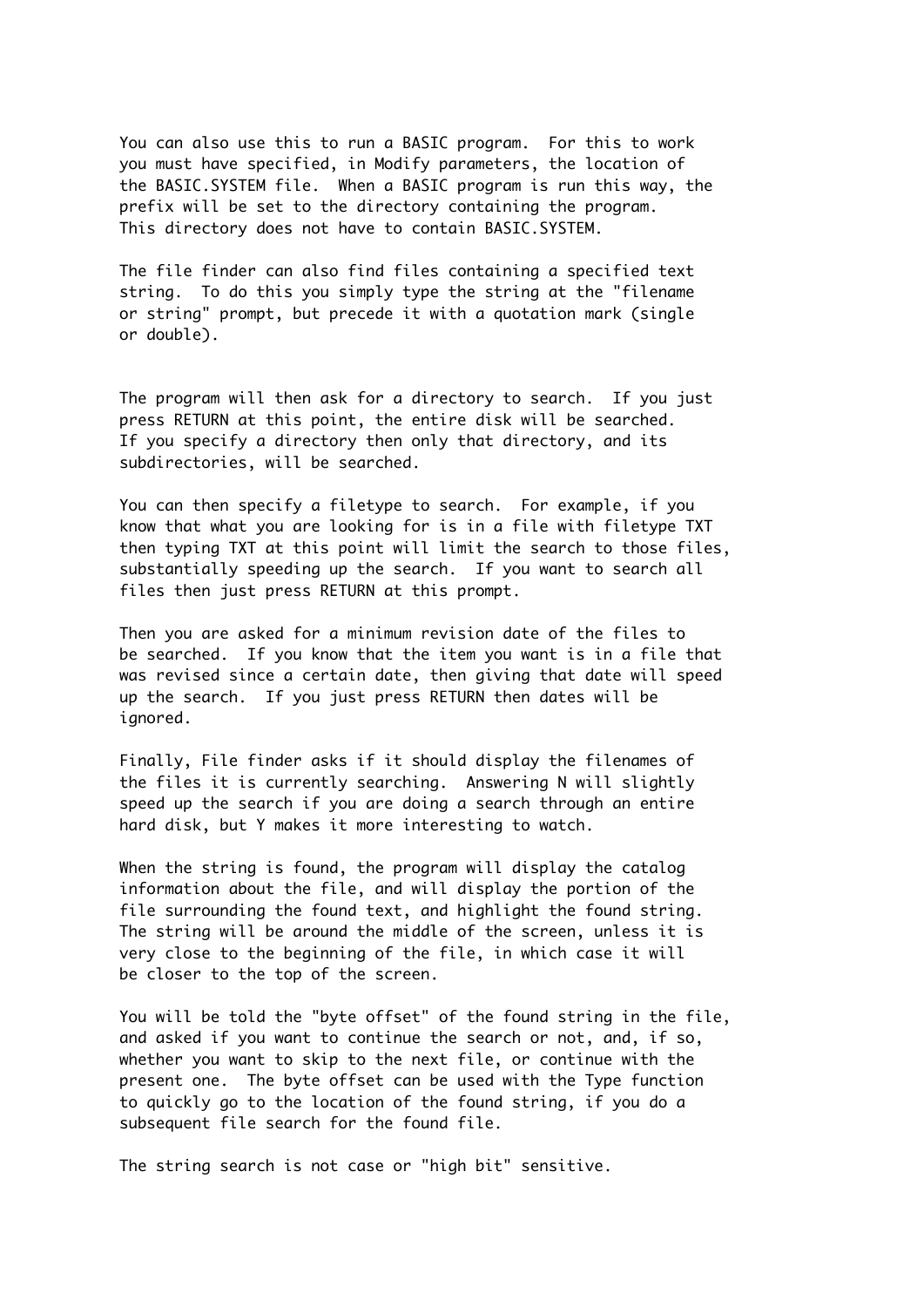Information desk:

-----------------

This module will print the entire tree structure of a selected volume or directory. The output can be sent to the 80 column screen, to a printer or to a disk file.

There are five main parts to Info Desk that give you different types of documentation of the files on your disk:

1. Catalog.

 This mode prints a tree structured catalog of the entire volume. Subdirectory contents are indented two spaces. All the usual catalog information is printed except the time of day and the access (locked) status. Access status is printed if the line length is set to 90 or more. The time of day in the dates is printed if the line length is set to 102 or more.

2. Block usage by files.

 This mode tells you just what blocks on the disk are used by each file. The printout gives the number of blocks in each file (as in mode 1). Then comes the Index field. This contains the number of the index block. This field is empty for directory files and for seedling files (which have no index block).

 Next come the actual data blocks. If two numbers in this list are separated by periods then they represent a range of blocks all belonging to that file.

In case of a tree file (length  $> $20000 = 131072$ ) the first entry in the Index column is the master index block indicated by  $" \leq = (\text{Master index block})"$  next to the block number. After this, on subsequent lines, are the index blocks pointed to by the master index block, and their associated data blocks.

 At the end there is a "fragmentation" count given. This is a count of blocks that are not in line with the rest of the file and gives a rough indication of when an optimization might be called for.

3. File usage by blocks.

 This mode is the "reverse" of mode 2. It shows which files belong to the blocks on the disk. Most of the disk operations are done prior to any printing, so be patient. The printout consists of ranges of blocks in numerical order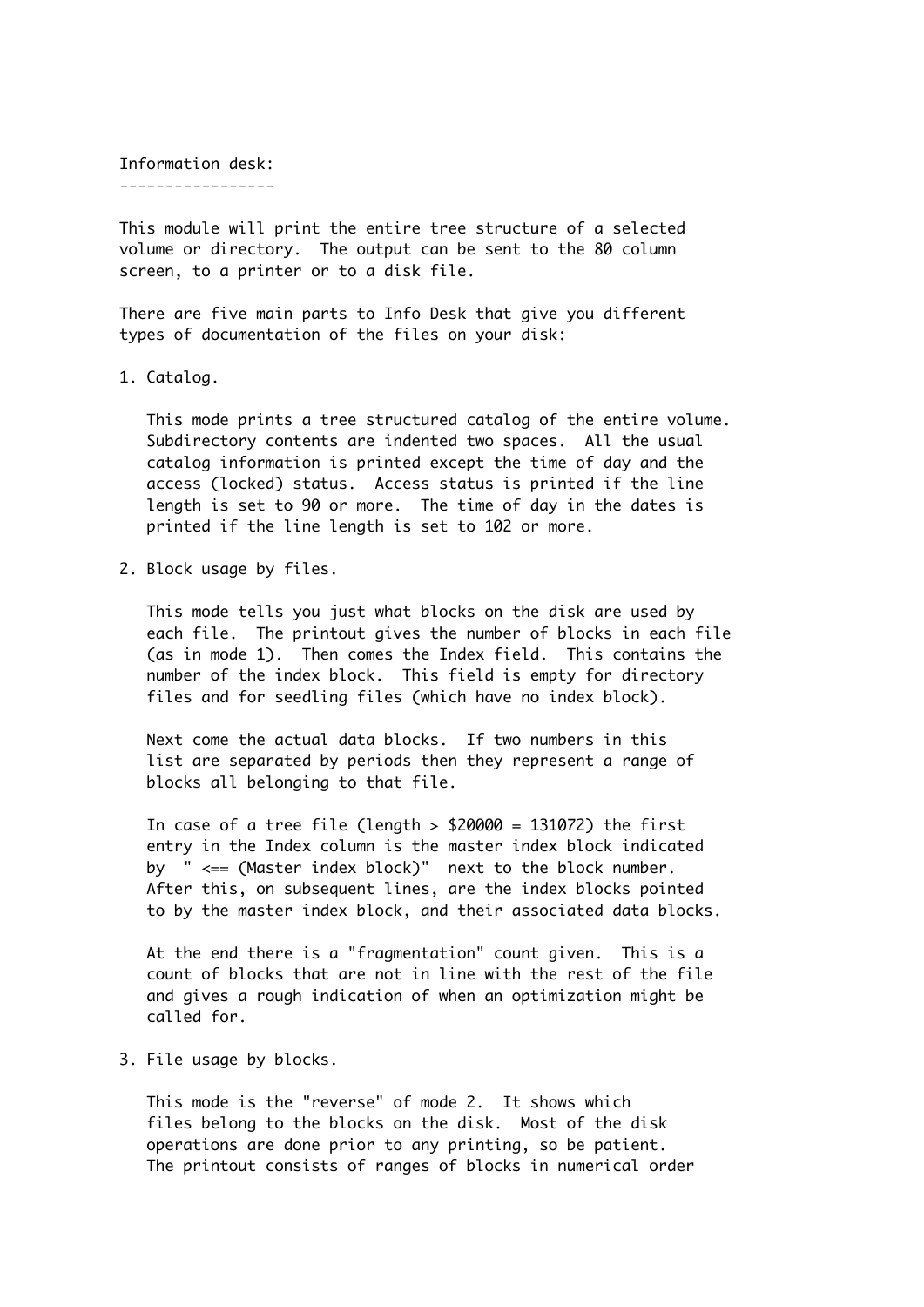followed by the file name (the full pathname less the volume name) of the file which uses these blocks.

4. Bit map.

 This mode prints the volume bit map. Used blocks are shown with "x" and free ones with ".", but these are user definable by the Modify parameters option.

5. Tree structure.

This mode prints a tree diagram of the volume.

There are also sixth and seventh options which are the same as options 2 and 4 except that they have a super-hires graphic display. They are available only if you choose output to the screen (slot 3). The pixel size depends on the volume size being mapped. A volume of 16MB or over will have the smallest pixel size. 3.5 inch disks will have a large pixel size resembling low resolution graphices. The TAB key will toggle between the graphics display and the text display. Since there are only 64000 pixels in super hires compared to a possible volume size of 65535, the last 1535 blocks will be ignored in the display whether they are used or not. The graphic mode #6 can be used to observe the level of fragmentation of a disk by how much jumping around is done by the plotting. Note, however, that the optimizer puts all directory blocks at the beginning so that there will be normal jumping between the current location and the first couple of lines of the display. Also, since tree files go at the end, some display of large numbers of blocks near the end of the display will be normal for optimized volumes. Directory blocks are plotted in white, and other blocks in 14 other colors changing with each new file. The area of white at the bottom of the screen represents block numbers beyond the volume size and thus makes possible a visual representation of the free area on the disk.

At any time during printout the space bar will stop, then step, the process, and ESC will abort it. When printing to the screen is finished, the program waits for a keypress before clearing the screen and asking if you want to do another.

If you choose the option to output the data to a disk file the file will be placed in the prefix #5 directory. You can use Modify parameters to set this prefix to anything you want, and you can change it while in ProSel by using the shell prefix command. The filename used when the Catalog option (#1) is in effect is "CAT." followed by the volume name. (If this is longer than 15 characters then it is truncated.) If this file already exists it will be overwritten unless it is locked. If it is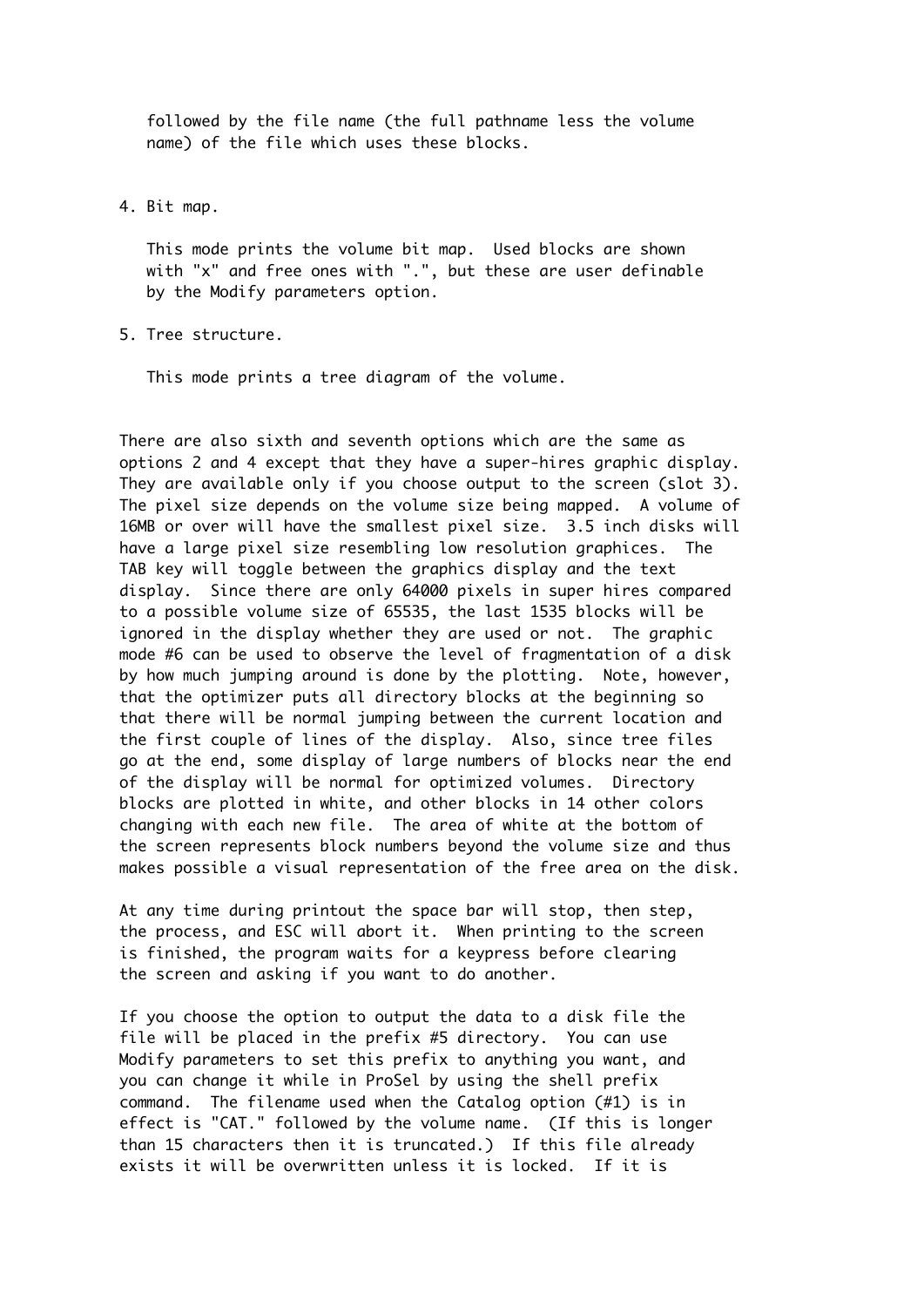locked the file finder will abort. Similarly, for the options 2 to 5 the file name is "LOC.", "BLK.", "BIT.", or "TRE." followed by the volume name.

Backup/Restore: ---------------

This is a fast full volume or incremental backup facility. You can backup the files on any volume or those in a subdirectory, and can choose to backup all the files, only those changed since the last backup (determined by "backup bits") or those whose modification date is later than some specified date. It is "file oriented" so that the volume size can be changed between backup and restore. At this time, 3.5 inch disks are the only accepted backup media.

In order to maximize the backup speed, the program requires enough free space to hold the contents of a 3.5 inch disk. There is an option in the parameters that will cause it to use only 400K of memory and partition the backup disks into two parts. People with only a 1MB memory card should use that option. If this memory is not available, you will be told at the start. The backup will operate at about 2/3 MB per minute, but this depends on the speed of the media used. Restoring is slower, about .4 MB per minute. Choosing the verify option, will almost double the backup time.

There are some files that the program will not back up. These are read-disabled files, bad block files, "pascal area" files and files that are very sparse. The reason for the latter is that the program cannot efficiently ignore the zero blocks in a sparse file and such files may span many backup disks. These files should be copied individually to another disk for backup. The skipped files are displayed before the reading of files for each backup disk. If backup bits are cleared then these files will again be displayed at the end of the backup process. Modify parameters lets you set the "sparseness ratio" above which sparse files will be ignored. A value of 2 or 3 or 4 means that files with over 1/2 or 2/3 or 3/4 empty blocks will not be backed up and similarly with other values. We suggest a value of 4 or 0. Setting this parameter to 0 defeats this feature altogether.

To use Backup/Restore with two alternating backup disk drives you must first use Modify parameters to set one or two 3.5 inch disk devices to use for backup purposes. If you only want to use a single drive for backup, make both of these seletions the same device. Since there is considerable time between ejection of the disk and its next usage, single drive backup is almost as convenient as is use of two drives. If you do not set the backup devices in the parms, the first Apple 3.5 drive (NOT Unidisk 3.5) will automatically be searched for and used.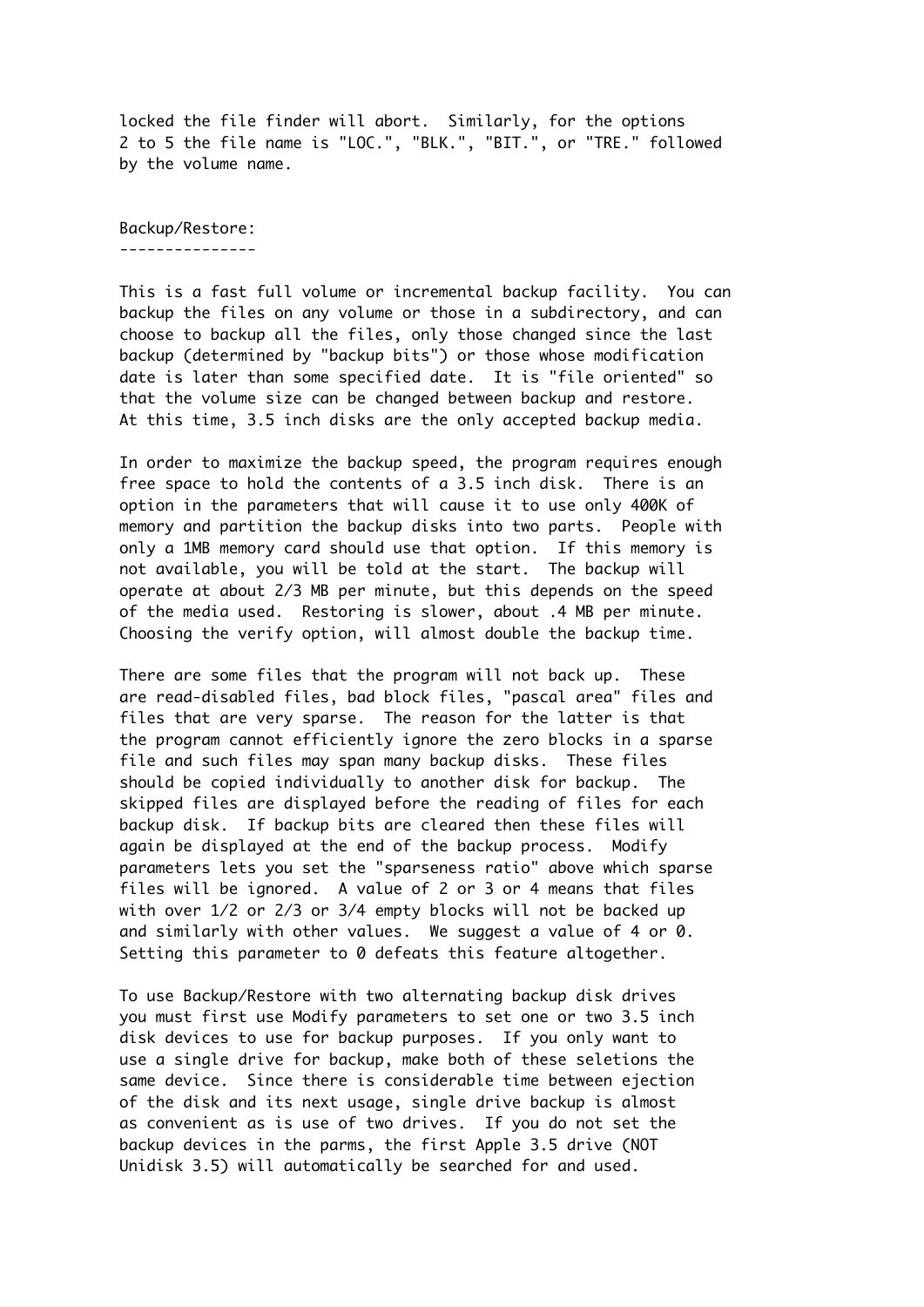One should make a full volume backup every week or two. You can use this facility for that or the ProSel-8 backup. If you use the latter, you should choose the "clear backup bits" option. The ProSel-16 backup always clears backup bits of the files it backs up, except for the "compound" backup bits mode. This is done only at the end of a successful backup.

The "compound" mode is identical to the "backup bits" mode except for the clearing of backup bits. If you use this mode then every backup since the last full backup will backup all changed files since that last full backup. This allows you to use only two sets of backup disks - the full backup set and the incremental set. You must not mix the three incremental modes - choose one to use and stick to it.

Using separate backup disk sets for each day, an incremental backup by "backup bits" is recommended at the end of every day. If a restore should be necessary, you can go back to any one of these sets of backup disks (including the full backup) and do a restore, followed by restores of all subsequent incremental backups in the same sequence in which the backups were made.

Backup disks are named BU.01, BU.02, etc. Best results will be had from media formatted with 2:1 interleave.

You do not have to reformat or erase the backed up volume before doing a restore if the volume has no present problems. However, if there is some problem on the disk (damaged files or directories), then you should erase the disk before a restore. The restore function, when done on all files of a volume directory will ask you if you wish to erase. If you have a bad block file, then you should not use the erase option. Instead erase the disk by another means and use Volume repair to rewrite the bad block file. When you do this, you should first boot the ProSel disk from a 3.5 inch drive.

 NOTE: Erasing the disk will also remove the protection of the DOS.MASTER partition if you have one. It will not harm the data in the partition, but that area will be open to subsequent overwrite. To reprotect it you can use Zap to zero out the bit map (starting at block 6 and using one block for every two megabytes), and then use Volume repair in F mode to free up all the blocks not in the partition. This requires the DOS.3.3 file to be on the disk (see the doc for the Volume repair module).

When you enter the Restore routine, you will be informed of the directory that was backed up onto the present media and of the mode of backup (all files, by backup bits, or by modification dates).

Some read/write errors are not recoverable and will force an abort of the program. Most, however, will allow a retry or a "continue".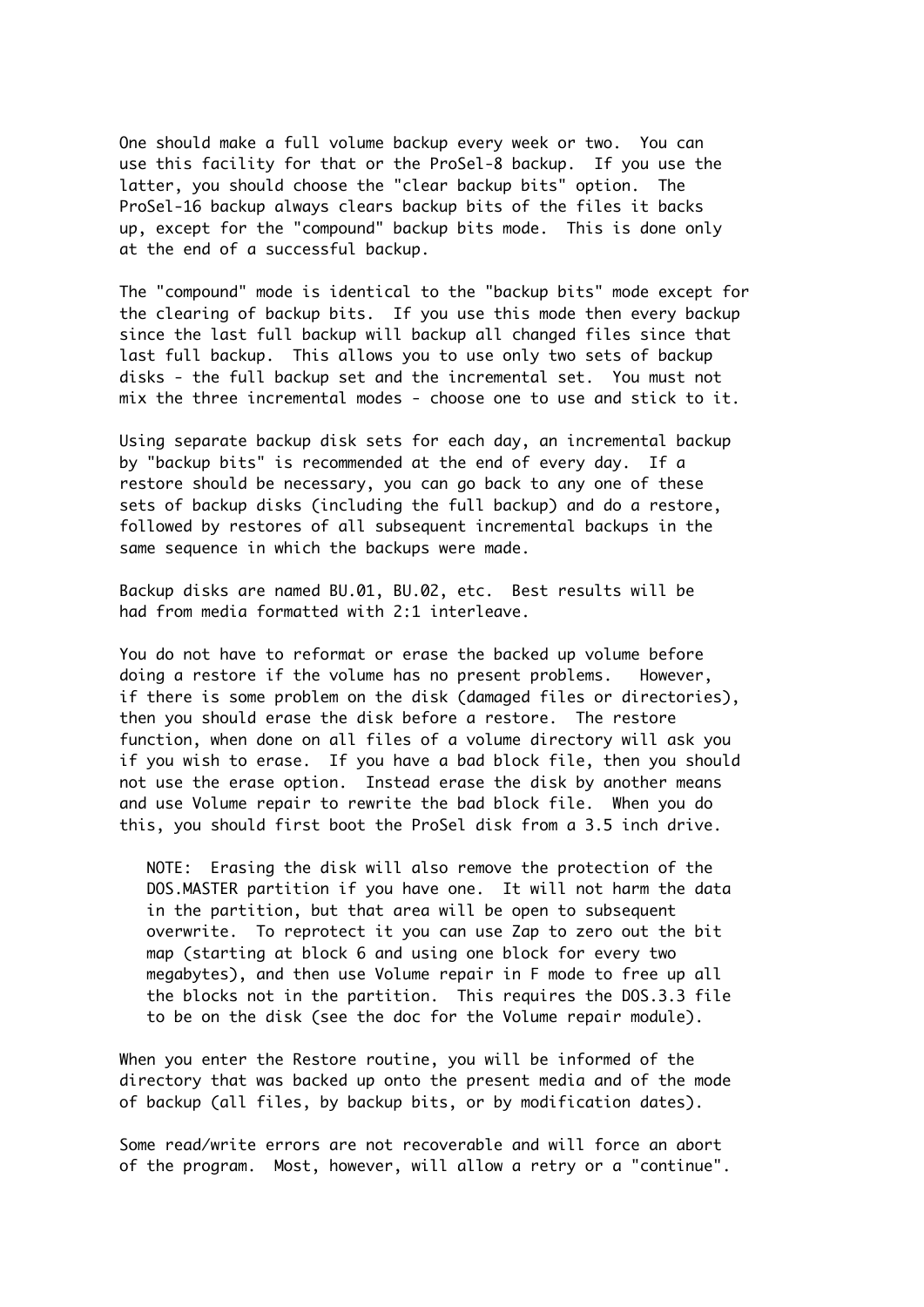In the latter case the problem file is just ignored.

If the program wants a backup disk and there is no disk in the backup device, you will be prompted to insert the proper disk. If there is a disk but it is not recognized as a ProDOS disk then you will be prompted about formatting it. If there is a disk in the backup device but having the wrong name, you will be asked if it can be "destroyed". If you answer N, you will be prompted for the correct disk. If you answer Y then the disk will be written to and will inherit the proper backup disk name. You can just replace the disk with the correct one and answer Y to this.

The "selective recover" allows recovery of individual files from a single backup disk. It will ask for one of the disks, will read it, and display a list of backed up files on it. Use the arrow keys to scroll through the list, the space bar to mark files for recovery, and press RETURN to start recovery of the marked files. Press ESC to abort. If the last file on the disk is marked then the program will also read the next backup disk in case the file is continued there. While selecting, the ^A key toggles all marks.

 NOTE: The BACKUP and RESTORE programs in the UTIL directory are ProSel-8 programs. The incremental backup/restore discussed here is accessed through the main menu (ESC from the screen) or directly from the screen as shown below.

Backup/Restore can be automated by putting the desired key sequence in the startup of a specification for backup. The first character, selecting Backup or Restore can be followed by a semicolon to separate it from the following directory name. Otherwise a semicolon will be interpreted as a RETURN. Similarly, a "<" character in the input of the directory name will move the cursor to the start. For example, you can set up this specification:

| Screen title: |                | Backup, incremental |
|---------------|----------------|---------------------|
| Prefix:       |                |                     |
| Application:  |                |                     |
| Startup:      | $B$ ; HARD1; C |                     |

and selection of that from the screen will go into the backup routine, provide the directory name HARD1, select the compound backup bits mode and begin the backup.

Similarly, the following specification will cause a full backup of the /HARD1 volume:

| Screen title: | Backup, full   |  |
|---------------|----------------|--|
| Prefix:       | 7              |  |
| Application:  | R              |  |
| Startup:      | $B$ ; HARD1; A |  |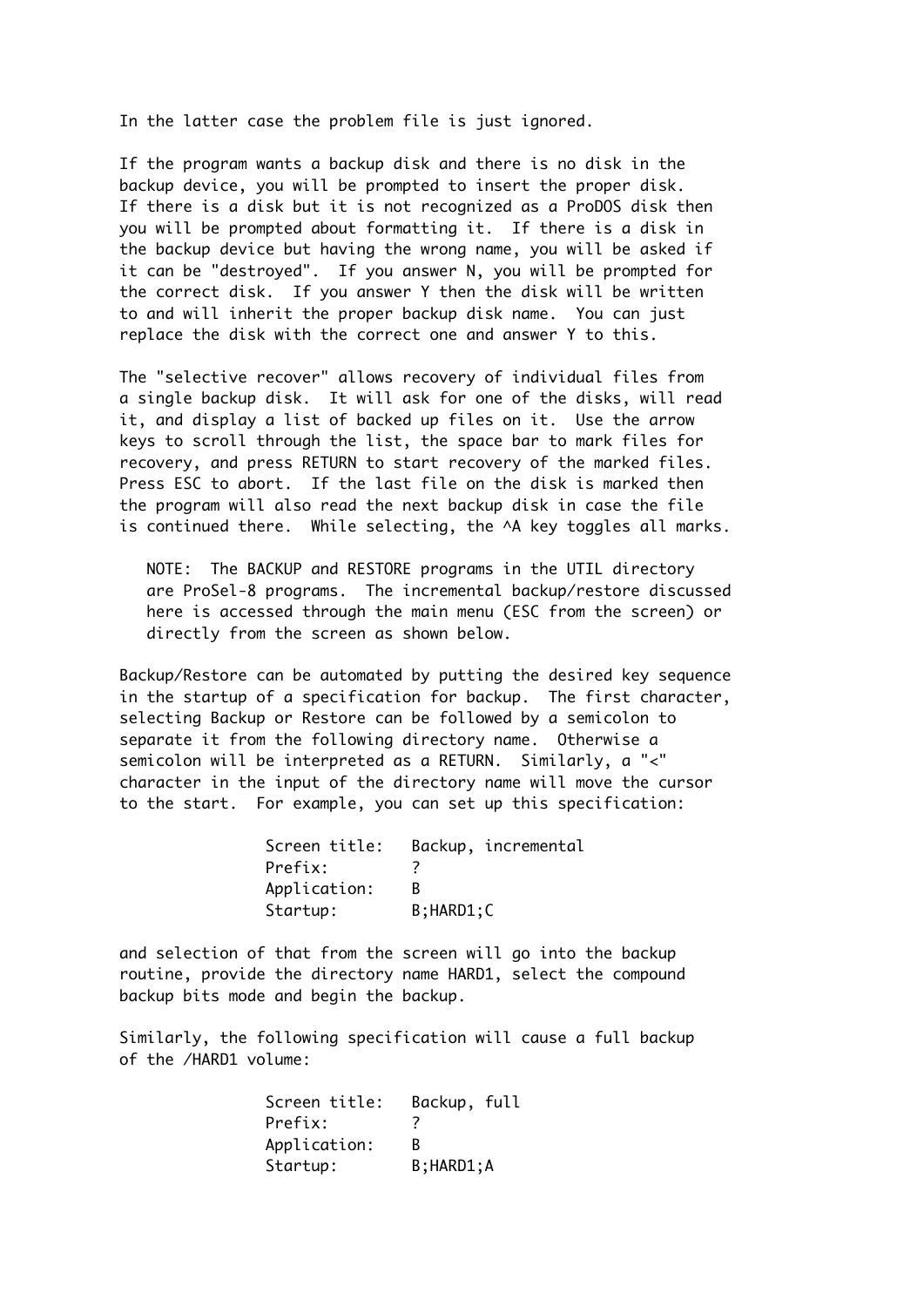A disk access error during backup or restore will turn off the automatic mode.

The "clear backup bits" option is intended for use by people using another backup method which does not clear backup bits (such as SiderFile) for full backups and the present system for incremental backups. In this case you should use the clear backup bits option immediately after doing the full backup. This is automatic when using the present system for doing the full backup.

The "directory" option lets you see what files are on a particular backup disk. (Selective recover does the same but not as fast.) Pressing RETURN at the end causes a return to the start of the backup program instead of exiting. ESCAPE exits. Pressing "\*" when the directory is on the screen will cause it to be sent to the printer.

The "update" option restores only those files on the backup disk that either do not exist on the destination volume or have a later modification date than on the destination volume. This facility is intended for using backup disks to transfer files from one hard disk to another one. It could also be used to recover deleted files from a set of backup disks made before the deletions.

The "script" option lets you backup via a list of files and directories. To access this option, just give the name of the script file when asked for the name of the directory to be backed up. The prefix upon entering the backup module will serve as the prefix throughout the backup. The script file must be a standard text file. (It can be written, for example, by the RECORD function in the shell, or by any text editor that can write standard text files). It must contain the names of the files to be backed up. Each name must be a PARTIAL pathname (that will be added to the prefix) and must be terminated by a carriage return. The script can also contain directory names, provided they are also partial pathnames, in which case ALL files in the given directories and their subdirectories will be backed up. You can use any of the backup options of all files, files with backup bits set (compound or not) or files revised after a given date.

Since the prefix on entry to the scripted option is crucial, I suggest that you do not use this option via the keyboard, but rather from a screen specification such as:

| Screen title: | Backup by script                      |
|---------------|---------------------------------------|
| Prefix:       | /HARD1/MYDIR                          |
| Application:  |                                       |
| Startup:      | B; HARD1/PROSEL. 16/BACKUP. SCRIPT; A |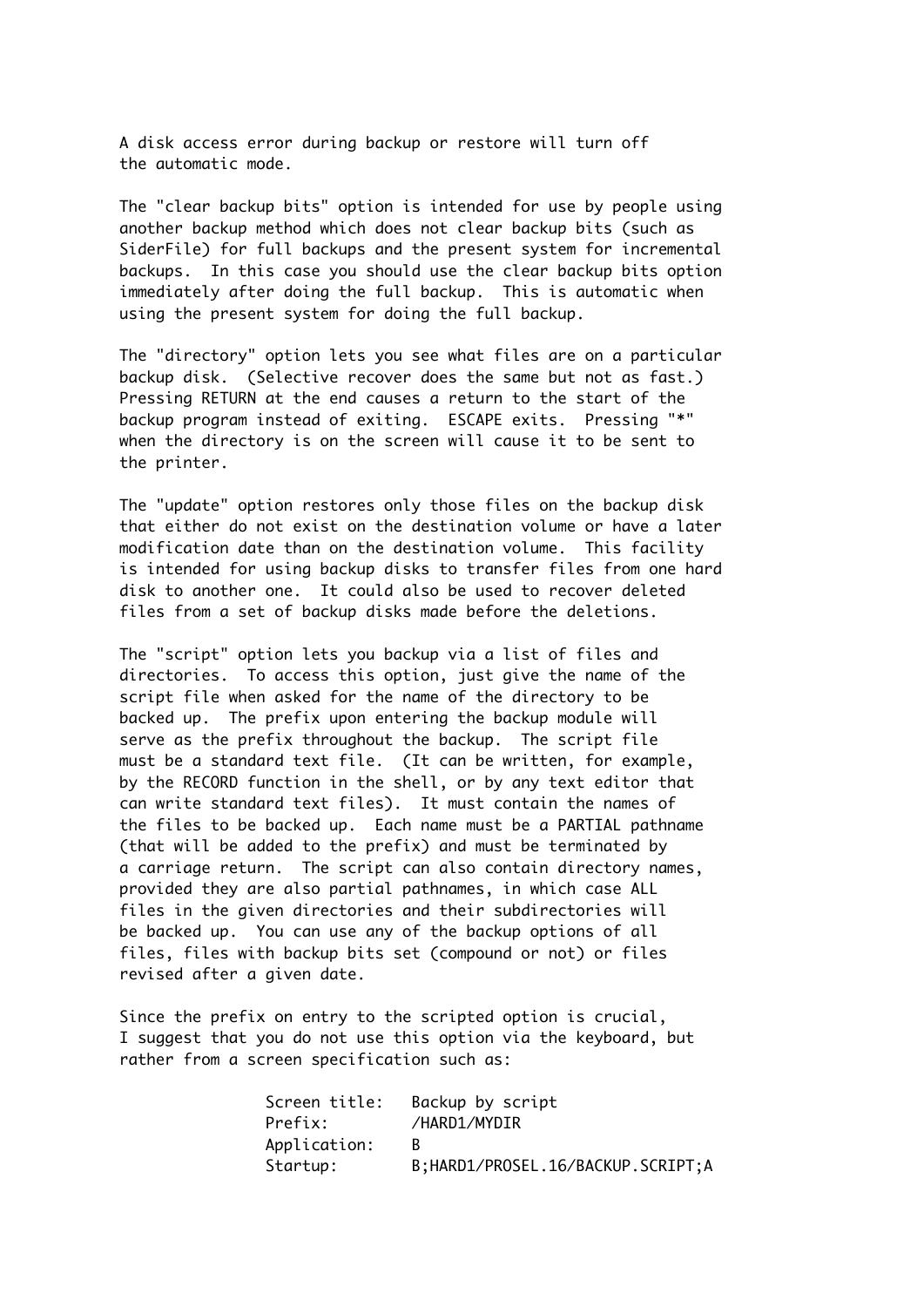The script file BACKUP.SCRIPT could contain, for example, the lines:

> WP.FILES DB.FILES DATA FTI F1 DATA.FILE2

Then selection of this item will automatically backup all files in the directories /HARD1/MYDIR/WP.FILES and /HARD1/MYDIR/DB.FILES and also the single files DATA.FILE1 and DATA.FILE2. If the specification Startup had ended with C instead of A then only the files, among those, that have changed since the last full backup will be backed up.

Note that the script file name given in the Startup is a full pathname but without the "/" at the start. This is necessary because the directory name prompt accepts only full pathnames but supplies the first "/" automatically.

There is an option (in Modify parms) to use error correction on the backup disks. This will correctly restore from backup disks that have a few unreadable or corrupted blocks. (If the error correction is unsuccessful, an error \$27 results.) The error correction has a penalty of using about 20% more backup disks, and the corresponding time necessary to write to those disks. I think the added reliability is worth it, but some may prize speed more and be willing to live a little more dangerously.

Success of the error correction depends, of course, on the number of bad blocks on the backup disk. If the bad blocks are randomly distributed then the chances of a successful recovery are given by the following table:

| ------+-       | NUMBER OF DUCK DEOCKS I CHURCE OF SUCCESSIBLE CITOR COLLECTION |
|----------------|----------------------------------------------------------------|
| 3<br>------+-  | 99%                                                            |
| 5              | 97%                                                            |
| 10             | 87%                                                            |
| ------+-<br>15 | 72%                                                            |
| 20             | 55%                                                            |
| 30             | 25%                                                            |
| 40             | 8%                                                             |

Number of bad blocks | Chance of successful error correction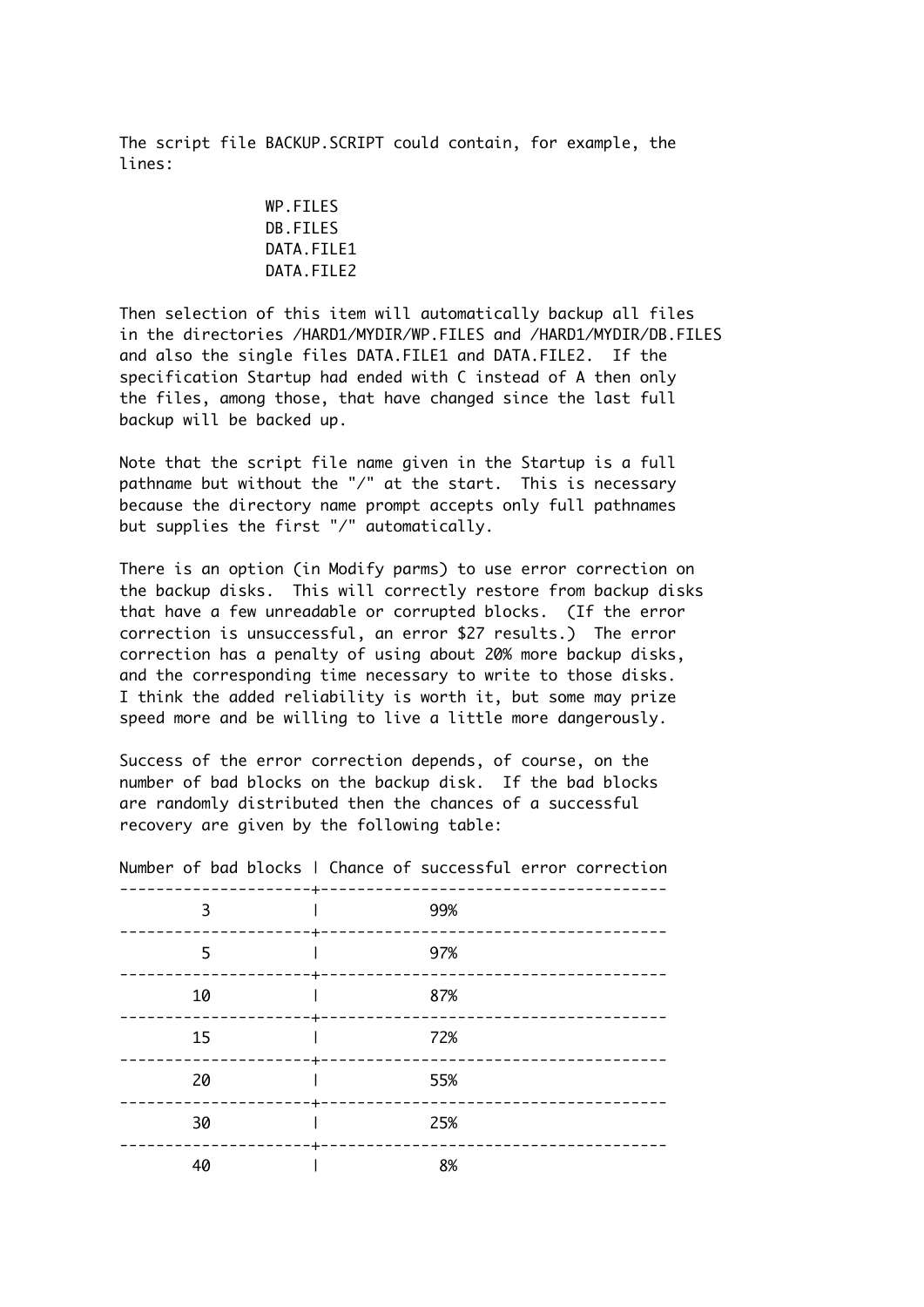|    |    | - - |
|----|----|-----|
| 50 | 2% |     |
|    |    |     |

These statistics were theoretically derived. Actual tests indicate somewhat better chances, probably due to the fact that non-randomness would tend to improve the chances. For example, several bad tracks in a row would always be recoverable unless one of them is the first track on the disk. (The first three blocks contain vital information and must be readable for error correction to succeed.) Similarly, you could touch the disk surface with a strong quarter inch bar magnet and have a 100% chance of recovery, unless you happened to hit one of the first three blocks. In the latter case, if you get the message "Insert BU.xx..." and the correct disk is in the drive, press the option key to force accepting of the disk (only in error correct mode).

There are actually two varieties of error correction in the backup program, one for dealing with bad blocks and another for dealing with corrupted data. Thus it is possible to see the message "Backup disk bad - attempting fix..." twice in succession. If you are desperate and willing to live with corrupted data, you can defeat the second of these integrity tests by putting the byte \$FF in the first byte of block 0 of the backup disk. The first test can be defeated only by copying the good blocks to a totally readable disk.

Through Modify parms, you may also elect to skip certain filetypes in backing up. You might choose, for example, to skip the system files and perhaps application files (SYS and S16 types) since those would be easily replaced. This would speed up the backup process and require fewer disks, but it would also make a full restoration of the disk more difficult. You can also elect to skip "hidden" files, a feature that lets you skip individual files in the backup.

Zap (Block Warden): -------------------

The Zap module is a block editing facility. When "Zap" is selected from the menu, block 2 of the boot disk will be read. The module is entered in "R/W mode". Only one memory page of a block is shown at any time and you must use the "\" key to flip between the two pages of a block in both R/W mode and EDIT mode. (In EDIT mode however, moving the cursor will automatically adjust the page displayed.)

R/W MODE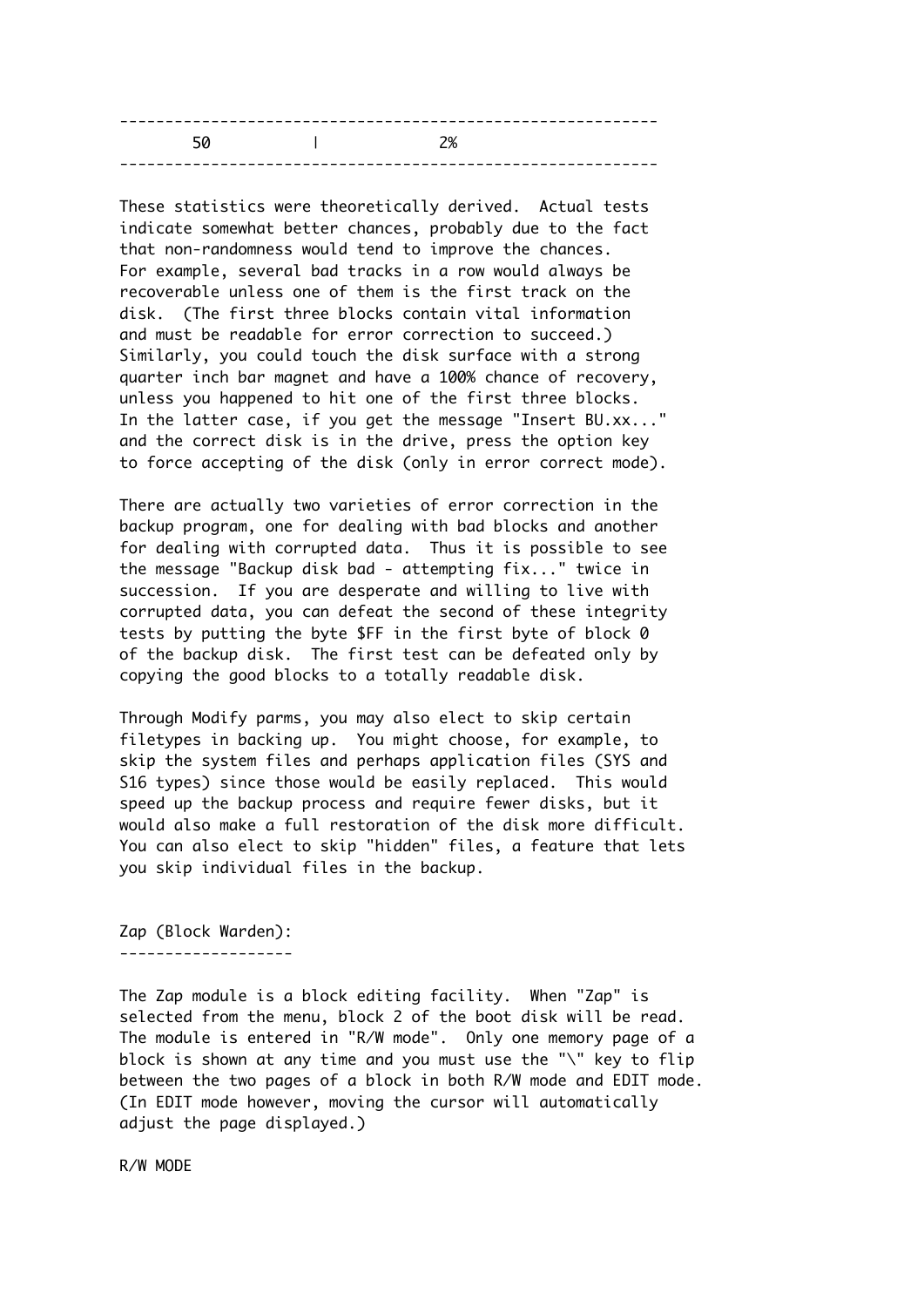In this mode of Block Warden the arrow keys read the next or previous block. The down arrow and up arrow read then next or previous PAGES.

Pressing the right or left arrow in R/W mode while holding down the Option key will act as if the arrow is pressed 10 times. The Apple key will do the same but 100 times. This is active whether in follow mode or not. Note that if following a sparse file, the next block read may be beyond 10 or 100 blocks farther in the file since the arrows skip over missing blocks in sparse files. The up/down arrows are not affected.

The Q key will ask if you want to quit.

The R command allows you to specify the next block to be read. Block input is in hex unless you backspace over the \$ sign, at which point you can enter a decimal number.

The W command will allow changing the block. (Just press RETURN for no change.) Then it will ask if you really want to write block as an extra safety to prevent accidents. Any write command will force a warm shutdown when you quit from Block Warden since otherwise GS/OS may get confused and create problems on the disk.

The C command allows you to change the disk device being accessed. Note that this command will not read from the disk, so that you can transfer a block from one disk to another by use of it. Subsequent reads, however, will come from the new disk.

The P command allows you to specify the prefix. This is mostly for use with the F and I commands.

The F command asks for a pathname (full or partial) to be followed. After issuing this command, the file name being followed will show at the top of the screen and the arrow keys will move between blocks OF THE FILE. Hitting the ESCAPE key (and some other commands) will cancel the follow mode. This facility supports all file types including directory files and sparse files. It reads only the data blocks of a file, so it cannot be used to look at the file's index blocks. While following a file you may go to edit mode, edit, return to R/W mode, write a block, and continue to follow using the arrows.

The I command asks for a file name and then shows the file parameters which appear in the directory entry of the file in a form that is easy to read. The bytes on the left give the offset location of the data in the block buffer. When you press a key the program reverts to the block in effect when the command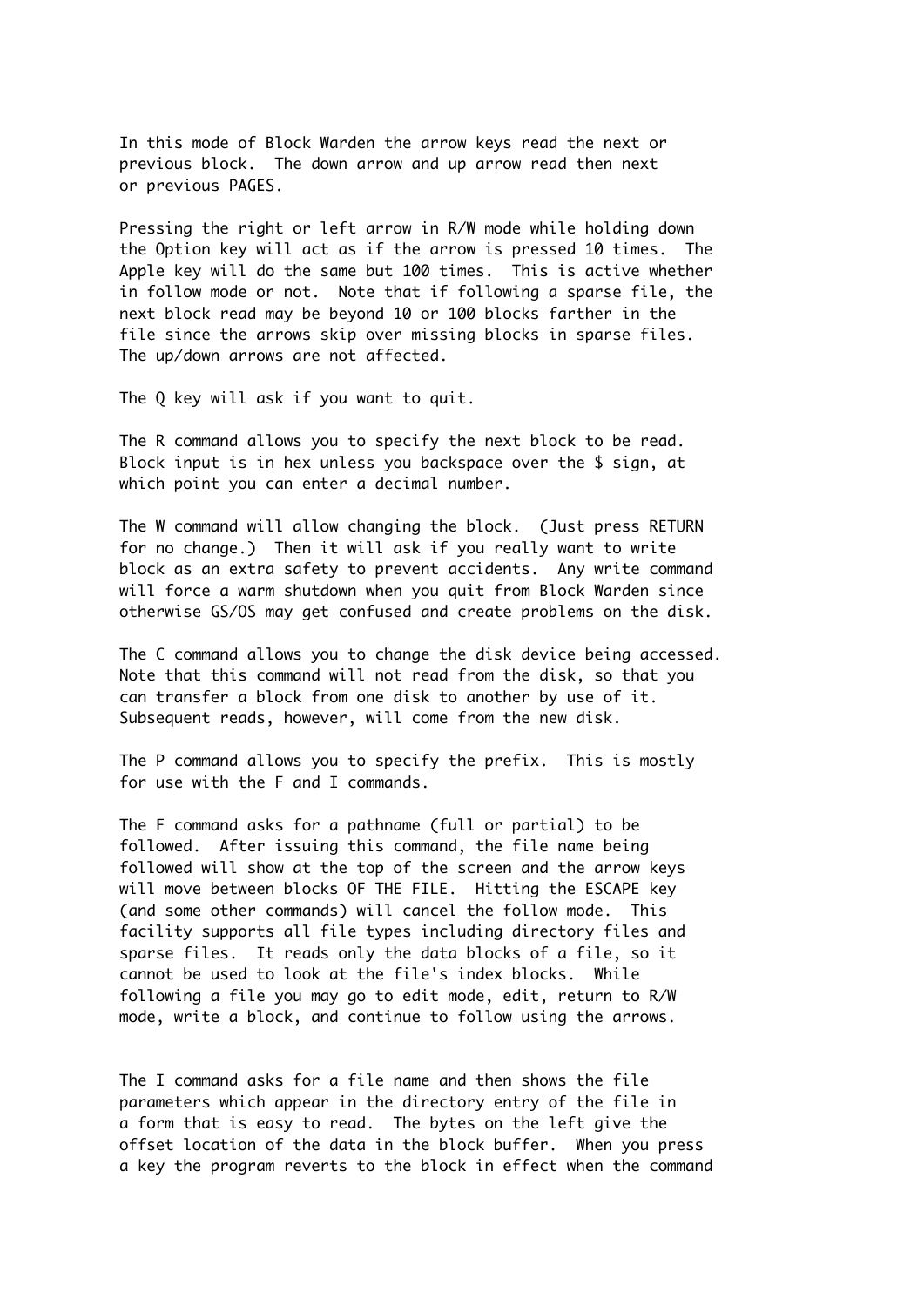was issued. If the file is a subdirectory, however, the header of the subdirectory is shown after the first key press. You must note the block number containing this information if you are going to want to use the editor to change any of this information.

The L command disassembles the current buffer contents. [In follow mode with a TXT file it lists in ascii instead. This can be forced in follow mode for any file type with the " command.] The ascii equivalents of bytes appear after the disassembly line. A total of 40 lines are listed on each page. You are asked for a starting byte (0-1FF) to start the disassembly on. If you just press RTN this defaults to zero. During disassembly the right or up arrow or RTN produces the next page of the disassembly; another key cancels this mode. If you are following a file then the right or up arrows pass to the next block of the file when the buffer listing is done and that block is listed. While in the List mode you can dump the screen to a printer by typing Apple-D. This assumes the printer is on and in slot 1. (If a previous Dump command was issued and you selected a different slot for the dump then that slot will be used instead.) The disassembly supports the whole 65816 opcode set. The "M and X flags" attempt to follow the program logic, as in the Merlin-16+ assembler. At the start of each page these flags can be reset by using the RTN key instead of the arrow keys and pressing, at the same time, the Apple key to set M=0 and/or the Option key to set X=0.

The D command dumps the buffer contents to a printer which is assumed to be in the slot of the number key you press when you are prompted to turn the printer. You can abort the command by pressing the ESCAPE key.

Finally, the  $\wedge$  command sends a list to the printer of all possible "index blocks" on the disk (starting with block 7). This is intended as an aid in a last ditch attempt to repair a blown directory. It would be better if you have an up to date list made by INFO.DESK. Also note that if block 2 is bad (so that the volume name is shown as "?") then this command will not work - it will print ALL the blocks on the disk. Thus you must repair block two first to the extent that it has a valid volume name and the correct number of blocks (bytes \$29,2A of block 2). The list printing can be aborted by pressing the ESC key. The list will include some blocks that are not really index blocks, mostly partially full blocks at the ends of files.

#### EDIT MODE

In edit mode the arrow keys move the cursor (shown in inverse). Any key other than a control character will be regarded as a change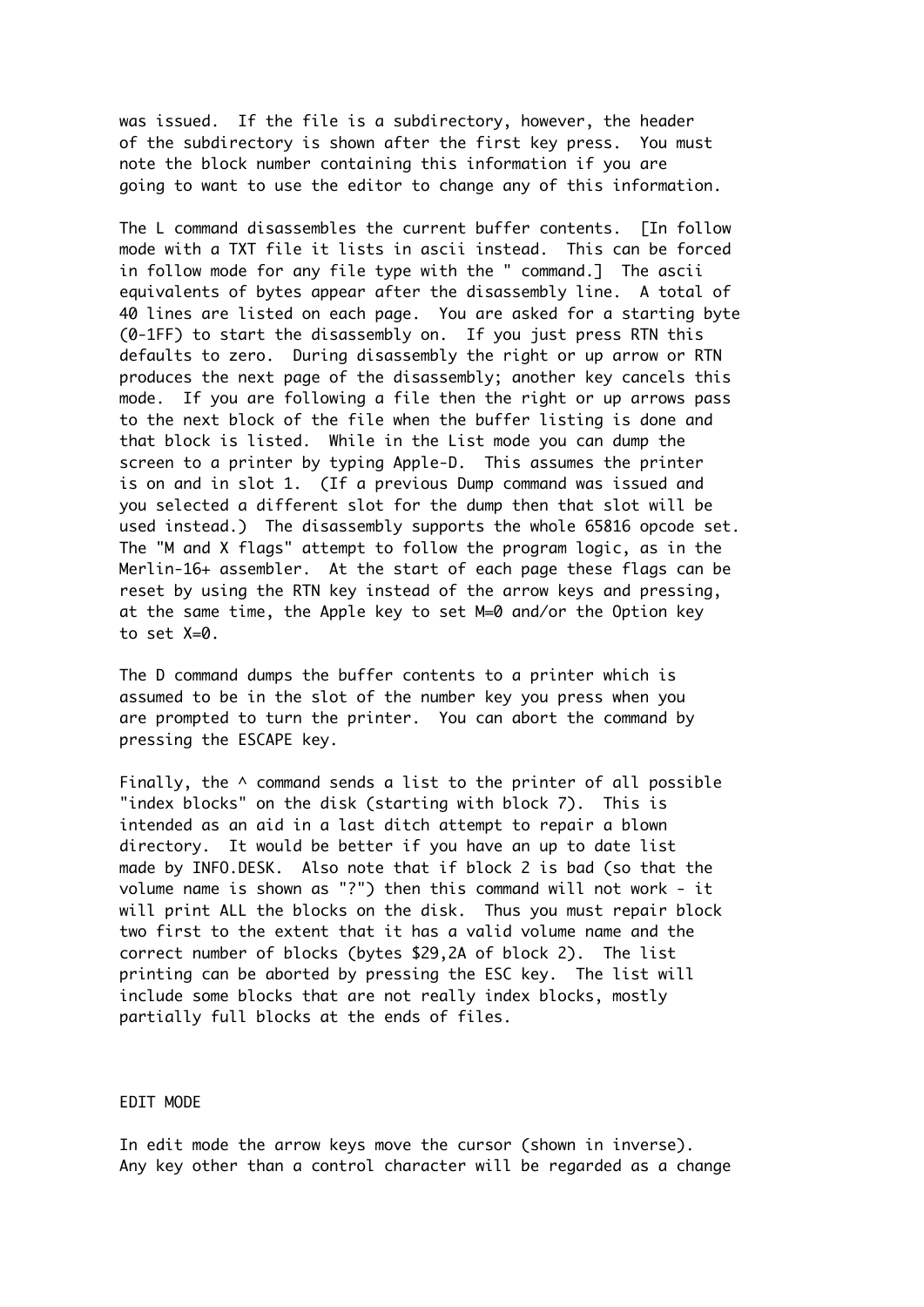to the editing buffer. (In hex mode it is disregarded if not a valid hex digit.)

The ESC key returns to R/W mode. The ^X key cancels any changes you may have made on the current block. (This is done be rereading the block.) The TAB key toggles between hex and ascii editing modes. You can tell what the current mode is by seeing where the cursor is placed. In ascii editing mode, the high bit of a typed character will be off unless you press the Apple key at the same time, in which case the high bit will be on. Control characters can be inserted into the buffer only in hex editing mode.

The ^F key is a lead-in to character find mode. If the cursor is in the hex portion of the screen then the cursor will disappear and you are expected to type two hex digits. (An invalid digit causes this mode to be canceled.) The resulting byte then becomes the "find character" and the next occurrence of it in the buffer will be found and the cursor moved there. (If none exists the cursor returns to the first byte and the "Find mode" message is erased.) After this first find (that is, when "Find mode" is on the screen) subsequent ^F commands find further instances of the find character in the buffer. This mode can be cancelled with the RTN key. If the ^F key is issued when the cursor is in the ascii portion of the display then an ascii find character will be gathered. (High bit of the find character will be off unless the Apple key is pressed when the character is typed.)

The ^S key selects global search mode. When used the first time this brings up a request to input a search string. If the string you give begins with "\$" then it will be taken as a hex string for the search. Otherwise the string is taken as an ascii string. If FOLLOW mode is in effect then only the followed file will be searched for the string, otherwise the entire disk, from the present position, will be searched. The ascii search is not sensitive to the high bit of characters, nor is it case sensitive. (Thus, for example, a search string of Junk will find both "JUNK" and "junk".) You can cancel a search in progress with the ESC key while the disk is reading, or during input of the search string. Strings that cross block boundaries will be found by this facility. After the first instance of the search string is found, others will be searched for upon pressing the ^S key in edit mode. Any block read with the R/W mode Read command will cancel the search mode. You can also cancel it by pressing RTN in edit mode. The search mode with the same string can be reinstated by typing another  $\wedge$ S command in edit mode and just pressing RTN when the default string is shown.

If the Volume name at the top of the screen, is shown to be "/?"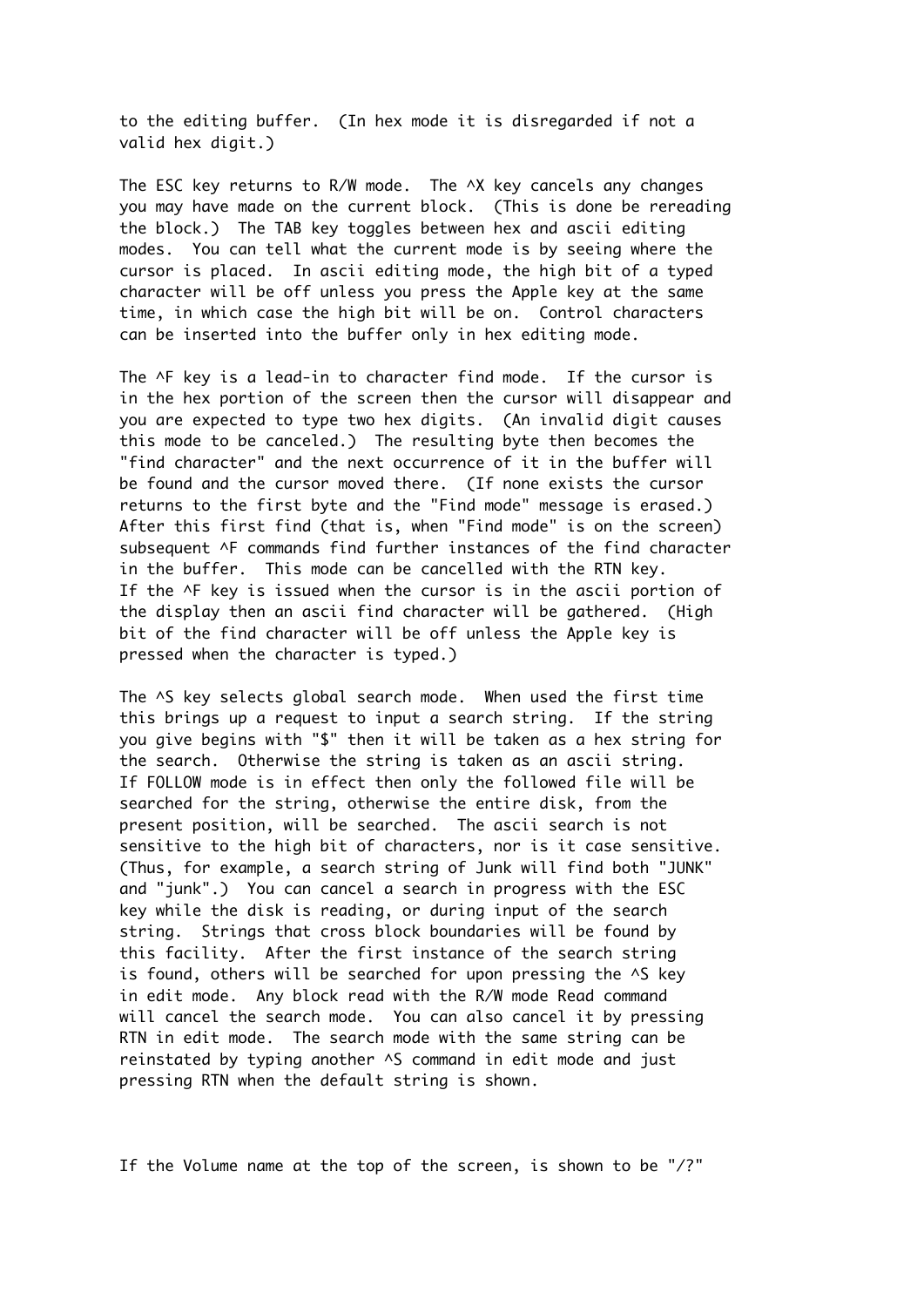this means that the program encountered an error in trying to determine the name. This almost certainly means that there is something wrong with block 2 (the first block shown). It could also mean, however, that the disk is not a ProDOS disk.

CHANGING STARTUP NAMES

BLOCK WARDEN has a built in feature to simplify entering STARTUP names in SYS files. To change the default STARTUP file name in a SYS file, follow these steps:

- 1. In R/W mode, press F to follow a file, and specify the appropriate file name. (You may want to use the P command first to set the prefix.)
- 2. When the first block of the file is read, use the E command to go to edit mode.
- 3. Use the right arrow key six times to move the cursor to the startup position. At this point a box will be displayed asking for the startup name. (If not, then either the file is not of SYS type, you are not in follow mode, or the file does not support startups.)
- 4. Type the startup name ending with RETURN. When done you will see the name you entered has been placed in the edit buffer with the appropriate length byte supplied automatically.
- 5. Press ESC to go to R/W mode, then the W write command to write the buffer to disk, etc.

SUMMARY of BLOCK WARDEN commands:

R/W mode commands:

Q....... quit to the ProSel-16 screen E....... go to edit mode Arrows.. read next or previous block or page R....... read block (input) W....... write block (input) I....... get file info (input) ",L..... list/disassemble buffer contents (input) (continue list with right/up arrow or RTN) (RTN with Apple keys operate MX flags) P....... set prefix (input) F....... set "follow" file name (input) C....... change device (input device #)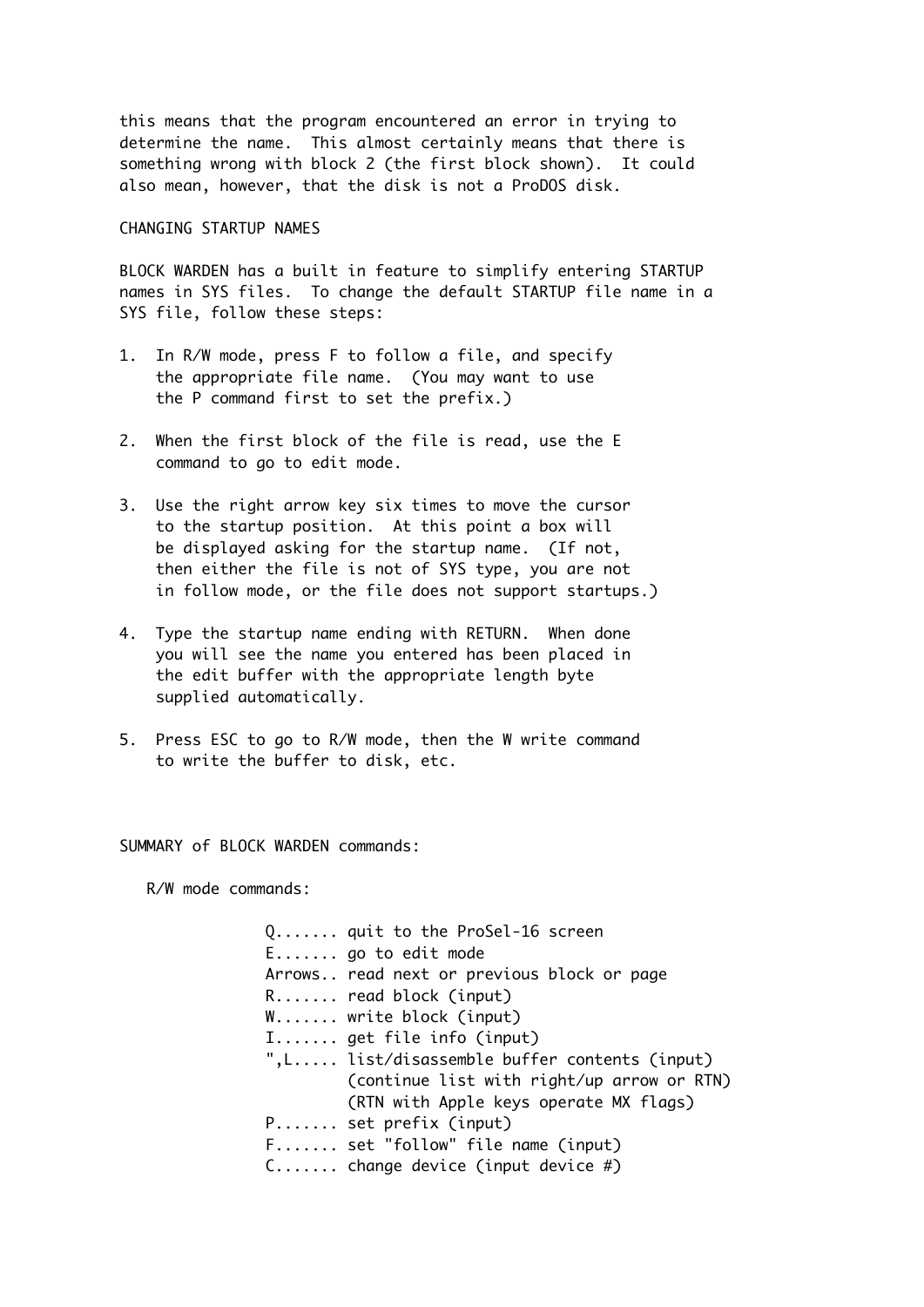D....... dump block contents to printer ^....... send index block list to printer

Edit mode commands:

ESC..... return to R/W mode Arrows.. move cursor ^X...... cancel changes to buffer ^F...... find chr next typed in current buffer (or continue find) ^S...... global disk or file search for string (or continue search) RTN..... turn off find and search modes (Non-control keys are taken as buffer edits.) (Open Apple key after ^F in ascii mode or during buffer edits sets the high bit of the character typed.)

### Optimizer:

----------

CAUTION: This utility is extremely dangerous. If it misfires in any way or if you have a glitch in your system such as a slight ram problem or if you have a power outage while it is operating it can destroy the entire volume it is working on. You absolutely MUST have a full backup before using it. Destruction may also occur if the disk contains bad blocks or damaged data in a directory. (Bad block files are respected by the optimizer, however, and will not cause difficulties.)

I TAKE NO RESPONSIBILITY OF ANY KIND CONCERNING THE PROPER WORKING OF THE OPTIMIZER. YOU ARE ON YOUR OWN.

---> Make a BACKUP first !!! <---

The volume optimizer will put all directories at the beginning of the volume, and all files will have contiguous data blocks. This makes for much more efficient file access.

The optimizer will ask for a disk device number. It will then read and show the volume name in that device and ask if it is all right to continue.

The optimizer will take quite some time to operate. If you absolutely must abort the program, you can use the escape key. The program will take a few moments to react to this key because it will only quit at a time when the disk is "clean", and must also do some last moment writing to disk at this point. If you later want to continue, the program will quickly arrive at the spot where it stopped, for the simple reason that it has little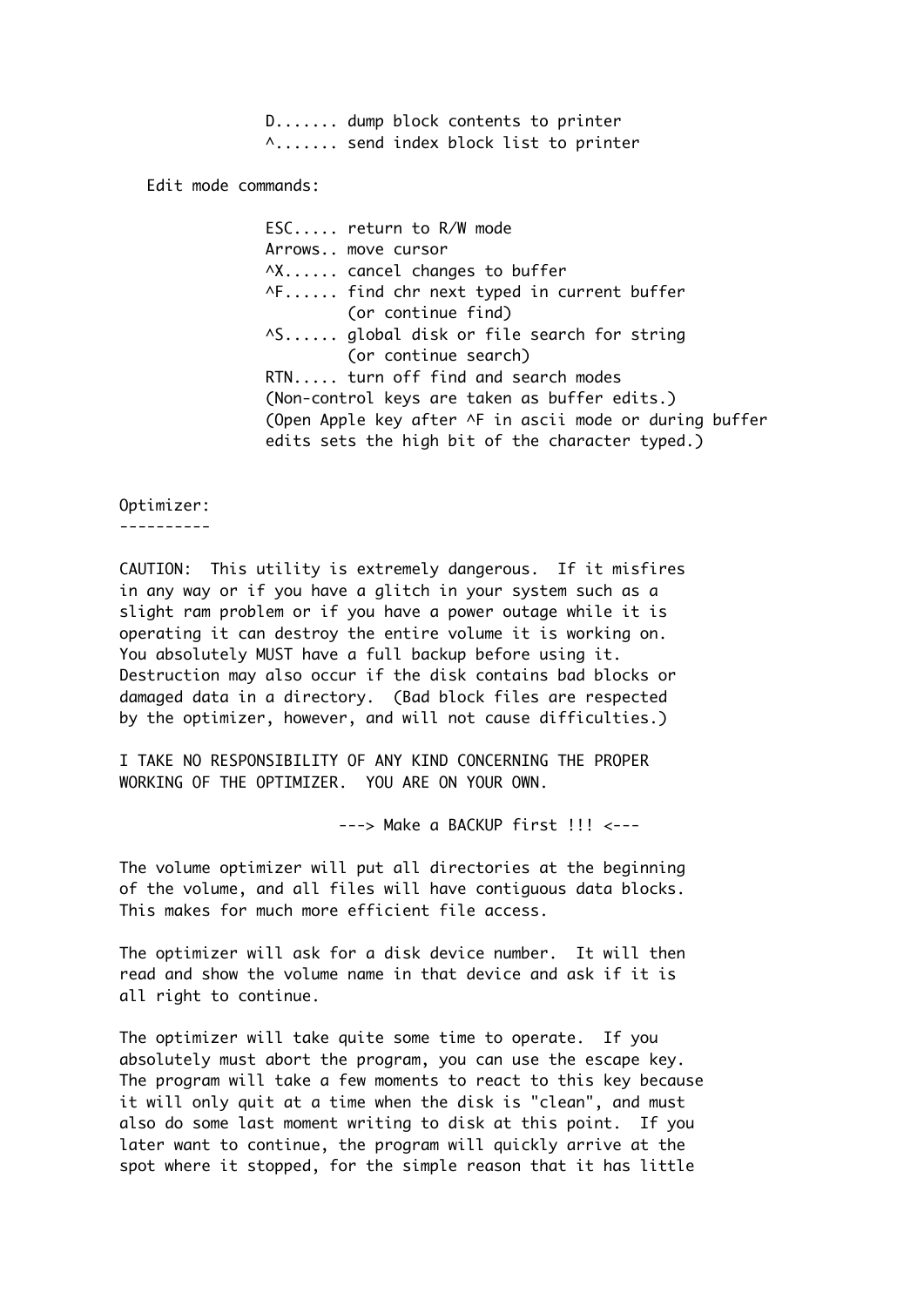to do before that spot. DO NOT interrupt the program with RESET.

The optimizer makes 4 "passes" numbered  $0$  to 3. These are passes through the directory, not the disk. The brief pass number 0 just reads data from the disk, and an error at this phase will not affect disk contents. Pass number 1 relocates the directory and is not very long. However, the program logic in this section is extremely complicated and any obscure bugs are likely to show up at this time. [After all, directories have not only forwards and backwards pointers, but also upwards and downwards ones. Moving one directory block takes a lot of housekeeping.] From this point, the screen will show the current block being processed. Pass number 2 relocates all files except for tree files. This pass takes the great majority of the time used by the program. Finally, pass number 3 relocates tree files, if any. All tree files will be relocated following all standard files. (This refers to the files themselves, not to their directory entries, which will not be changed.)

Although I have gone to great lengths to make the program as fast as I can, it will still take a long time to execute on any sizable hard disk. About 2 to 5 minutes per megabyte is typical for the first run. Later runs may take much less, depending on what areas of the disk have been changed and how extensive are the changes. It has been known to run in under a half minute per megabyte in some cases. In any case it is much faster than Beach Comber under ProDOS 8.

The optimizer goes through directories and files in the same order as the INFO.DESK program. Thus, to speed later uses of the optimizer, you can put directories containing files that can be expected to change, late in this order. (I.e., late in the main directory.) Put stable directories early. Of course, this may not be practical for all people and it may not speed things up all that much anyway.

If the optimizer encounters a problem it will shut down and display an error message. Some error messages like Block Read error are self-explanatory. Others like Block Reference error are rather technical and just generally indicate some defect in the volume (or may be caused by a hardware problem). One error that seems to occur more than others is a "Block in use" error. This error occurs only on the initial pass before any writing is done to the disk. It indicates that there are two files, or a file and a directory or bit map block, that contain the same block. Thus one or both of the files has been corrupted. This is a serious error and this condition should be dealt with as soon as possible and as carefully as possible. Do not write to the disk until it is cured. Volume repair should report the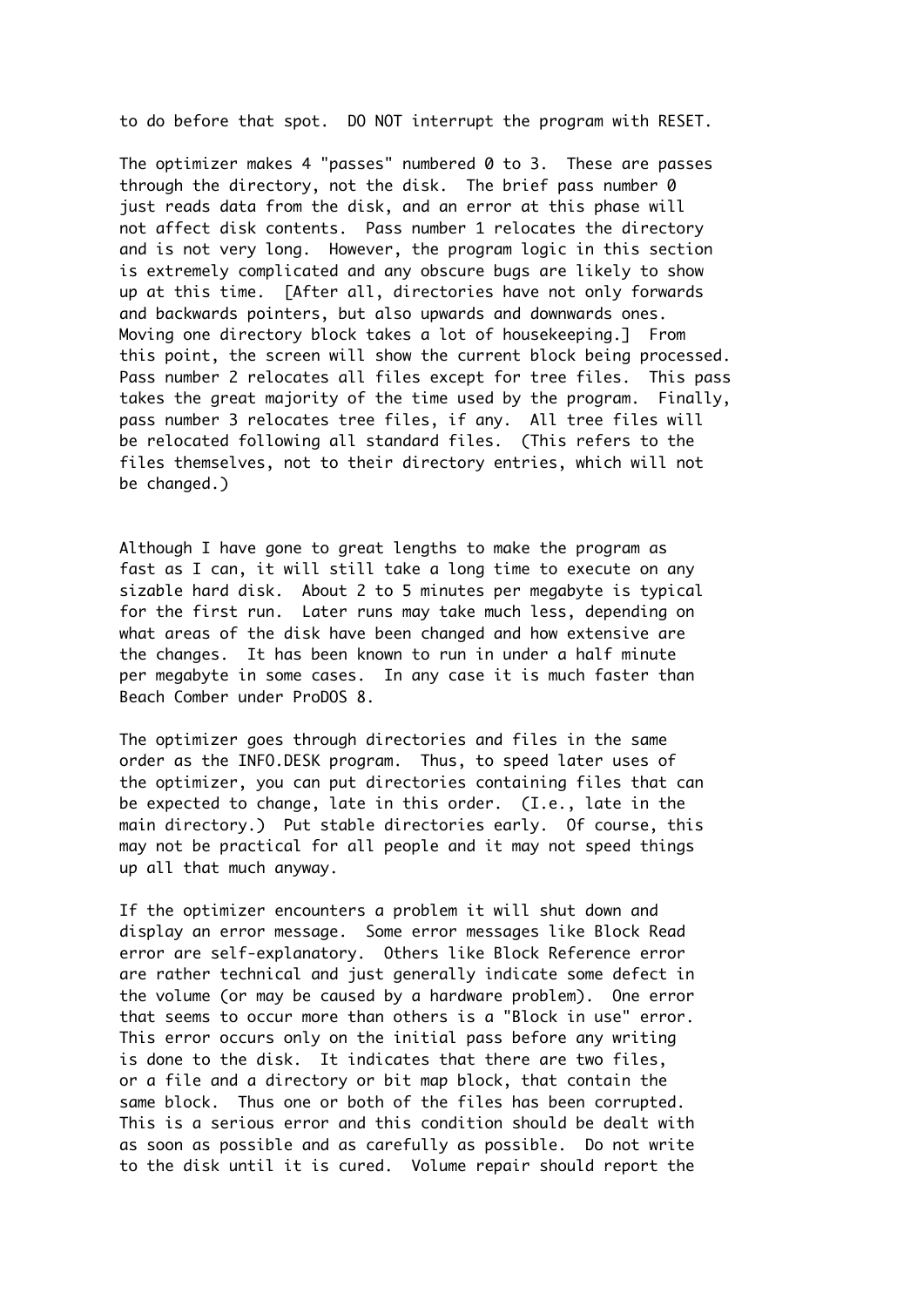same error as "Block in use". That will indicate one of the two bad files, and Info.Desk can be used to determine the other file. Such files MUST NOT BE deleted by ordinary means. Use the "problem file deletion" method described at the end of the documentation for Utilities.

 NOTE: There is a very serious problem in GS/OS that can utterly destroy a volume after an optimization. To avoid this problem, a shutdown is forced after an optimization.

Volume repair: --------------

This is a directory repair utility corresponding to Mr.Fixit in ProSel-8. There are four modes: a Test mode in which nothing is altered on the disk, a Fix mode which attempts to correct defects found in the directory structure, etc, a Main directory mode which attempts to reconstruct the main directory and a Bad blocks mode which scans for bad blocks and, if desired, places them in a bad block file. The Fix and Main directory modes are dangerous and can change a bad situation to a worse one, so never use them without first using the test mode and never use them without an adequate backup that you can fall back on.

The program tests and, if fix mode is active, fixes the following defects on any ProDOS volume:

- 1. Header pointers of all active files.
- 2. Parent pointers and parent entry numbers of all subdirectories.
- 3. Backwards directory links.
- 4. Used blocks marked free in the bit map.
- 5. Illegal characters in file names.
- 6. Entry length (the program assumes this should be \$27).
- 7. Number of entries per block (assumes this should be 13).
- 8. File count in each directory.
- 9. Incomplete deletes (deleted files with non-zero "name length").
- 10. Incorrect directory storage types.
- 11. File and directory block counts.
- 12. File and directory dates and times.

In file names (point 5) lower case characters are converted to upper case, high bits are stripped, and other illegal characters are replaced by periods. Illegal dates and times are zeroed. [Note that even though GS/OS now supports lower case in displayed file names, the names in the directory are still all upper case.]

The following items are checked and reported, but not acted upon:

13. Blocks used by two or more files ("block in use" error).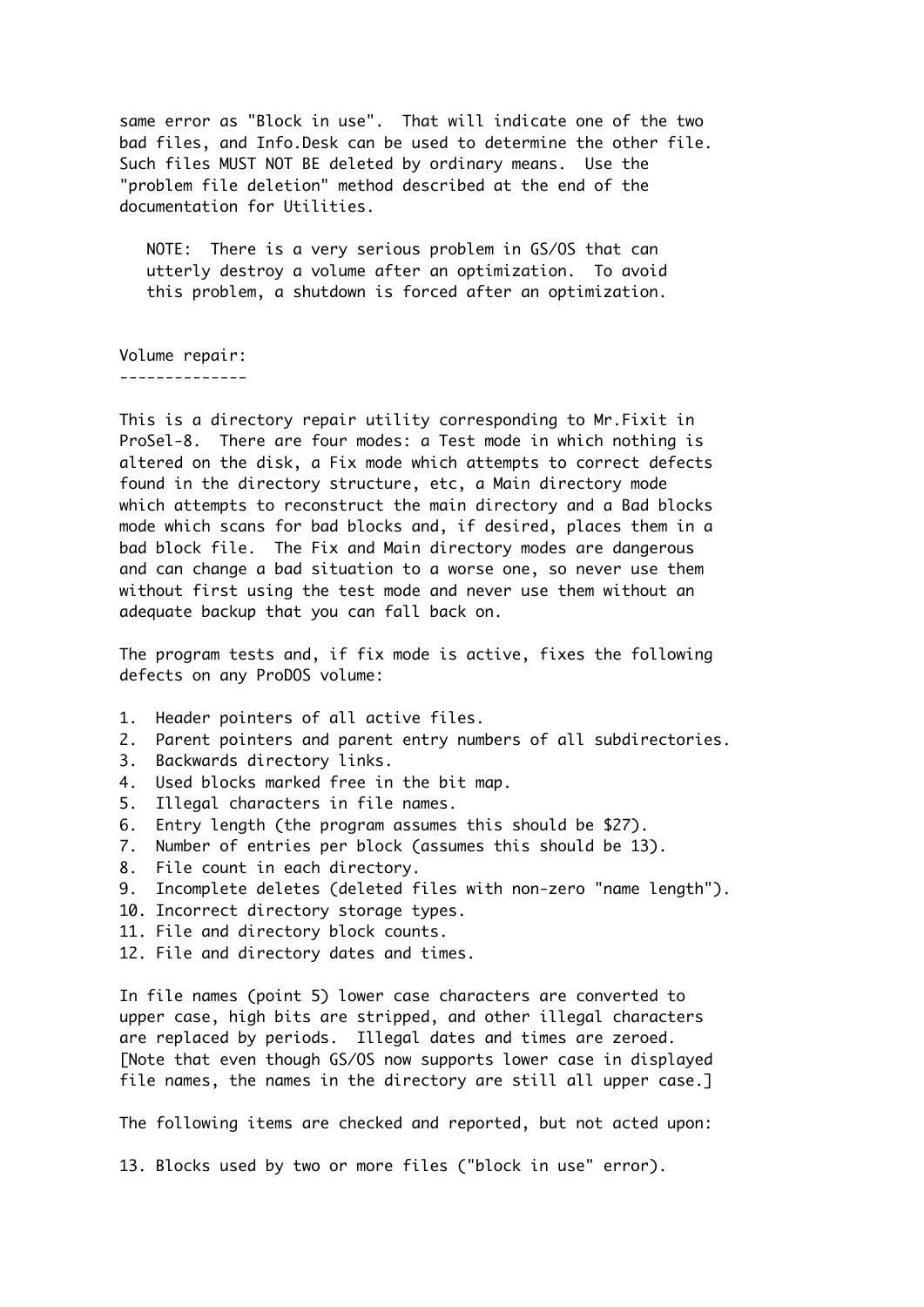14. Block number out of range (past volume size). 15. Unknown storage types.

Some errors result in files or directories being skipped over. You will be told if this occurs. It happens because of information damaged in such a way that the situation cannot be handled, or the damage is such that the supposition is that the remaining data is invalid.

Some block read/write errors cannot be handled and will result in termination of the program.

Sometimes in the error printout you may see a directory name printed twice. This is not a bug; it indicates that the correction refers to the directory "header" rather than the "parent block".

The utility will also look for blocks that are marked used on the volume bitmap but are not used by any file. You will be given the option, in Fix mode, of releasing these blocks. Sometimes areas of a volume are marked off without belonging to any file and in this case you should not ask that these blocks be freed. Examples are the UNODOS area on a Unidisk or a Pascal area. As a general rule, if the number of blocks indicated as being marked, but unused, is large, then you should assume that they are marked for a reason and should not free them. (UNODOS, for example, marks exactly 400 blocks.)

The most important block on a ProDOS volume is block 2. Since it is accessed much more often than any other block, it is also the most likely to be damaged. If it is, you will probably see a message that block 2 is too damaged for the program to function. There is a special provision for attempting a repair of the main directory, and it is accessed automatically when you request Fix mode and block 2 has extensive damage. You can also force this mode by selecting M at the Test/Fix prompt. You will be asked if the program should assume that the "bit map" is valid (default = Yes). Ordinarily you should select Y unless there is some reason to believe the bit map is damaged. (For example, if you are trying to resurrect the subdirectories after a disk has been "erased" by Utilities then the bit map will NOT be valid and you must select N at this prompt.)

When this mode has been selected by M or automatically because block 2 has been determined to be substantially damaged, then the program will tell you that this attempt is being made, and will give a few particulars along the way. Although the routine can resurrect most subdirectory pointers, it cannot do anything for standard (non-subdirectory) files in the main directory. While this routine is operating, every block on the volume will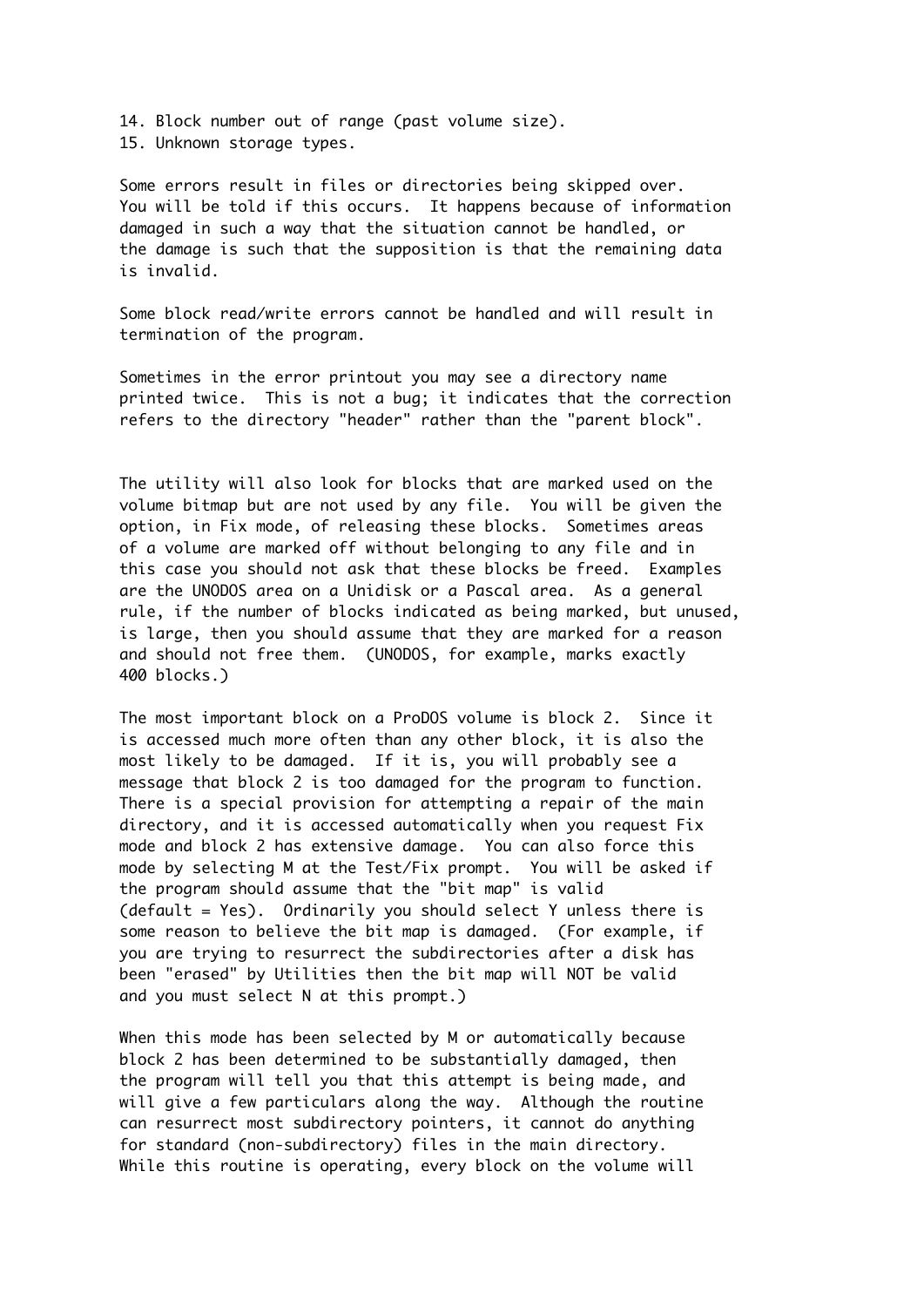be read. This may take some time, so be patient. When it is finished, you will get the "Another?" message. Note that this routine does not do the other repair jobs mentioned above. You can run through the disk test again to check if those things are all right. You should realize, however, that this main directory repair routine expects most of the rest of the volume to be reasonably valid and normal. (For example, it assumes that the "bit map" starts on block 6 if the main directory header has been damaged. This is true for almost all disks, but not for some RAM volumes; this routine should not be attempted on a RAM volume or any other volume you suspect is organized in an unusual way.

If you select the Bad block mode then you will be asked if you want only to test or to fix. If you select test then the volume will simply be scanned for bad blocks and the results reported. If you select fix then there will be an attempt to place the bad blocks found in a bad blocks file. This file will be created in the main volume directory (so be sure there is room for it). If a bad block is a data block and not a directory or index block then several attempts will be made to read it and relocate it. If it cannot be read then a fake block is substituted and marked with the message "DAMAGED BLOCK".

Volume repair can be used to resurrect the subdirectories in the main directory and all other files that are not in the main directory. (It is not possible to retrieve the vital pointers for other files in the main directory, although those files may still be intact on the disk somewhere.) This can be used on a disk that has been inadvertently erased or soft formatted. (I.e., as long as the disk was not physically formatted). To do this, first use the option M to repair the main directory. Then use the T mode to check the types of remaining errors. (There should be a LOT of block free errors, and a file count error.) Then use the F mode to fix the remaining errors if there are no fatal errors. You must remember that this program makes decisions that sometimes may be inappropriate and may leave some undetected problems.

The volume repair can be automated by putting the desired key sequence after a semicolon in the startup position of a ProSel-16 specification for it, as in:

| Screen title: | Volume repair |
|---------------|---------------|
| Prefix:       | 7             |
| Application:  | V             |
| Startup:      | ;1F3          |

This example will select disk device #1, Fix mode, and screen output.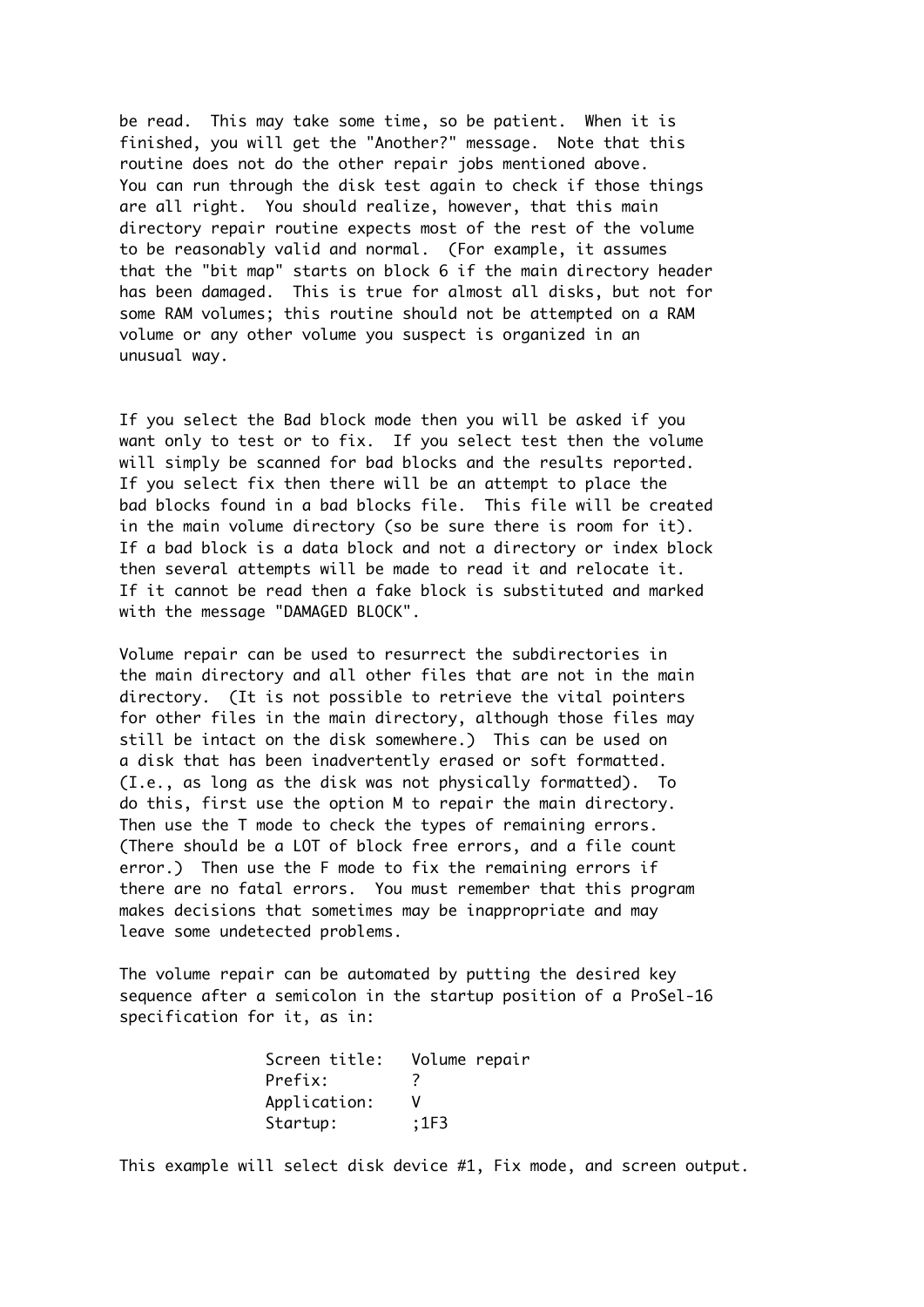If you use my DOS.MASTER program, also put the pathname to the DOS.3.3 file in the startup (before the semicolon if you use one).

 NOTE: A Shutdown may be forced after repair of the boot volume (only if some actual writing was done), because GS/OS will get confused and destroy the volume if this is not done.

The "statistics" mode of Volume repair will analyze a hard disk (or any disk) for speed of access in both a "linear mode", reading successive blocks, and a "non-linear mode", reading randomly ordered blocks. The average time to access and read a block is reported for both of these. This mode is "test only" and never writes to disk. The two tests begin as soon as the S is pressed selecting that mode.

### Utilities: ----------

The utilities section is a filing and directory manipulation utility. Its main function is to do batch copying, locking, unlocking, and deleting of files from specified directories. Most of the routines are limited to directories containing at most 767 entries, but more than 110 will cause truncation of file names on the display.

Throughout, pathnames must be given in their FULL form. The TAB key moves the cursor past the next "/", or to the end of the name. Apple-TAB moves the cursor back to the preceding "/". In some routines you can select the directory pathname by a tree search through all directories on a volume. When applicable this is indicated on the screen, and the ? key starts the process. If you type the ? as first character then disk devices will be scanned and the volumes on line will be displayed for selection for the tree search. If you type, or move the cursor over, the directory name and THEN type ?, the device search will not be done and the tree search will be done on that directory. Utilities maintains two default pathnames. These can be switched by pressing ^X at the first character of the first default name.

In addition to the general line editing features discussed before, input of directory pathnames in Utilities has these features: Holding down the Apple key together with a number key from 1 to 7 will substitute the corresponding PREFIX for the default path given. When indicated, and when the cursor is on the first character during directory name input, pressing the Option key will bring up a request for the device number. The specified device will then be accessed through the tree search. As is true throughout ProSel-16, pressing ? at the device prompt allows you to select from a list of devices.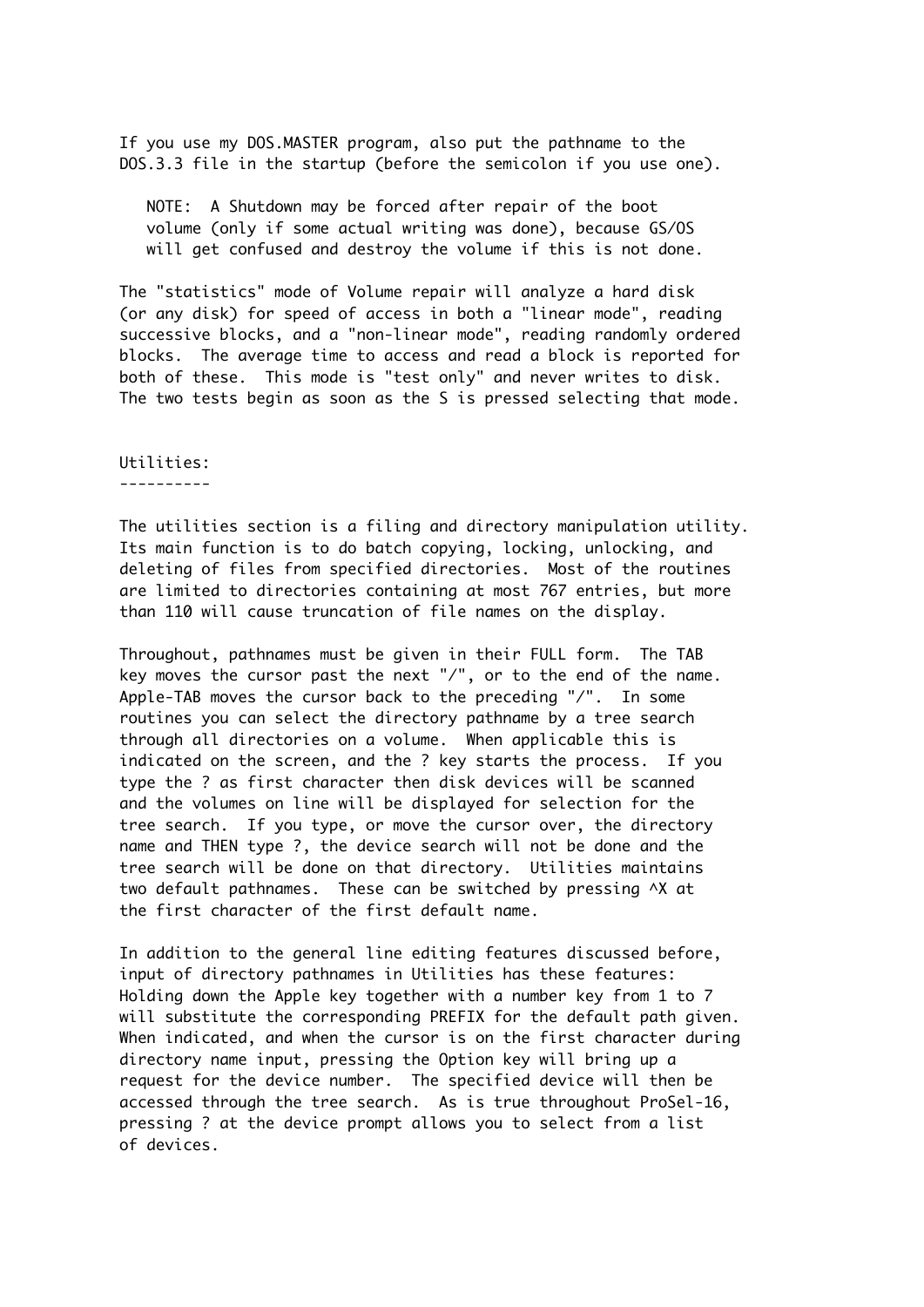COPY FILES

This is a batch file copier. It retains both create dates and modification dates of files. It is compatible with all types of files including forked files, sparse files and subdirectory files. In the case of subdirectory files, however, you will be asked if you want the files INSIDE to be copied - otherwise the new directory is CREATED rather than copied, if it does not already exist. If "prompting" is OFF then the answer to this question will be taken automatically as "Yes".

You specify the source directory and the destination directory. Then a list of the files in the source directory is displayed. Move with the cursor keys to highlight the files you want copied and select them (or deselect them) by pressing the space bar. When ready to copy, press RETURN. If you decide not to copy any files press ESCAPE.

You can select/deselect ALL files by pressing ^A. (Actually, this "toggles" the flags so that previous selections will be deselected and vice-versa.) If "prompting" on the Utilities menu is OFF then files will be copied whether or not they exist or are locked on the destination directory. If prompting is ON then you will be prompted if a file of the same name exists on the destination directory, and you will be prompted again if it is locked. During prompting the file name in question will blink. Files that are being copied or that have been copied will show in inverse. When the copying is completed you will be asked if you want to copy the same files to another disk with the same directory name. This allows you to back up files to several disks without going through the process of selection over and over. Also, if you press DELETE at this point you will be sent to the delete routine at the point of file selection with the same files selected. If you then press RETURN, the original files will be deleted. (Note: This question is not asked if files inside subdirectories have been copied, because needed data is no longer in memory.)

When files have been selected, you can type ^C (for "changed" files), and the program will then automatically copy only those files among the selected files whose modification date/time is later than that of the same files on the destination directory, and all files that do not exist on the destination directory. The copying will start immediately without need of pressing the RTN key. Note that if you do not select any files before using ^C then none will be copied. To copy ALL changed files, use  $\Delta A$  then  $\Delta C$ . A  $\Delta E$  (exists) command works the same as ^C but copies only the modified files that already exist on the destination directory. The ^B key is similar but copies only those files whose "backup bit" is set, and clears that bit. The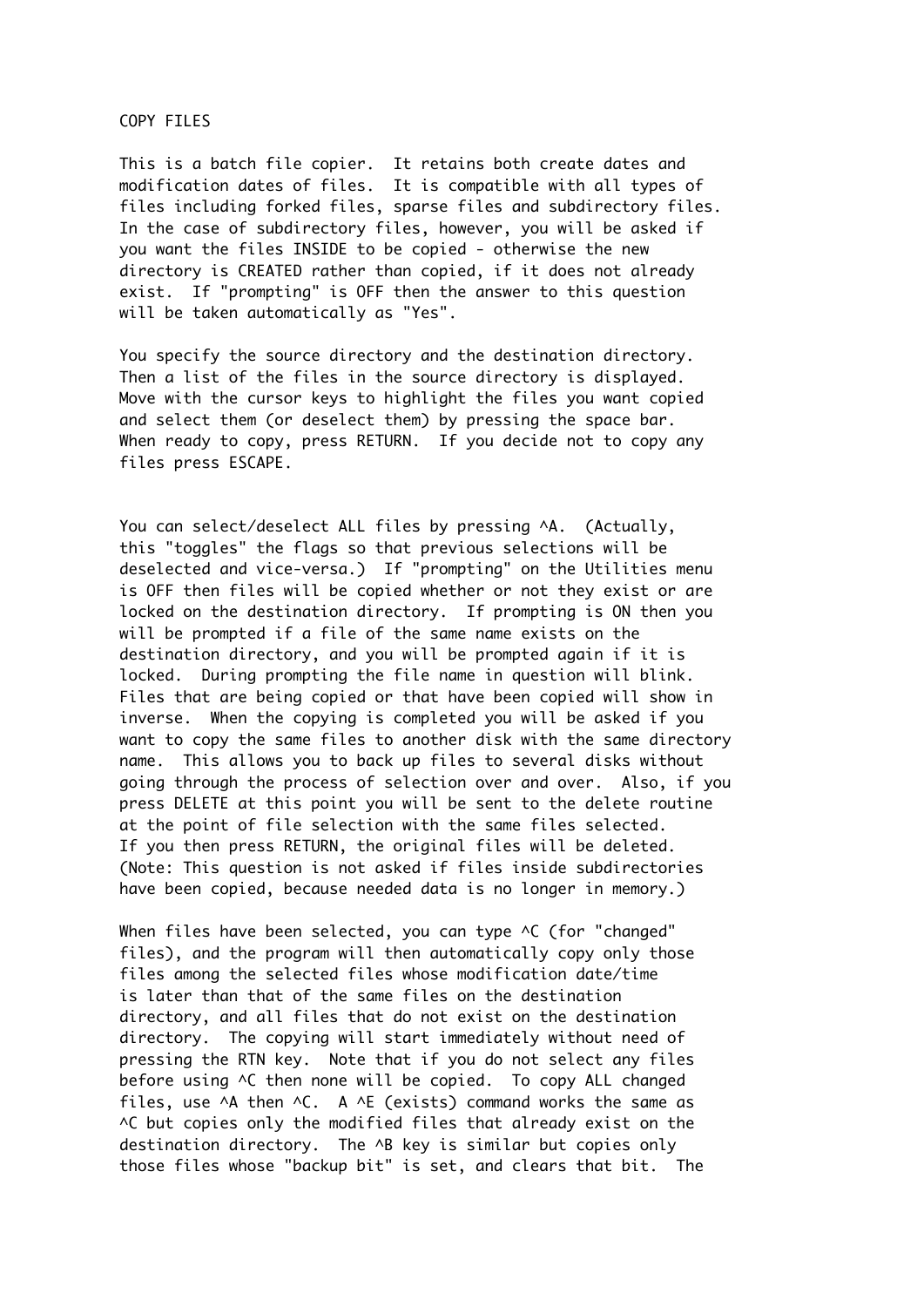DEL key works in a similar manner but will mark for DELETION from the source directory all selected files that exist on the "destination" directory with at least as late a revision date. (Note that although this is in the COPY routine, this use of DEL does not copy anything.) In contrast to the  $\wedge$ C,  $\wedge$ E and  $\wedge$ B commands, DEL does not take immediate action and leaves you in select mode, but remember this is now selection for DELETION.

### TYPE FILES

This option will type text files (or any files) to the screen. You can select any number of files for display. The catalog information for the file is shown just previous to the file display. Most keys will stop the display or restart it. The ESC key aborts the display and returns to the utilities menu. The RETURN key aborts listing for the current file and proceeds to the next selection if any. At the end of each file display, the program will stop for a key press before continuing with the next file, or to the utilities menu in the case of the last file. The S key slows the display.

## LOCK, UNLOCK, HIDE, UNHIDE or DELETE FILES

These operate much as does COPY FILES, but only those files that are appropriate to the operation are displayed. (Eg., for LOCK, only the unlocked files are displayed.) The delete function can delete entire directories, but you are warned first. You get only one warning even though you may have selected several directories for deletion. Unhide will only work if the parameter allowing hidden files to be seen in Utilities is set (see Modify parms).

## RENAME A FILE or VOLUME NAME

After selection, file names are displayed at the bottom of the screen and can be changed from the keyboard. In order to change the VOLUME name, just select some file in the volume directory for renaming and, when presented with that file, move the cursor back and change the volume name. Press RTN when the cursor is at the end of the changed volume name. This will change the volume name and then present the file again with the new volume name. Just press ESC if you don't want to change the file name.

### EXHUME FILES

This function lets you revive deleted files, provided the file has not been overwritten. If a problem is detected in this attempt then you will get a "file damaged" error message. It might be wise to use Volume repair to check for any problems if anything strange happens with this function. An exhume done on the boot volume will probably cause a forced reboot to avoid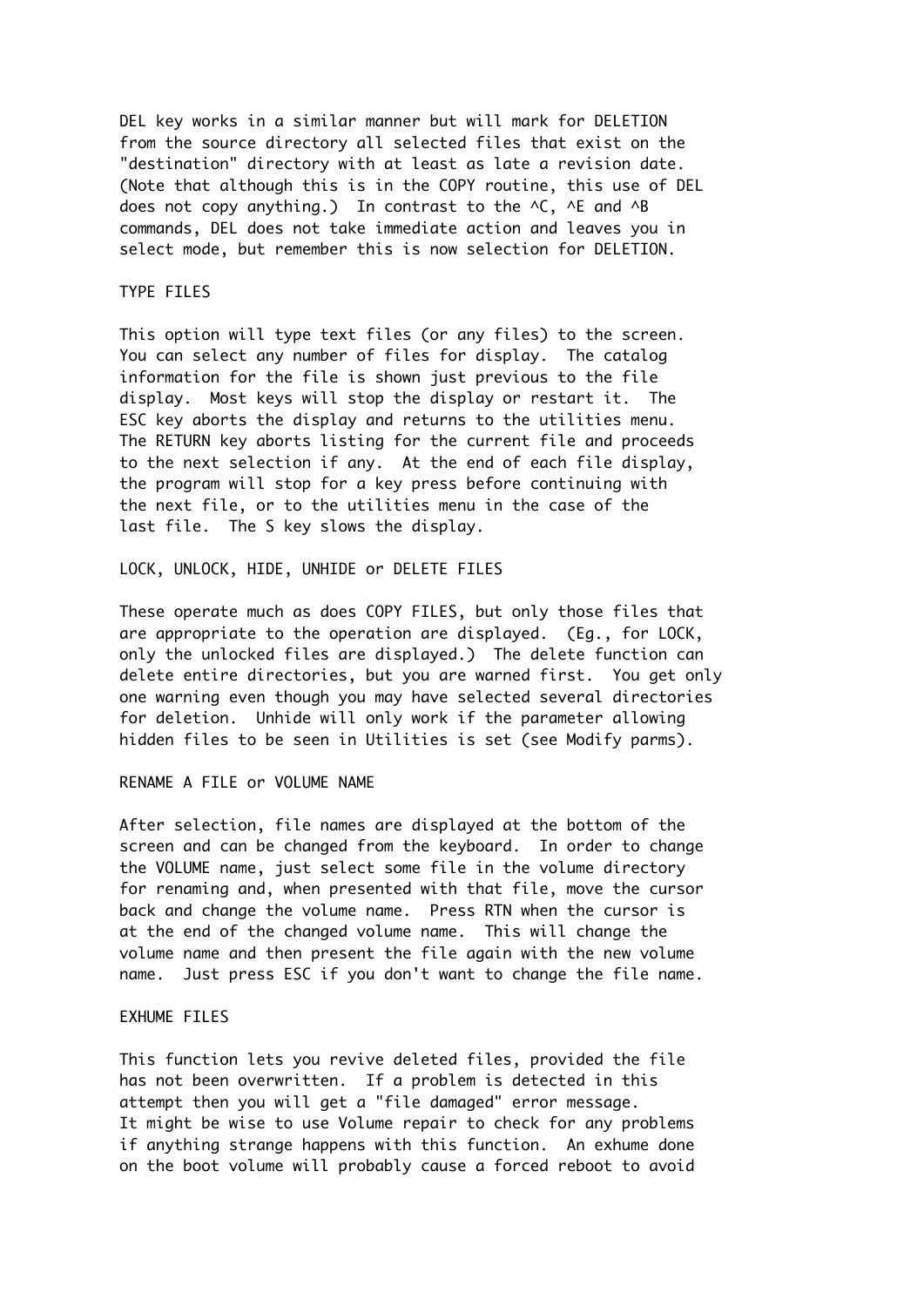serious problems that would otherwise occur.

## VERIFY FILES

This will read specified files to test for bad blocks. If an error occurs then the block will be shown at the bottom of the screen and the program will wait for a keypress. The RTN key will continue from this point, DEL will continue from the next selected file, and ESC will abort. Some disk errors on blocks not really inside the file (finding the file for example) may cause errors aborting the routine. Directory files are not themselves verified, but the files INSIDE directories will be verified if you ask for that to be done (automatic if prompts are off). [You could use Zap to read through a DIR file if you are having trouble with one.]

### DUMP FILES

This will do a hex and ascii dump of files (mainly of use to programmers). It allows two way scrolling through the file. For technical reasons this will access only the first 64K of the file. (The DUMP shell command will dump the entire file but does not have two way scrolling.)

### SORT DIRECTORY

This powerful directory sorter asks for a directory name and then displays the names in that directory. Some instructions appear at the bottom of the screen. It accepts the following commands:

- A sort alphabetically
- C sort by creation date
- M sort by modification date
- T sort by file type
- P sort by file type and alphabetically within a type
- R reverse present file order

You can also use the Apple key in conjunction with a cursor key to move file names around by hand.

When you are done, press RETURN. (Or press ESCAPE to abort.) When you press RETURN you will still be given a chance to abort before the sorted directory is written to disk.

## FORMAT OR ERASE A VOLUME

These will erase all files on the designated volume. It gives you a chance to change your mind before the action is taken. ERASE is like FORMAT but is much faster and assumes the disk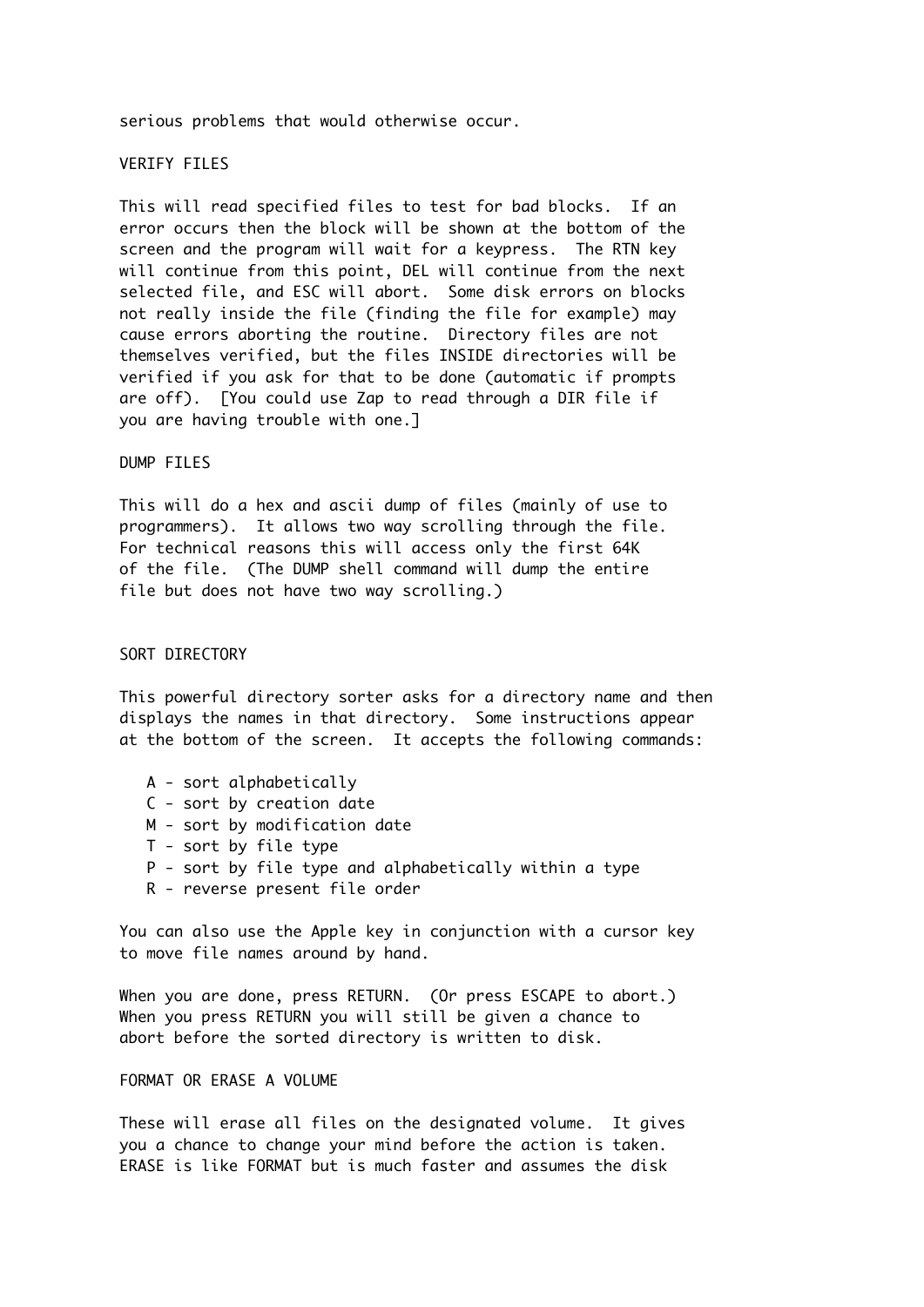has been previously formatted.

CHANGE FILE DATE

This routine allows you to change the modification and creation dates on any file - even the volume date (which has a creation date only). You specify the pathname to operate on and you will be shown the existing dates and allowed to modify them. Just press RETURN to accept the date shown. When you are done you will be given a chance to abort the routine before the new data is written to disk. The main use for this routine is to allow you to make meaningful creation dates for files having no dates or ones on which the date was ruined by use of dumb utilities like the FILER. You do not have to type the dashes or colon shown in the date, any non-numeric character (such as a space) will do, but you must type the data in the correct position on the screen.

### CREATE DIRECTORY

This allows you to create new subdirectories. It will even create multiple subdirectories. For example, if you tell it to make a directory called /HARD1/DIR1/SUB3 and DIR1 does not exist on /HARD1, then DIR1 will be created and a subdirectory SUB3 created inside it.

## SHOW FILES

This catalogs a directory. Use the up/down arrow keys to scroll forwards and backwards. At the top of the screen is shown the number of blocks used by files in the directory EXCLUSIVE of subdirectories, the number of files in the directory and the number of free blocks on the volume. If showing invisible files is enabled, they are marked with an open apple if unlocked and a closed apple if locked.

### SHOW VOLUME NAMES

This looks at all mounted disk devices and shows the device number and name, volume name, number of free, used, and total blocks, and the creation date of the volume.

## TOGGLE BELL

If this is OFF then the bell that is heard at some prompts will be defeated.

### TOGGLE PROMPTING

This toggles the prompting state for the FILE COPY and VERIFY, etc. The current state is shown on the menu. If prompts are OFF then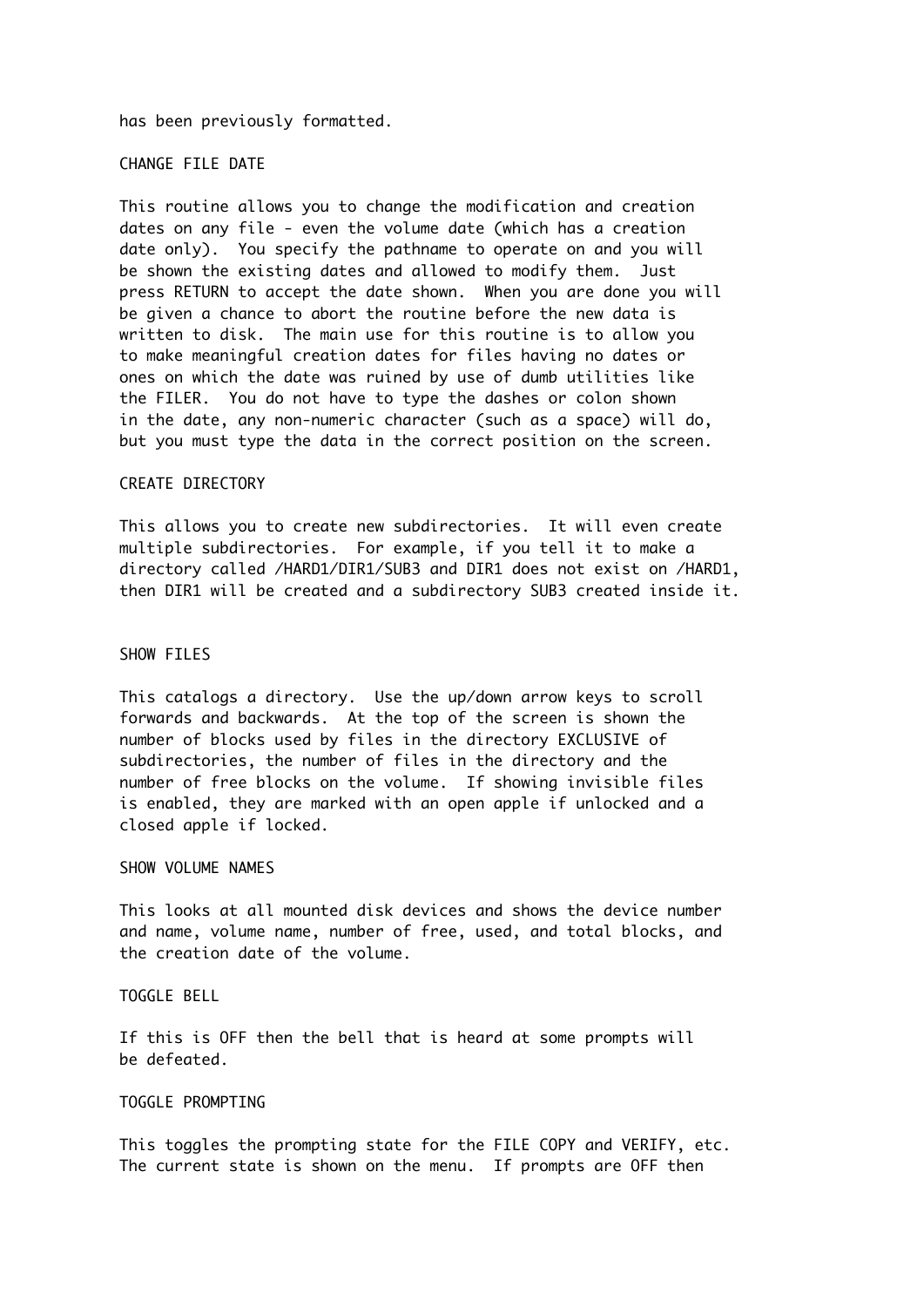deleting of locked files and copying over existing and locked files is done without asking whether you are sure. In addition, copying and verifying files inside selected directories is done automatically when prompting is OFF.

## COMPARE DIRECTORIES

This will compare the contents of two directories (not the contents of the files in the directories). A file listed on only one of the two columns is in that directory but not in the other. Files in both directories but of different file types are shown with their types, and those with different modification dates are shown with their dates.

## COMPARE FILES (K command)

This will ask for the full pathnames of two FILES you wish compared. It then compares them and displays any differences found. A very useful feature is that it allows the adjustment of the position pointer of one of the two files independently of the other. After showing a difference (which is shown by exhibiting hex and ascii dumps of 128 bytes from each file with the differences shown in inverse), you can scroll through the files with the cursor keys or go to the next difference with the RETURN key or abort with the ESC key. For technical reasons, only the first 64K of the files will be compared, and any differences after that point will not be detected.

# MOVE FILES

This will move files (put them on the destination and remove them from the source) on any given volume. This is very fast and can move whole directories. It does not write new files, but just moves the pointers to the files to the new directory.

### LOCATE STRING

This is for finding a text string in a group of files. (This feature is also in the File Finder module, but works somewhat differently.) You specify the directory to check and the string to look for. Found strings are displayed in context much like the same function in the File Finder.

### VOLUME COPY

This volume copy facility will use as much memory as it can find in order to copy in the most efficient manner. Its operation is fairly self-explanatory, but there are two provisions that are not announced on the screen and which are for special situations: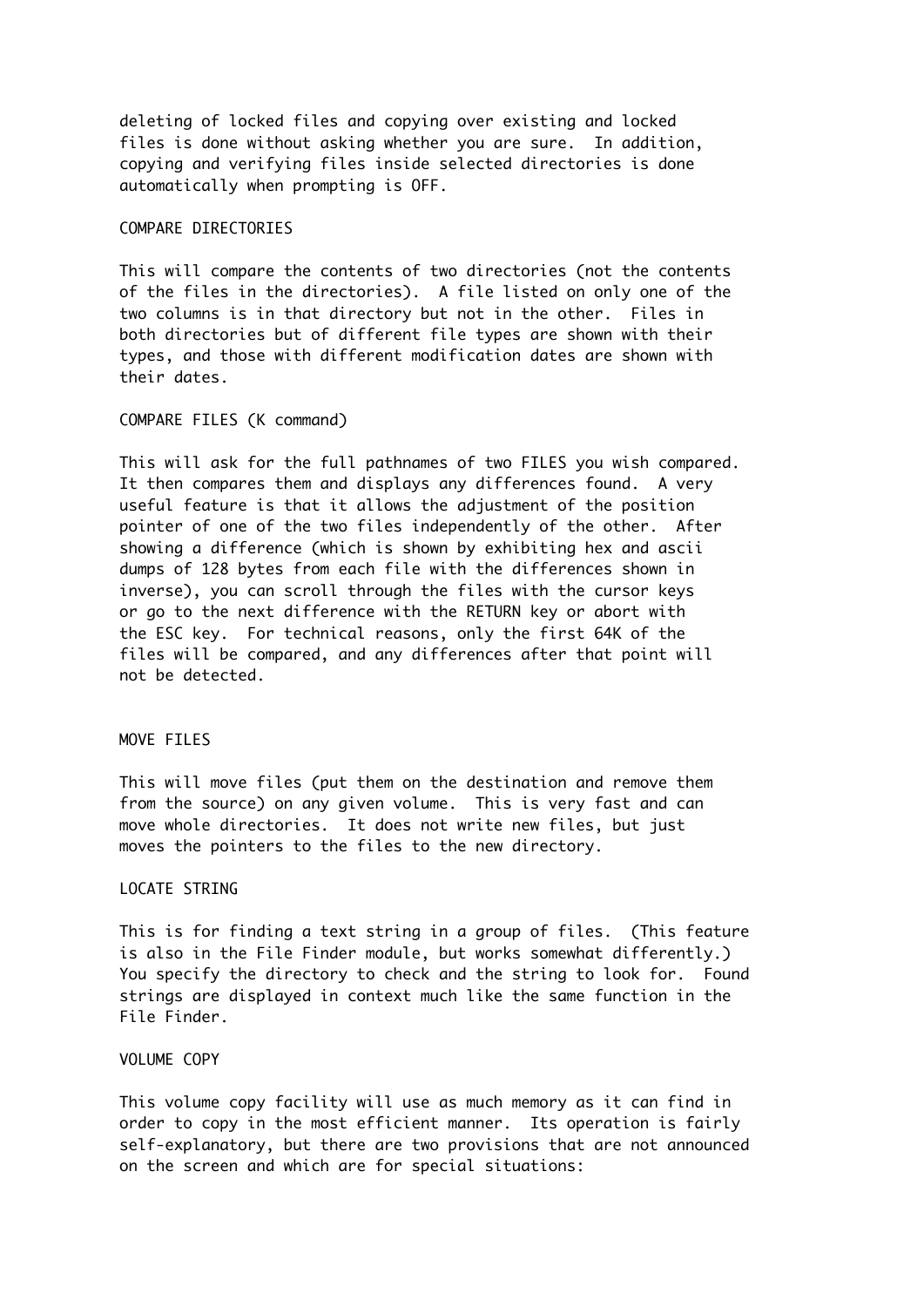- (1) If the Apple AND the Option keys are held down when you press a number key in answer to the "Destination device" question, then ALL blocks will be copied. Normally the routine copies only USED blocks for more speed.
- (2) If the Apple AND the Option keys are held down when you press a number key in answer to the "Source device" question, then the size of the disks will be assumed to be 1600 blocks (3.5" disks) and the program will ignore any unreadability of blocks. This feature is intended for dealing with badly damaged disks.

<<< Using a mouse with Utilities >>>

A mouse can be used to select options and files. It works a little differently from most mouse interfaces since it "wraps" around the screen. (Thus, for example, if the cursor is at the top of the screen then an upward mouse movement will move the cursor to the bottom, as does an up arrow.)

You can use the mouse button to select options from the utilities menu or to select or de-select files when a list of files shows on the screen.

When you are asked for a pathname, the mouse button is interpreted as a "?" (when that is accepted). The mouse can be used to move the cursor across a pathname. Thus you could, for example, use the mouse to click on "Catalog" on the utilities menu, then click again when asked for a pathname. This will bring up a list of all volumes on line. Clicking on one will produce the directory tree, and positioning the cursor and clicking on the tree will produce the desired catalog of that directory. Move the mouse up and down to scroll the catalog if it is large enough. A final click, anywhere, returns you to the utilities menu.

In the tree structured directory display, the mouse button is interpreted as a RTN to select the currently displayed directory, and mouse movement is accepted in place of cursor keys.

In a sort, the mouse button can be used in place of the Apple key to move, with the mouse, files around the screen.

In a catalog, you can use the mouse to scroll the catalog (as the up/down arrows do). The mouse button returns to the utilities menu.

GETTING RID OF PROBLEM FILES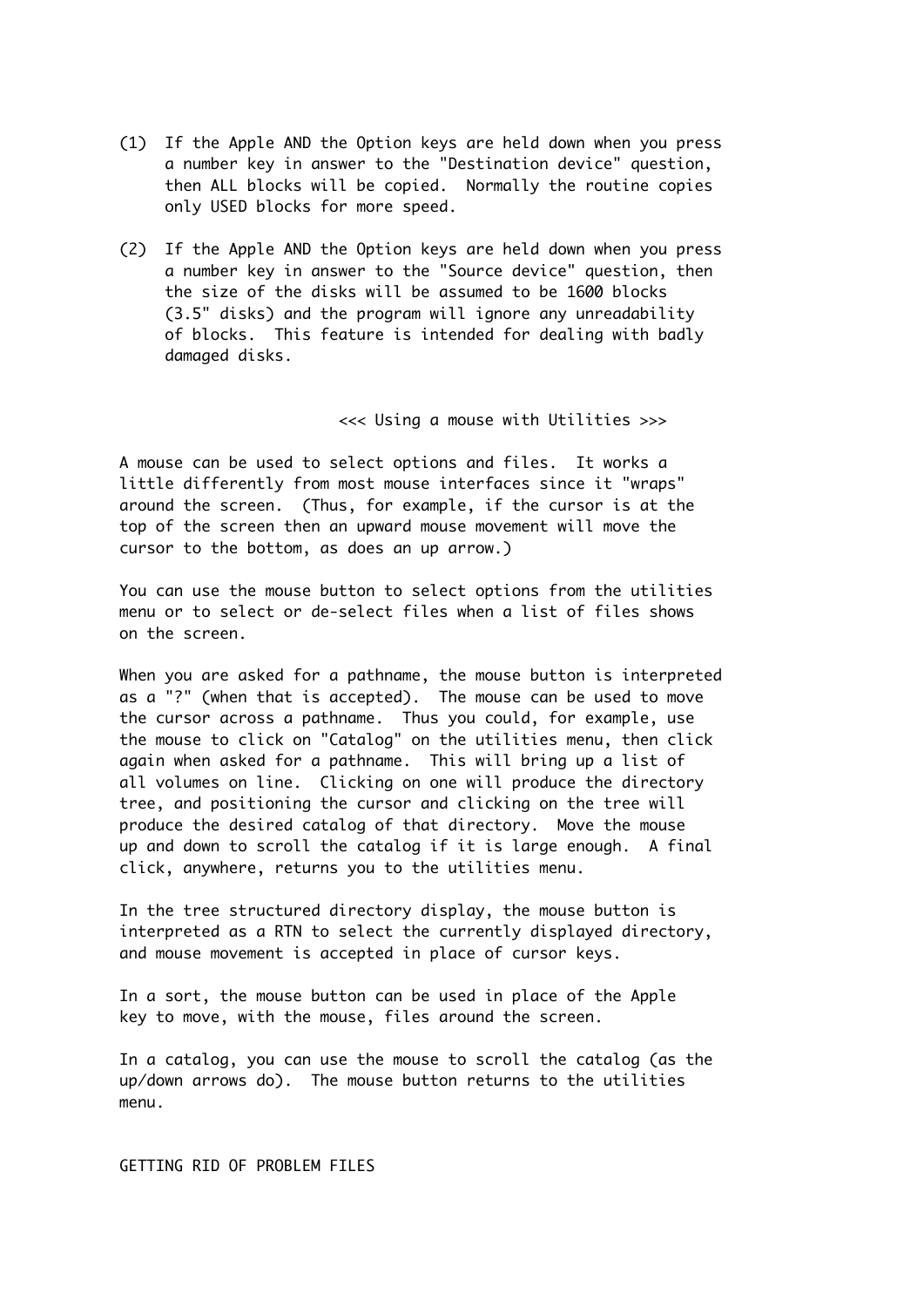Sometimes some glitch in the system will ruin a file to the extent that it cannot be deleted by ordinary means. There is a "secret" (meaning not shown on the screen) provision in Utilities that will allow you to get rid of such files. It is in the SORT routine, even though it has little to do with sorting. If you highlight the LAST file in the list and press Apple-DELETE then that file will be deleted from the list. Nothing happens on disk until you press return and ask for the "sorted" directory to be written to disk. To delete a file which is not the last one on the list you must move that file to the end, using the arrow keys with the Apple key, and then press Apple-DELETE.

This only gets rid of the file as far as the directory is concerned and does not free the blocks used by the file and release them to the system. To do that you should then use that provision in Volume repair.

Please note that files deleted in this fashion are not recoverable. You must use it with extreme caution. Entire directories can be deleted this way, by using it on the name of the directory.

For technical reasons this method does not work on a file that is the only file in its directory. However, the directory containing it can be deleted.

Screens:

--------

ProSel-16 also supports extra "screens". There is a demo of these in the /PROSEL/PROSEL.16/SCREENS directory, and that demo includes some documentation on their usage. Just press 4 on the keypad and select the item SCREEN.DEMO.

ProSel-16 screens are identical to the screens in ProSel-8 as far as their outward workings is concerned, but they differ in file structure and therefore have a different file type. ProSel-8 screens can be imported into ProSel-16 by loading them into the ProSel-16 editor and resaving them (by the S command) to somewhere else on the disk.

A "screen" is just a ProSel-16 application list that is saved by the editor into a special type of EXE file that can executed by ProSel-16. It is in the nature of a screen, however, that it leaves ProSel-16 active and just replaces the application list by the one in the screen. This provides a very flexible extension of ProSel-16 which is virtually unlimited since there is no limit on the number of screens that can be used nor on the location of these files on the disk.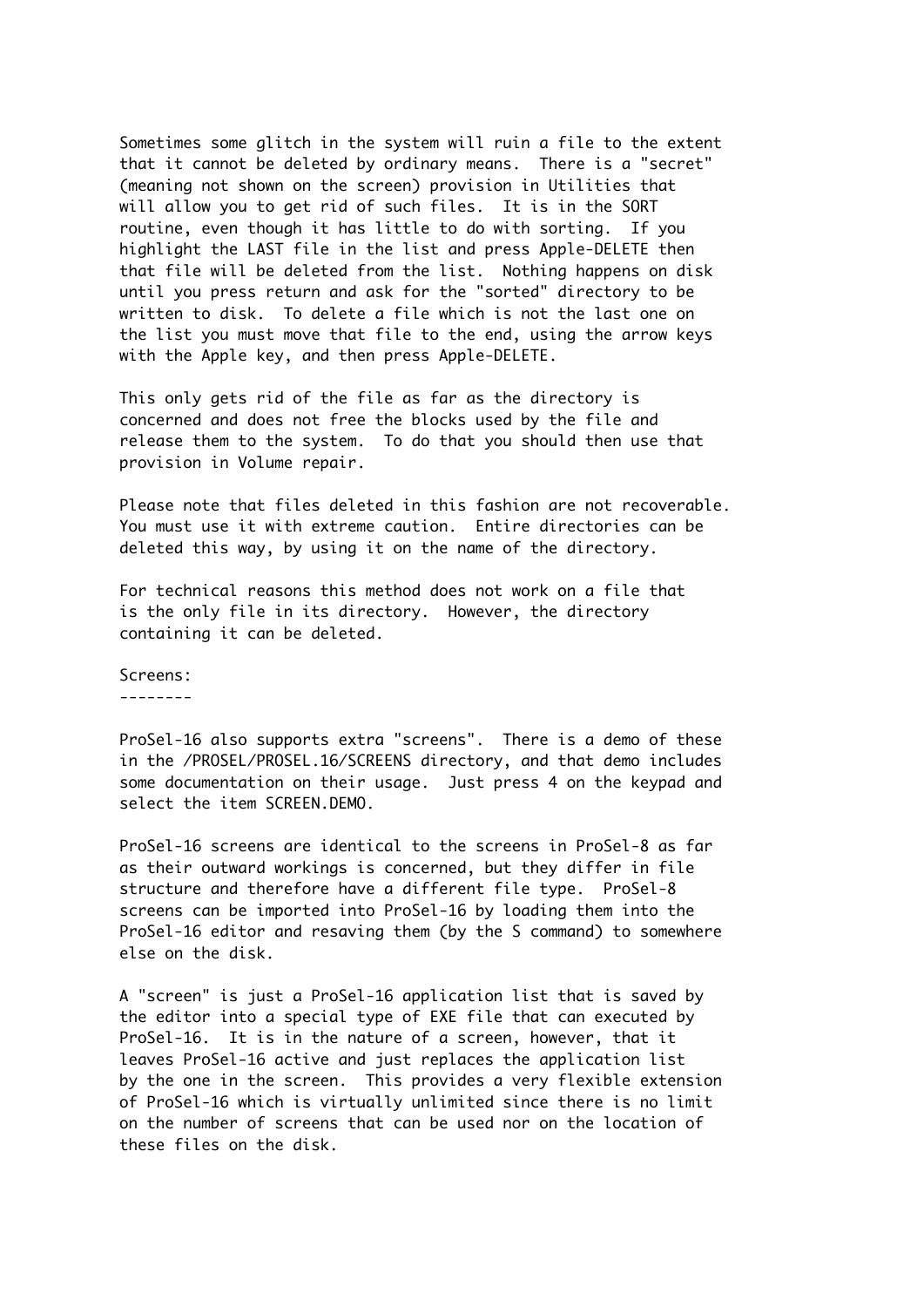There is really nothing much to know about screens. They can be loaded into the ProSel-16 editor, edited and saved back again. There is nothing different about this from editing the standard ProSel-16 listing, except that you use the "Save screen" function in the editor rather than the "Save new PROSEL.SPECS file" function. Screens are "selected" just like any other executable program. It is recommended that screens be kept in the prefix #4 directory which defaults to \*/PROSEL.16/SCREENS if not changed in the parms. That way they can easily be selected by pressing 4 on the keypad and then selecting the desired screen file.

Although there is nothing different in screens than in a regular ProSel-16 listing, the demo screens show how one can make a screen look quite different from a standard application list. (The same things can be done with ANY ProSel-16 listing, however.)

There is a command ( $a \wedge B$  anywhere in any application specification screen title) that will cause the usual bottom of the ProSel-16 screen to be hidden from view and enabling regular titles going all the way to the bottom of the screen. To put titles below the usual bottom boundary, you use the ProSel-16 editor, place the cursor on the lowest line it will go to, and hold the Option key down while pressing the down arrow. This will "release the lock" and permit the cursor to go down to any line below the usual bottom.

There is another command ( $\wedge$ C in any title) that disables the usual ESC and number key usage in ProSel. This is so you can force selection of some item on the screen and disallow exit through the "back door".

For further ideas about how "screens" can be used, go through the screen demo. Simply press 4 on the KEYPAD and then select the item called SCREEN.DEMO. That, in turn will allow you to access further screens which talk about this feature. Also, to see how some things are done, use the editor to look at the actual application specifications in any of the example screens. It is not recommended that you try this feature until you are thoroughly familiar with other aspects of ProSel-16.

Display features in a screen title: -----------------------------------

You can use inverse text and Mousetext in screen titles as follows.

First note that to insert a control character that otherwise would be taken as a command by the editor, you type the ^O key (this means the control-0 key and not the two keys  $\wedge$  and 0), and then the control character you want to insert.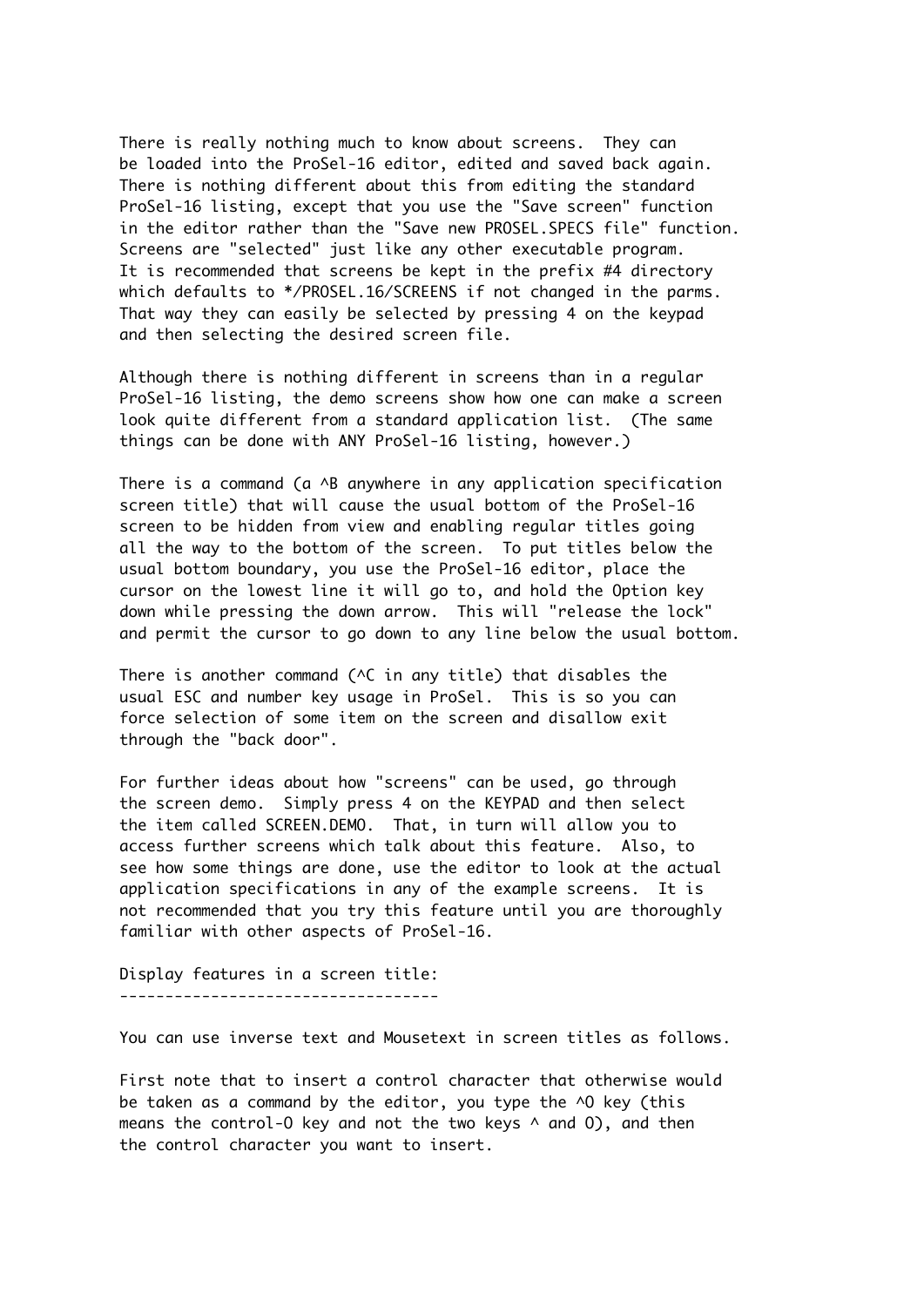To make an entire title show up in inverse text, just put in the A@ character at the beginning of the title.

To turn on inverse for just a portion of a title, insert a ^O at the point you want inverse to start, and ^N where it should end.

To use mousetext in a screen title, turn mousetext on by inserting the character  $\wedge$  [ (this is the ESC key). To turn it back off use  $\wedge$ X. [Note: The usual signal to turn mousetext on is the sequence  $\wedge$ [ $\wedge$ 0, and to turn it off is ^X^N, and these sequences must be used in ProSel-8, but ProSel-16 accepts the simpler commands.]

Mousetext characters are given by the regular keys @, A, B, C,  $\ldots$ , Z, [, \, ],  $\wedge$ , and  $\ldots$  Note these are uppercase, and that lowercase characters do not work when in mousetext mode.

Here is a brief summary of the command characters that tell ProSel (16 or 8) to take special actions when showing the main screen.

^B: If this is in any screen title, then ProSel will not display the text usually at the bottom of the screen, and regular application titles can be put there.

^A^N: This sequence in a screen title defeats inverse that is normally shown when the cursor is on that item. Another ^A turns it back on for the remainder of that title.

^C: This character in any screen title defeats use of the number keys and ESC key while that screen is showing.

If you use these things to make fancy titles, just remember that for a title to be "active" it must start with an letter (ascii at least \$40). To make the letter invisible, follow it by a backspace (type ^O^H in the editor) and then whatever you want seen.

Switching between ProSel-16 and ProSel-8: -----------------------------------------

To switch from ProSel-16 to ProSel-8, so that P8 applications will return to ProSel-8 and not ProSel-16, just execute the PROSEL.SYSTEM file. For example, this specification does that:

| Screen title: | ProSel-8        |
|---------------|-----------------|
| Prefix:       |                 |
| Application:  | PROSEL, SYSTEM  |
| Startup:      | <empty></empty> |

You can also go directly to a P8 application from ProSel-16 with return to P8 by using the same specification but putting the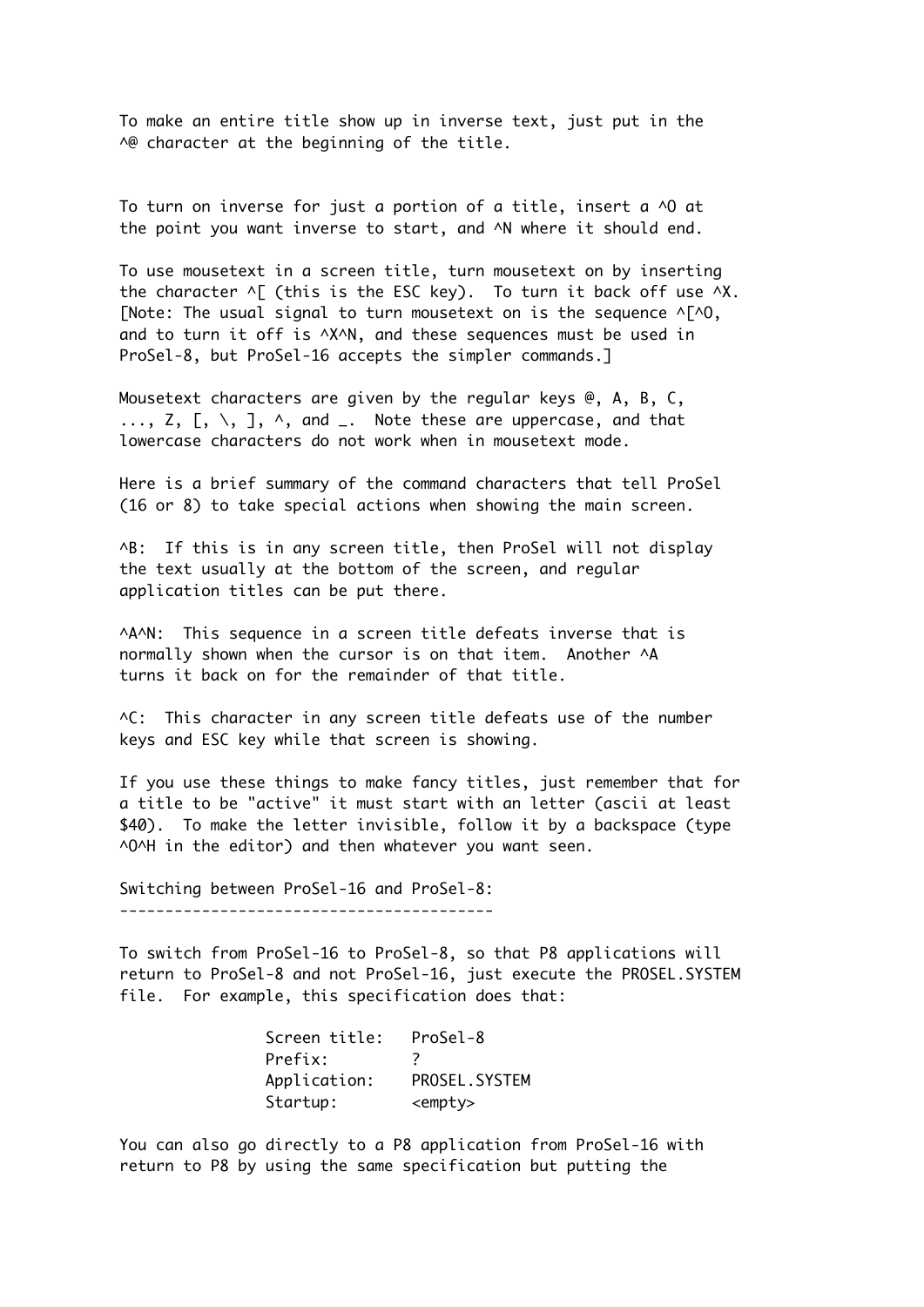pathname of the application in the startup part of the specs. If the application is run from a directory listing (after pressing a number key) then holding SHIFT down for a moment while RETURN is pressed, will have the same effect.

To switch from ProSel-8 to ProSel-16, just execute the SYSTEM/START program (assuming ProSel-16 was installed the recommended way). For example, this ProSel-8 specification does that:

> Screen title: ProSel-16 Prefix: ? Application: SYSTEM/START Startup: <empty>

[Installation puts both of these examples in the default listing.]

The command line processor (Shell): -----------------------------------

The old fashioned user interface on computers was what is called a command line processor or a "shell". This is a user-hostile environment. Usually it presents you with a blank screen, a prompt, and a cursor, daring you to do something intelligent. Many oldtimers, mostly programmers, like this because THEY had to learn all the commands and spent a lot of time doing it, so why shouldn't YOU?

The most familiar command line processor on an Apple II is Applesoft. If you enter Applesoft, without running a BASIC program, then you are presented a "prompt" (the ] character) and a cursor (the flashing box), and Applesoft then waits for you to type a command like RUN or CATALOG, etc. Applesoft is also the most powerful such interface you are likely to see. Another, older, example is the "monitor program" which presents you with a prompt (the \* character) and a cursor, and has another set of commands altogether, with which many fewer people are comfortable.

There are other, more recent, command line processors for the Apple, but they all share, to greater or lesser extent, the characteristic of user hostility: to use them effectively, or at all, you must learn the commands and sometimes some very curious command syntax. Some command processors try to ease the hostility by having one command that shows you all the other commands. So then the only thing you MUST know is that one command. Still, they do not meet present day standards of friendliness.

So, if command line processors are so passe, why does ProSel-16 have one? The main reason for this is that there are some situations that could happen, rarely we hope, that leaves ProSel-16 no way to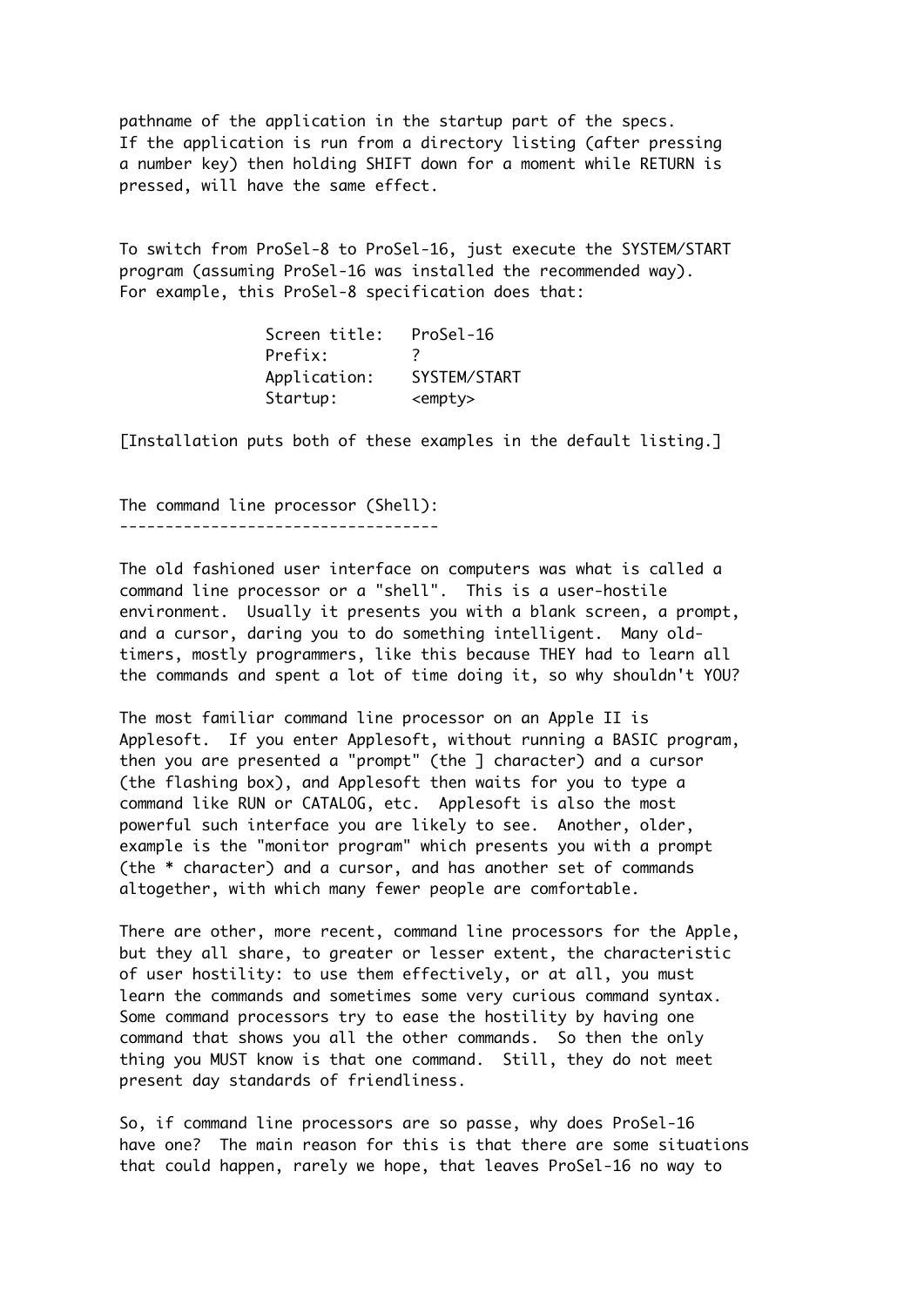display an application screen. For example, the file PROSEL.SPECS containing the screen data may be damaged. Since ProSel-16 is the boot program, such a circumstance leaves you in a difficult position. In such instances, however, ProSel-16 gives you the option of entering the command line processor to try to rectify the situation. (For example, you can enter the Utilities module from the command line processor by typing UTIL and then you could copy the PROSEL.SPECS file from another disk, or you could rename (directly from the command line if you want) the SYSTEM/START file and reboot into another boot program.

Of course, another reason for including such a feature is that there are SOME people who LIKE such an interface, and some people who don't like it may decide it is useful when they learn more about it.

The command line processor in ProSel-16 is basically a set of a few internal commands, and includes a provision for adding commands ("transient commands"). Some of the commands are things more powerfully done by the Utilities and other modules, but which might occasionally be more convenient to do from the command processor which is always in memory.

There is also a provision for operation by a "script", see below.

Learning to use the command line processor is in no way indispensible for using ProSel-16. You can ignore it completely if you wish.

The command line processor, like other main menu selections can be accessed by pressing ESC to enter the menu and then S for Shell, or equivalently by pressing OA-S <RTN> from the screen. There is also a convenience key CLEAR that sends you directly from the main screen to the command line processor.

Entering the processor yields a brief message indicating that you can exit back to the screen by pressing ESC or typing BYE <RTN>. The processor's prompt is the colon. [Note, for example, that if you type HELP, it will print a prompt ">". Since this is NOT the processor prompt, you are still in the Help module. Pressing RTN at this point brings the ":" prompt indicating that you are again in the command processor.]

The processor contains a number of internal commands, and external "transient" commands, which are just EXE type files contained in the prefix #6 directory.

 Any executable file in the prefix #6 directory can be executed by just typing its name from the command prompt. If the file is an EXE file then ProSel does not "shut down" and it stays in control. That is the main distinction to other types of executable files. There are other differences, mainly that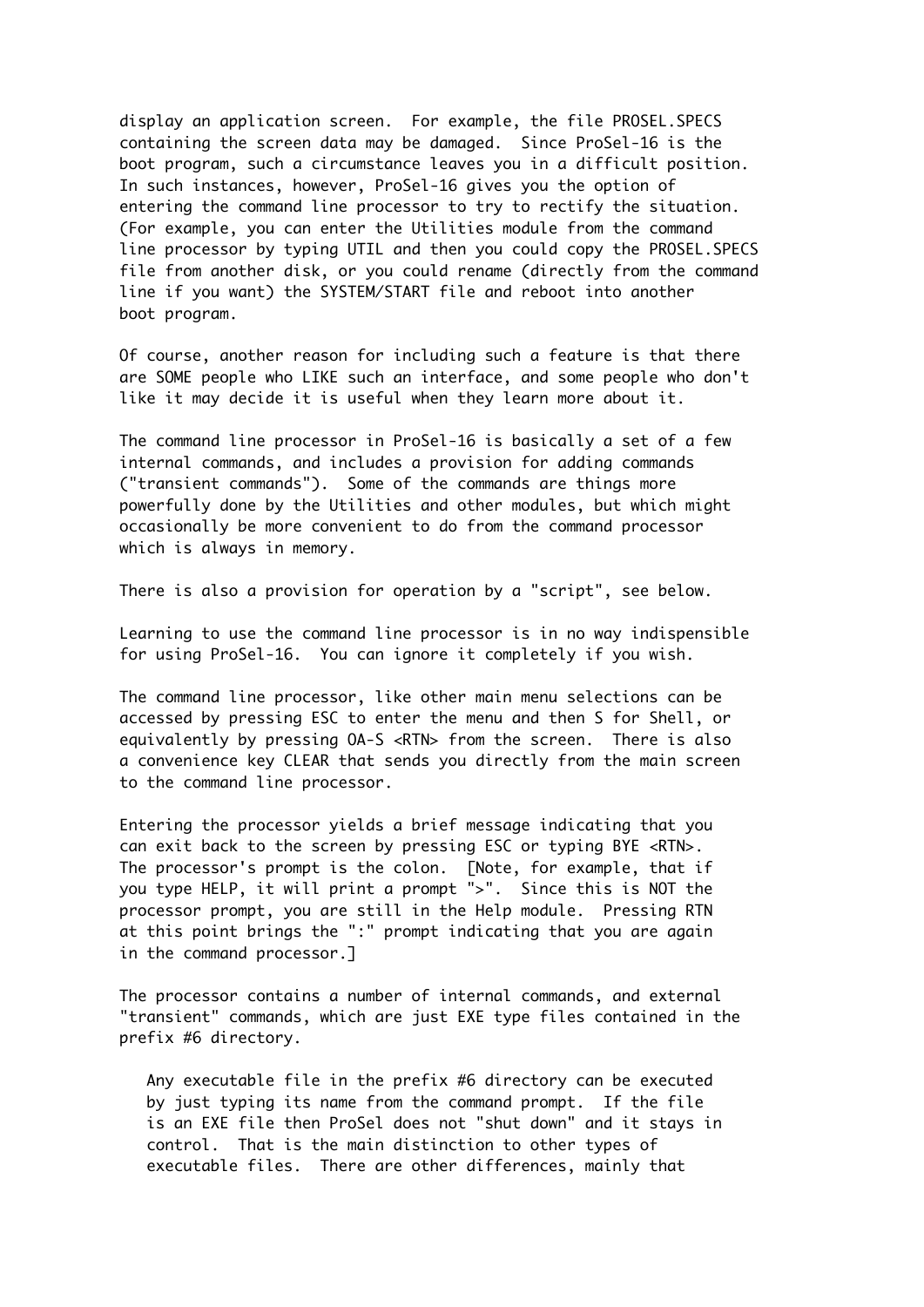ProSel-16 passes certain "pointers" to EXE type files.

Typing HELP COMMANDS <RTN> brings a list of the built in commands and some comments on each.

Typing COMMANDS <RTN> brings a list of external commands (provided the COMMANDS program is in the prefix #6 directory).

Internal commands:

HELP <alone> displays help topics available. HELP <topic> reads and displays help info on <topic>. ? short for HELP. DELETE <filename> deletes <filename>. UNLOCK <filename> unlocks <filename> for read, write, delete and rename. LOCK <filename>
locks <filename>
for write, delete and rename. RENAME <file1> <file2> renames <file1> to <file2>. PREFIX <directory>
sets prefix 0 to <directory>. PREFIX  $#$  sets prefix  $\emptyset$  to prefix  $\#$  (1 through 31). PREFIX #=<directory> sets prefix # to <directory>. PREFIX <alone> prints a list of prefixes 0 through 31. PFX short for PREFIX. REFRESH reloads PROSEL.SPECS file from prefix #0 volume. (Scans devices if not found.) POP removes one level from prefix 0. CAT or CATALOG catalogs current prefix directory. CAT <directory name> catalogs named directory. PRINTER turns printer on. CONSOLE turns printer off. ED goes to ProSel-16 editor. UTIL Goes to ProSel-16 utilities. BYE **Example 20** and going the mode and goes to ProSel screen. QUIT quits ProSel with no return, same as Quit menu option. BRUN <pathname> runs an executable file (S16/EXE/SYS type). RUN <pathname> runs a BAS program or BIN program under BASIC.SYSTEM. - <pathname> runs any program of type S16, EXE, SYS, BAS, BIN or TXT (script file). - <path> <startup> runs <path> (S16/SYS) giving it the startup <startup>. CREATE <pathname> creates DIRECTORY <pathname>. COPY <path1> <path2> copies file <path1> to file <path2>. DEVICE lists devices for choice & sets prefix. DEVICE <1 - 9> sets prefix 0 to volume in given device #. EJECT ejects device of current prefix 0. EJECT 0 ejects all ejectable devices. EJECT  $<1$  - 9> ejects disk in device # given.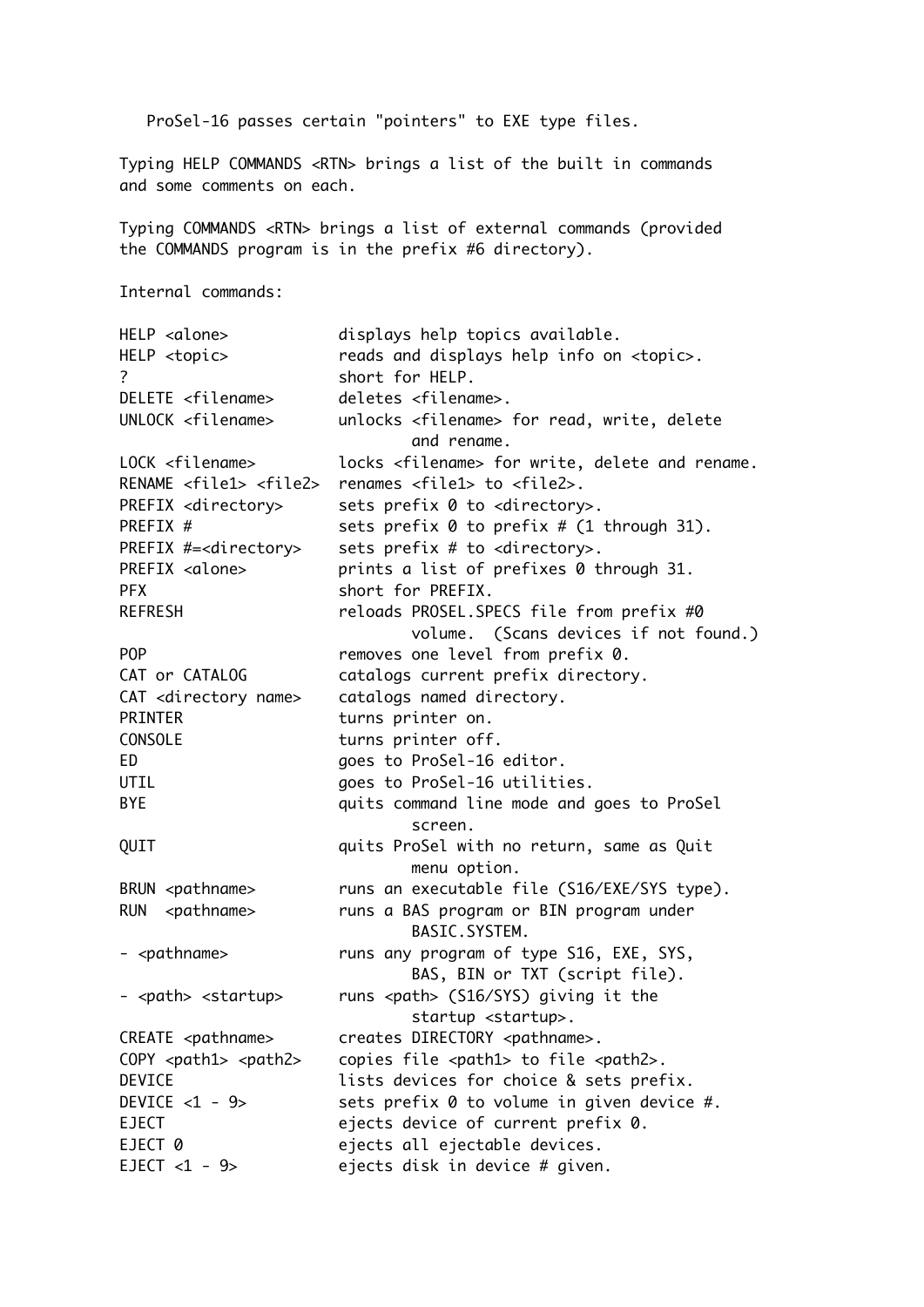| BACKUP <startup></startup>   | goes to Backup passing <startup>.</startup>        |
|------------------------------|----------------------------------------------------|
| REPAIR <startup></startup>   | goes to Volume repair passing <startup>.</startup> |
| HIDE <filename></filename>   | makes <filename> invisible.</filename>             |
| UNHIDE $\le$ filename>       | makes $\langle$ filename> visible.                 |
| EXEC <textfile></textfile>   | executes shell commands in textfile.               |
| <b>HOME</b>                  | clears screen.                                     |
| ECHO <text></text>           | prints <text> to screen.</text>                    |
| WAIT :hr:min:sec             | waits until given hour:minute:second.              |
| WAIT >hr:min:sec             | waits for time period given by hr:min:sec.         |
| <b>RECORD</b>                | begins recording session.                          |
| RECORD <pathname></pathname> | ends recording session, writing new EXEC file.     |
| APPEND <pathname></pathname> | ends recording session, appending to EXEC file.    |
| <b>PICSHOW</b>               | runs the picture show.                             |
|                              |                                                    |

Separators, such as the space between <path> and <startup> can also be commas or some other characters. The < and > characters are not typed, and are shown here just for clarity.

Anything you type that cannot be recognized as an internal command is taken as an external command, meaning that the first word of the command is searched for as a filename in the prefix #6 directory, and that file is executed if found. If there is no such file then a syntax error is reported. The external commands, of course, can be supplemented or reduced by adding or deleting files in the prefix #6 directory. The ones presently there are:

| ASCII                    | prints ascii/mousetext table.               |
|--------------------------|---------------------------------------------|
| <b>BOOT5</b>             | boots disk in PHYSICAL slot 5.              |
| <b>COMMANDS</b>          | prints list of INTERNAL commands.           |
| PURGE.MEM                | purges purgable blocks from memory          |
|                          | showing results.                            |
| WHERE                    | shows all memory handles and their owners.  |
| TYPE pathname            | types the TXT file specified.               |
| DUMP pathname            | does hex dump of file specified.            |
| PATH filename            | searches for filename and sets prefix #0    |
|                          | to it if found.                             |
| FILETYPE pathname, TYP   | changes filetype of specified file to TYP.  |
| AUXTYPE pathname, \$1234 | changes auxtype of specified file to \$1234 |
|                          | or whatever.                                |

The first five commands, that don't need parameters such as filenames, can also be executed from the main screen by pressing key 6 on the KEYPAD and then selecting the desired command file.

In FILETYPE, TYP can be in hex as in \$12, or ascii as in BIN.

Beginners, or anyone in doubt about the consequences, SHOULD NOT USE the FILETYPE and AUXTYPE commands.

Other features of the command processor: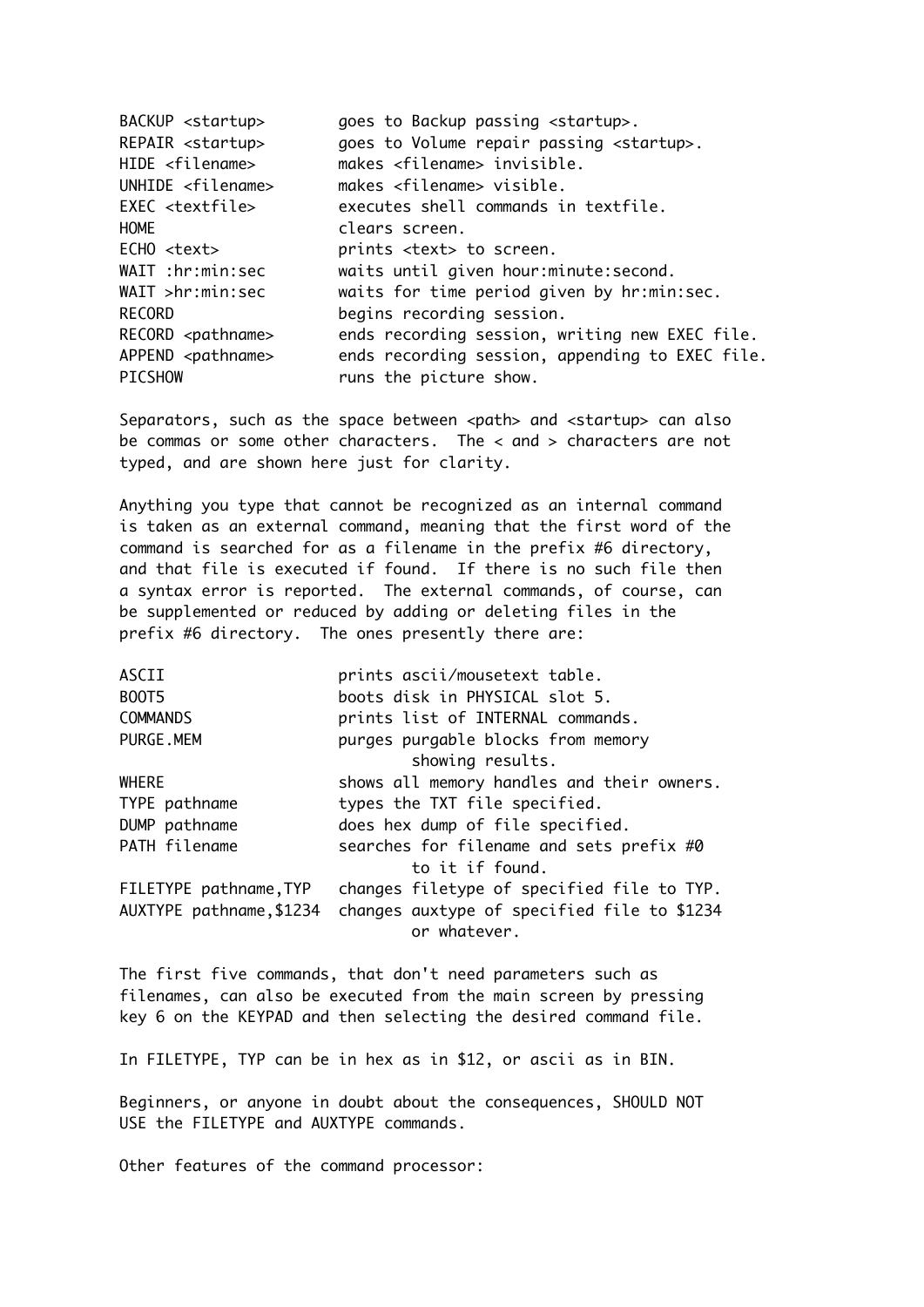----------------------------------------

The command processor has some convenience features. One of these is the automatic expansion of commands. This is active if you use the ENTER key on the keypad to terminate the command instead of the RETURN key. [Note: the modifiable parameters include an option to interchange the action of these two keys, to defeat it altogether or to support it on both keys.] Thus, for example, if you type C SYSTEM <ENTER> the command will be expanded to CATALOG SYSTEM and the directory SYSTEM (if there is one off the present prefix) will be cataloged.

Also there is a history provision, in that the command processor remembers your last 15 commands. You can get the last command you issued by pressing the up arrow key. This prints the last command and places the cursor at the end of it. You can just press RETURN or ENTER to issue the command again, or you can edit the command a little and then press RTN. Another up arrow gets the next to last command, etc., and the down arrow moves through the list in the opposite order.

Automatic operation and scheduling: -----------------------------------

The command processor's EXEC command reads a named text file (called a "script") and acts on its contents, assuming it is a set of shell commands. This can be used to run a sequence of programs automatically. For example, suppose you want to run the program MYPROG in the MISC subdirectory with a startup specification of STUFF, and then run the program BASIC.PROG, a BAS file, in the BASIC subdirectory. Then make a text file, say TF, with these commands:

 HOME ECHO Running MyProg with Startup STUFF. PREFIX \*/MISC -MYPROG STUFF HOME ECHO Running Basic.Prog. PREFIX \*/BASIC RUN BASIC.PROG

Then these commands will be sequentially executed when you type

EXEC TF

in the command interpreter, assuming TF is in the default directory.

 Any text editor that will put a carriage return at the end of each line can be used to write such a text file. For example, the Merlin assembler editor can be used for this. There is also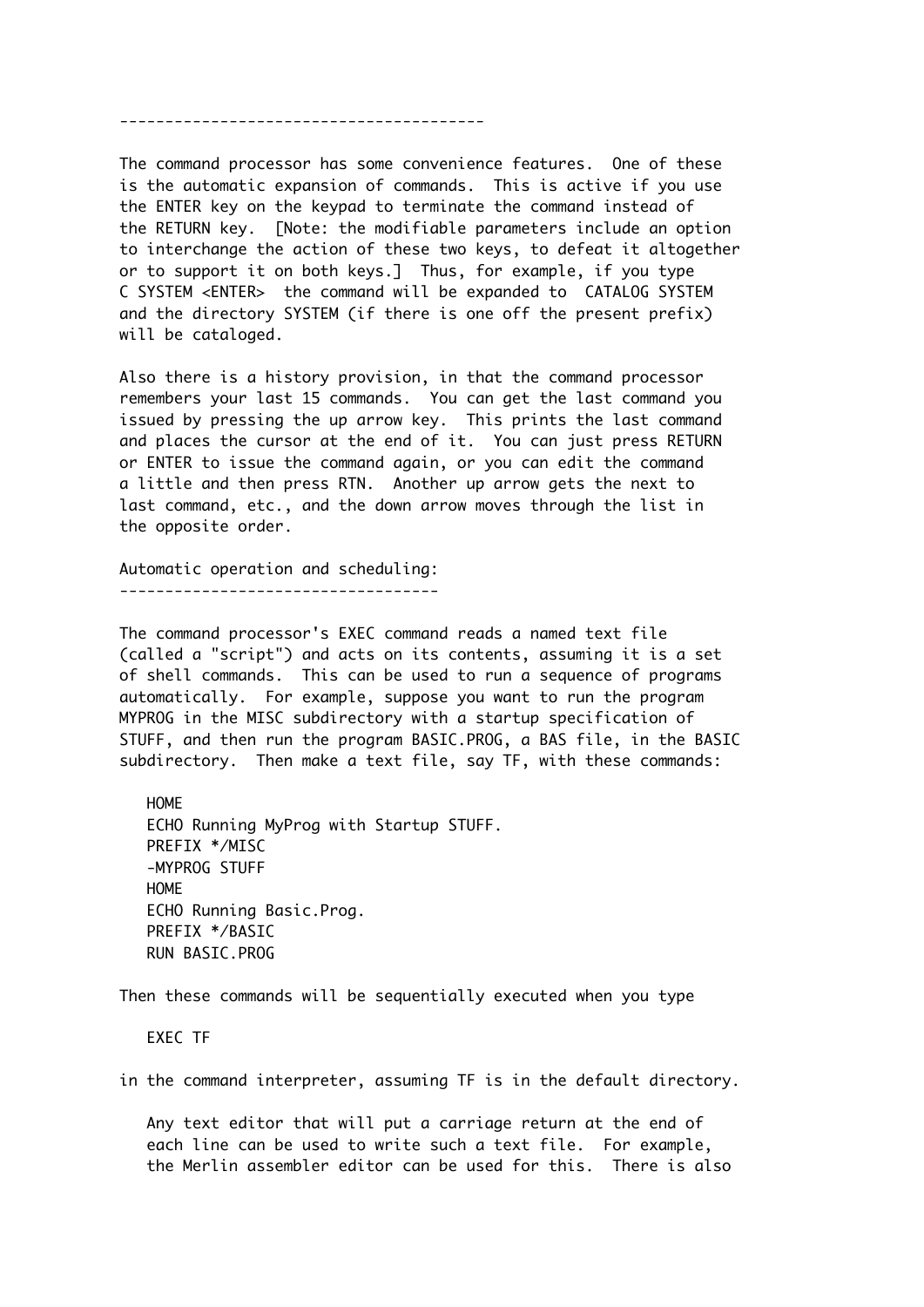a built-in facility for creating EXEC files (see below).

You can also EXEC a text file from a screen specification by letting the "application" be the script file. No "startup" is needed. Assuming TF is in the EXEC.FILES subdirectory, this might look like:

| Screen title: | Exec TF         |
|---------------|-----------------|
| Prefix:       | ?EXEC.FILES     |
| Application:  | TF.             |
| Startup:      | <empty></empty> |

The HOME (clears screen) and ECHO (prints following text to screen) commands are intended for use in script files for the EXEC command. The WAIT shell command also is intended for use in script files. It simply waits until a certain time of day. If WAIT is followed by a time (hour:minute:second) in the form :14:45:00 then the wait will terminate at 2:45:00 PM and the next item in the script file will be executed. If WAIT is followed by a time in the format >00:30:00 then WAIT will wait that amount of time (from the present time) before executing the next line of the script. During a WAIT, the RETURN key will terminate the wait and execute the next line of the script. Similarly, the ESC key will abort not only the wait but the entire remainder of the script.

A BYE command in a script will abort the script and exit to the main screen. Otherwise you are left in Shell mode when the script is done.

Recording EXEC files: ---------------------

The Shell RECORD command clears the history buffer and begins a "recording session". All subsequent lines typed at the Shell prompt are remembered but not acted upon. When you type another RECORD, but now with a pathname (eg, RECORD IT), the remembered lines will be written to the named text file. NOTE: the file is created upon the ending RECORD command and must NOT already exist or an error will occur. Since the history only remembers 15 lines, that is as much as you can send to the file. At the end of the 15 lines the command RECORD will automatically appear at the command prompt, and you must add a filename to this and write the file. However, you can also change the command to APPEND and specify an existing file. The APPEND command must have a filename attached to it and the file must exist or an error occurs. APPEND is designed to add commands to a file previously written with RECORD. You can start an APPEND session with the RECORD or APPEND command, but you must end it with the APPEND <file> command.

For example, if you type the following lines at the command prompt: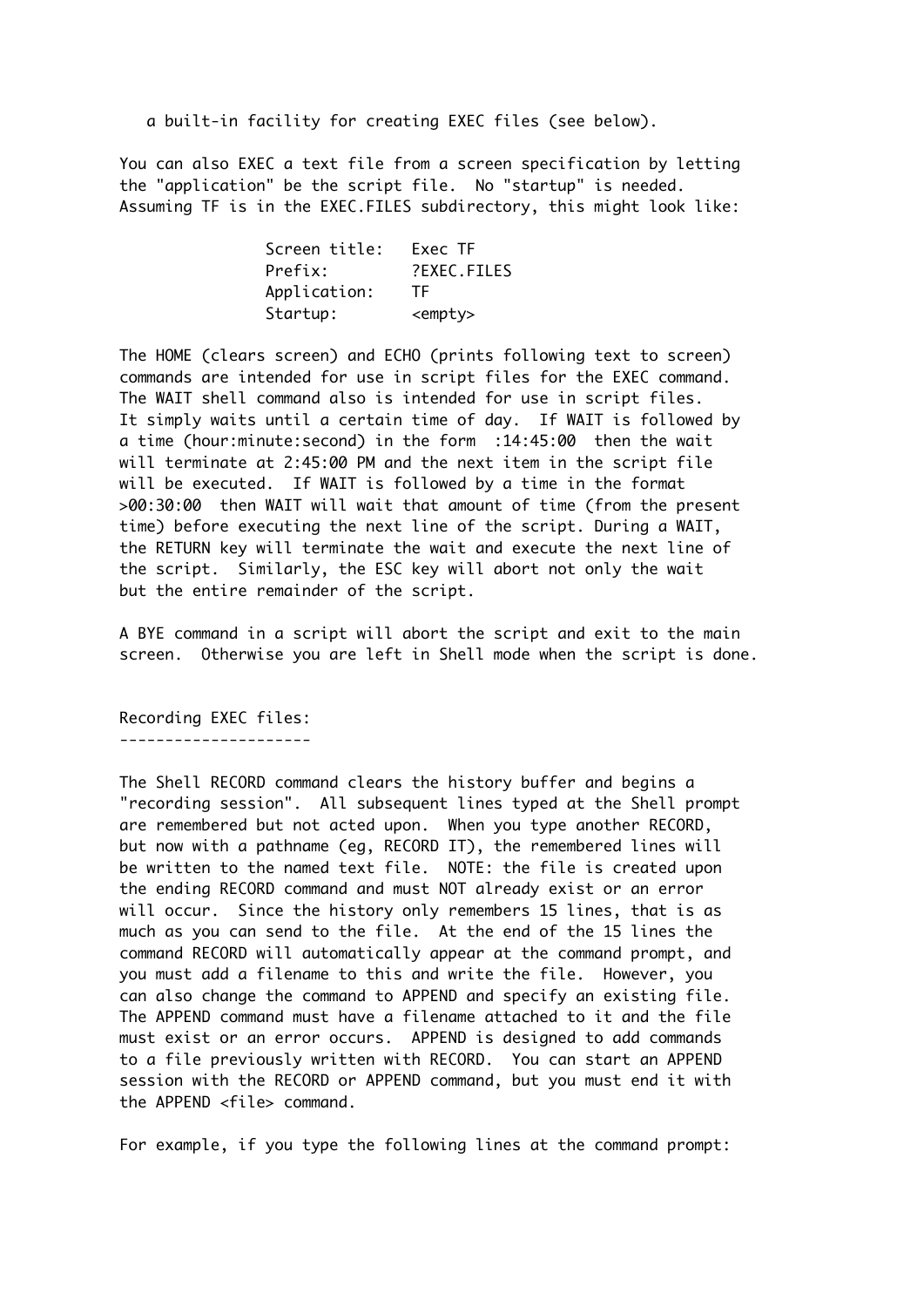RECORD PREFIX \*/MYSTUFF CREATE /RAM5/DIR COPY PROGRAM1,/RAM5/DIR/PROGRAM1 COPY PROGRAM2,/RAM5/DIR/PROGRAM2 RECORD IT

then a text file called IT will be written containing the four commands between the two RECORD lines. Then, if you type EXEC IT (or -IT) at the command prompt, the Shell will carry out those four commands.

You can put a script (or any executable file) in the prefix #6 directory and execute it by just typing its name, regardless of the setting of the default prefix.

A recording session can be aborted by exiting with the ESC key, which sends you to the main screen.

Passwords and Hiding files: ---------------------------

The shell command HIDE <filename> sets the "invisibility" attribute of the named file. UNHIDE does the opposite. When this attribute is set, the file will not show in a catalog in ProSel-16. (It may show in other programs depending on whether the program supports this new feature of GS/OS.) The command processor, Find File, Info Desk and Utilities all support this as does the number key feature of the selector screen. One can change that for the Shell, Find File, Info Desk and Utilities via Modify parms.

If a directory file is hidden, then all of its contents are hidden as well. If you want to hide many files or directories, consider doing it via an EXEC file, and similarly for unhiding them.

If the ProSel-16 file (usually START) is hidden, then some further restrictions are imposed by ProSel-16. In that case, access to the main menu and the shell is denied and other hidden files cannot be launched. There is only one way to override this (other than using some other program to unhide START) and that is to press CLEAR from the screen. Ordinarily that will send one to the command processor, but if START is hidden it will bring up a prompt for a password. Typing the correct password will defeat this provision for the rest of the time that you are in ProSel-16 (eg, until a reboot). Thus, at that time, you can UNHIDE START. When you HIDE START, this provision does not take effect until you exit ProSel-16 and return, for example by a shutdown. Thus you can use cycler (X from the menu) to bring up another screen and then do a warm shutdown and reboot. After that point, the user will be locked out of the menu, etc.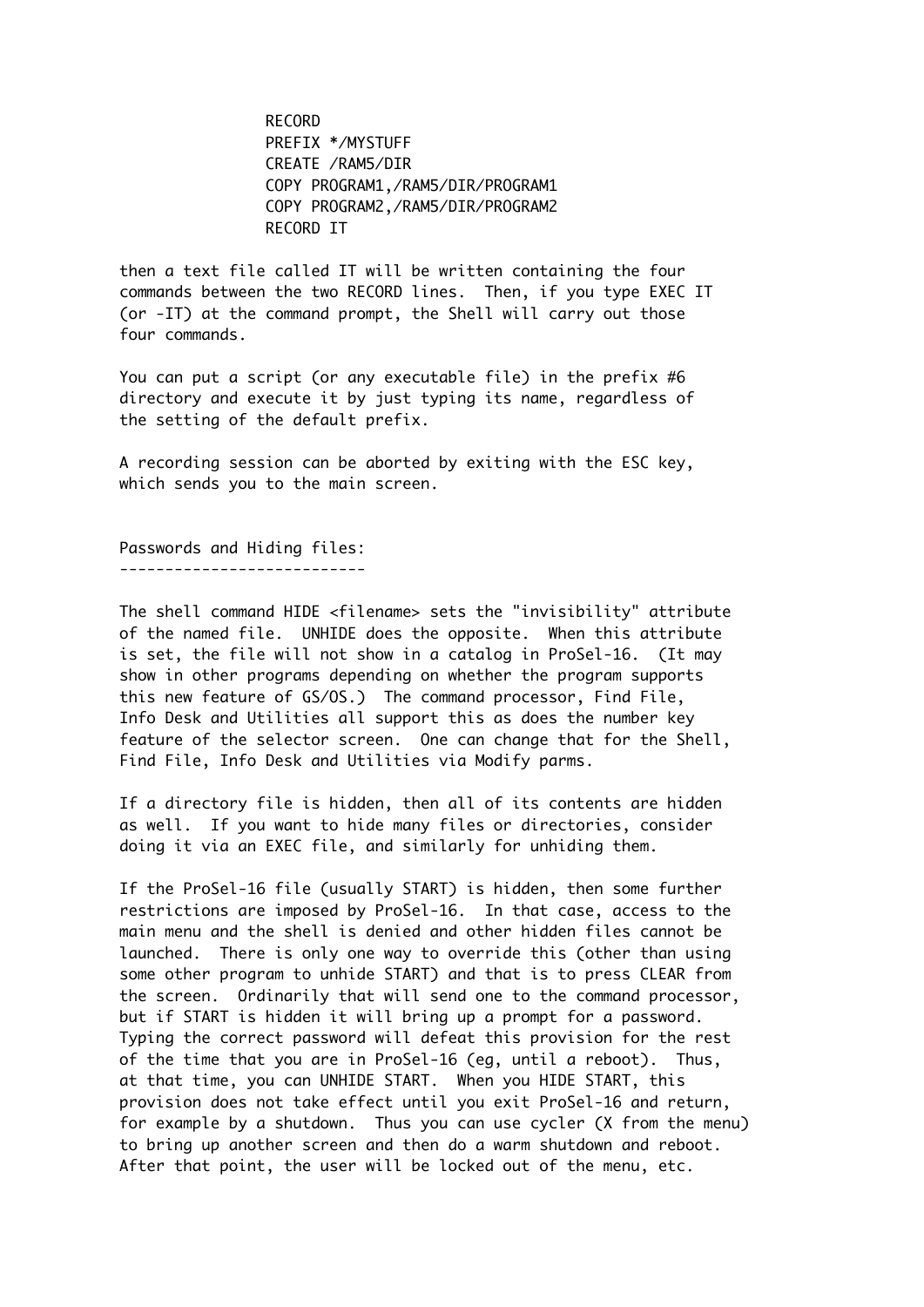The password provision is not supported (and so the HIDE START will have no effect) until you provide a password. This is done via the Modify parms function. The password is case sensitive and supports any characters which Modify parms will accept as input. The length of a password is restricted to 12 characters or less.

Hiding of files can also be done from Utilities, and Unhiding can similarly be done there provided display of hidden files is enabled for Utilities (in Modify parms).

Updating ProSel-16: -------------------

Updates of ProSel-16 will be \$10 if ordered from me. You must return your ORIGINAL disk with your update order. Updates will also be available (free) on the information services: Compuserve, GEnie, and AppleLink. In the latter case, the files will be encrypted and the update procedure will REQUIRE your ORIGINAL disk (not a copy). Thus keep your original in a safe place.

Quick reference: ----------------

When selecting from the screen:

| Main keyboard number key X: accesses device X. |                                         |
|------------------------------------------------|-----------------------------------------|
| Keypad number key X:                           | accesses prefix X.                      |
| Alpha key:                                     | moves cursor to item starting with key. |
| OA-alpha key:                                  | goes to that item on main menu.         |
| CLEAR:                                         | goes to command line processor.         |
| ESC:                                           | goes to main menu.                      |
|                                                |                                         |

When executing a program:

| Control down:            | defeats "startup" specification.       |
|--------------------------|----------------------------------------|
| Shift down:              | shift to ProSel-8 if SYS & no startup. |
| Shift & Control down:    | shift to ProSel-8 if SYS file.         |
| Apple key down:          | purge memory.                          |
| Option key down:         | purge mem & force reload of ProSel-16. |
| Apple key & Option down: | purge, force reload, don't return.     |
|                          |                                        |

When booting:

| Control down: | defeat "boot program" in parms. |
|---------------|---------------------------------|
| Shift down:   | force running boot program      |
|               | (defeat day check).             |

Line edit keys: